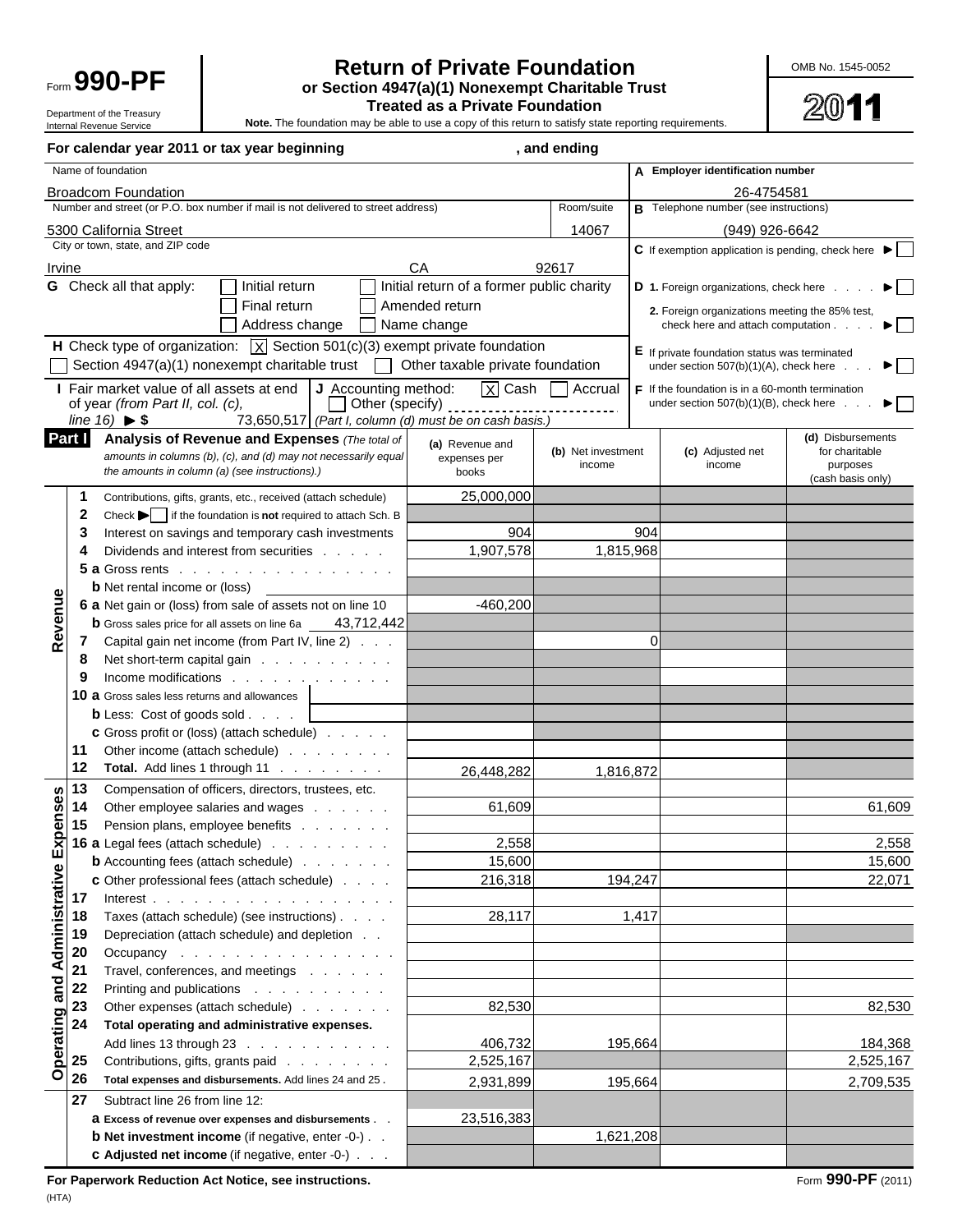|                            | Form 990-PF (2011) Broadcom Foundation                                                                                                                                                                                               |                                 | 26-4754581<br>Page 2    |                       |  |
|----------------------------|--------------------------------------------------------------------------------------------------------------------------------------------------------------------------------------------------------------------------------------|---------------------------------|-------------------------|-----------------------|--|
|                            | Attached schedules and amounts in the description column                                                                                                                                                                             | Beginning of year               |                         | End of year           |  |
| Part II                    | <b>Balance Sheets</b> should be for end-of-year amounts only. (See instructions.)                                                                                                                                                    | (a) Book Value                  | (b) Book Value          | (c) Fair Market Value |  |
|                            | Cash-non-interest-bearing                                                                                                                                                                                                            |                                 |                         |                       |  |
| 2                          | Savings and temporary cash investments                                                                                                                                                                                               | 2,638,066                       | 2,303,077               | 2,303,077             |  |
| 3                          |                                                                                                                                                                                                                                      |                                 |                         |                       |  |
|                            | Less: allowance for doubtful accounts <b>D</b><br><br><br><br><br><br><br><br><br><br><br><br><br><br><br><br><br><br><br><br><br><br><br><br><br><br><br>                                                                           |                                 | 152,521                 | 152,521               |  |
| 4                          |                                                                                                                                                                                                                                      |                                 |                         |                       |  |
|                            | Less: allowance for doubtful accounts                                                                                                                                                                                                |                                 |                         |                       |  |
| 5                          |                                                                                                                                                                                                                                      |                                 |                         |                       |  |
| 6                          | Receivables due from officers, directors, trustees, and other                                                                                                                                                                        |                                 |                         |                       |  |
| 7                          | disqualified persons (attach schedule) (see instructions)<br>Other notes and loans receivable (attach schedule) > statement contract and loans receivable (attach schedule)                                                          |                                 |                         |                       |  |
|                            |                                                                                                                                                                                                                                      |                                 |                         |                       |  |
| 8                          | Inventories for sale or use the contract of the contract of the contract of the contract of the contract of the contract of the contract of the contract of the contract of the contract of the contract of the contract of th       |                                 |                         |                       |  |
| 9                          |                                                                                                                                                                                                                                      |                                 |                         |                       |  |
| Assets                     | 10 a Investments-U.S. and state government obligations (attach schedule)                                                                                                                                                             | 11,735,429                      | 13,905,912              | 14,224,861            |  |
|                            | <b>b</b> Investments—corporate stock (attach schedule)                                                                                                                                                                               |                                 | 23,041,462              | 23,900,366            |  |
|                            | <b>c</b> Investments—corporate bonds (attach schedule)                                                                                                                                                                               | 19,464,377                      | 33,300,374              | 33,069,692            |  |
| 11                         | Investments—land, buildings, and equipment: basis > _____________________________                                                                                                                                                    |                                 |                         |                       |  |
|                            |                                                                                                                                                                                                                                      |                                 |                         |                       |  |
| 12                         | Investments—mortgage loans                                                                                                                                                                                                           | 597,456                         |                         |                       |  |
| 13                         | Investments—other (attach schedule)                                                                                                                                                                                                  | 15,366,649                      |                         |                       |  |
| 14                         |                                                                                                                                                                                                                                      |                                 |                         |                       |  |
|                            | Less: accumulated depreciation (attach schedule) > _____________________________                                                                                                                                                     |                                 |                         |                       |  |
| 15                         |                                                                                                                                                                                                                                      |                                 |                         |                       |  |
| 16                         | Total assets (to be completed by all filers-see the                                                                                                                                                                                  |                                 |                         |                       |  |
|                            | instructions. Also, see page 1, item $I)$                                                                                                                                                                                            | 49,801,977                      | 72,703,346              | 73,650,517            |  |
| 17                         | Accounts payable and accrued expenses                                                                                                                                                                                                |                                 |                         |                       |  |
| 18                         | Grants payable in the state of the state of the state of the state of the state of the state of the state of the state of the state of the state of the state of the state of the state of the state of the state of the state       |                                 |                         |                       |  |
| 19                         | Deferred revenue entering and a series of the series of the series of the series of the series of the series of the series of the series of the series of the series of the series of the series of the series of the series o       |                                 |                         |                       |  |
| Liabilities<br>20          | Loans from officers, directors, trustees, and other disqualified persons                                                                                                                                                             |                                 |                         |                       |  |
| 21                         | Mortgages and other notes payable (attach schedule)                                                                                                                                                                                  |                                 |                         |                       |  |
| 22                         | Other liabilities (describe $\blacktriangleright$                                                                                                                                                                                    |                                 |                         |                       |  |
| 23                         | Total liabilities (add lines 17 through 22)                                                                                                                                                                                          | $\Omega$                        |                         |                       |  |
|                            | Foundations that follow SFAS 117, check here $\ldots$ $\blacktriangleright \lceil \overline{X} \rceil$                                                                                                                               |                                 |                         |                       |  |
|                            | and complete lines 24 through 26 and lines 30 and 31.                                                                                                                                                                                |                                 |                         |                       |  |
| <b>Fund Balances</b><br>24 | Unrestricted <u>the contract of the contract of the contract of the contract of the contract of the contract of the contract of the contract of the contract of the contract of the contract of the contract of the contract of </u> | 49,801,977                      | <u>72,703,346</u>       |                       |  |
| 25                         | Temporarily restricted results and research and restricted research and restricted response to the set of the                                                                                                                        |                                 |                         |                       |  |
| 26                         |                                                                                                                                                                                                                                      |                                 |                         |                       |  |
|                            | Foundations that do not follow SFAS 117, check here. $\Box \blacktriangleright \Box$                                                                                                                                                 |                                 |                         |                       |  |
| ŏ                          | and complete lines 27 through 31.                                                                                                                                                                                                    |                                 |                         |                       |  |
| 27                         | Capital stock, trust principal, or current funds                                                                                                                                                                                     |                                 |                         |                       |  |
| ssets<br>28                | Paid-in or capital surplus, or land, bldg., and equipment fund                                                                                                                                                                       |                                 |                         |                       |  |
| 29                         | Retained earnings, accumulated income, endowment, or other funds.                                                                                                                                                                    |                                 |                         |                       |  |
| ⋖<br>30                    | Total net assets or fund balances (see instructions)                                                                                                                                                                                 | 49,801,977                      | 72,703,346              |                       |  |
| $\breve{\mathbf{z}}$<br>31 | Total liabilities and net assets/fund balances (see                                                                                                                                                                                  |                                 |                         |                       |  |
| Part III                   | Analysis of Changes in Net Assets or Fund Balances                                                                                                                                                                                   | 49,801,977                      | 72,703,346              |                       |  |
|                            | 1 Total net assets or fund balances at beginning of year-Part II, column (a), line 30 (must agree with                                                                                                                               |                                 |                         |                       |  |
|                            |                                                                                                                                                                                                                                      |                                 | $\mathbf 1$             | 49,801,977            |  |
|                            |                                                                                                                                                                                                                                      |                                 | $\overline{2}$          | 23,516,383            |  |
|                            | 3 Other increases not included in line 2 (itemize) $\blacktriangleright$                                                                                                                                                             |                                 | $\mathbf{3}$            |                       |  |
|                            |                                                                                                                                                                                                                                      |                                 | $\overline{\mathbf{4}}$ | 73,318,360            |  |
| 5                          | Decreases not included in line 2 (itemize) ▶ Adjust book value to actual                                                                                                                                                             | ------------------------------- | 5                       | 615,014               |  |
|                            |                                                                                                                                                                                                                                      |                                 |                         |                       |  |
|                            | 6 Total net assets or fund balances at end of year (line 4 minus line 5)—Part II, column (b), line 30                                                                                                                                |                                 | 6                       | 72,703,346            |  |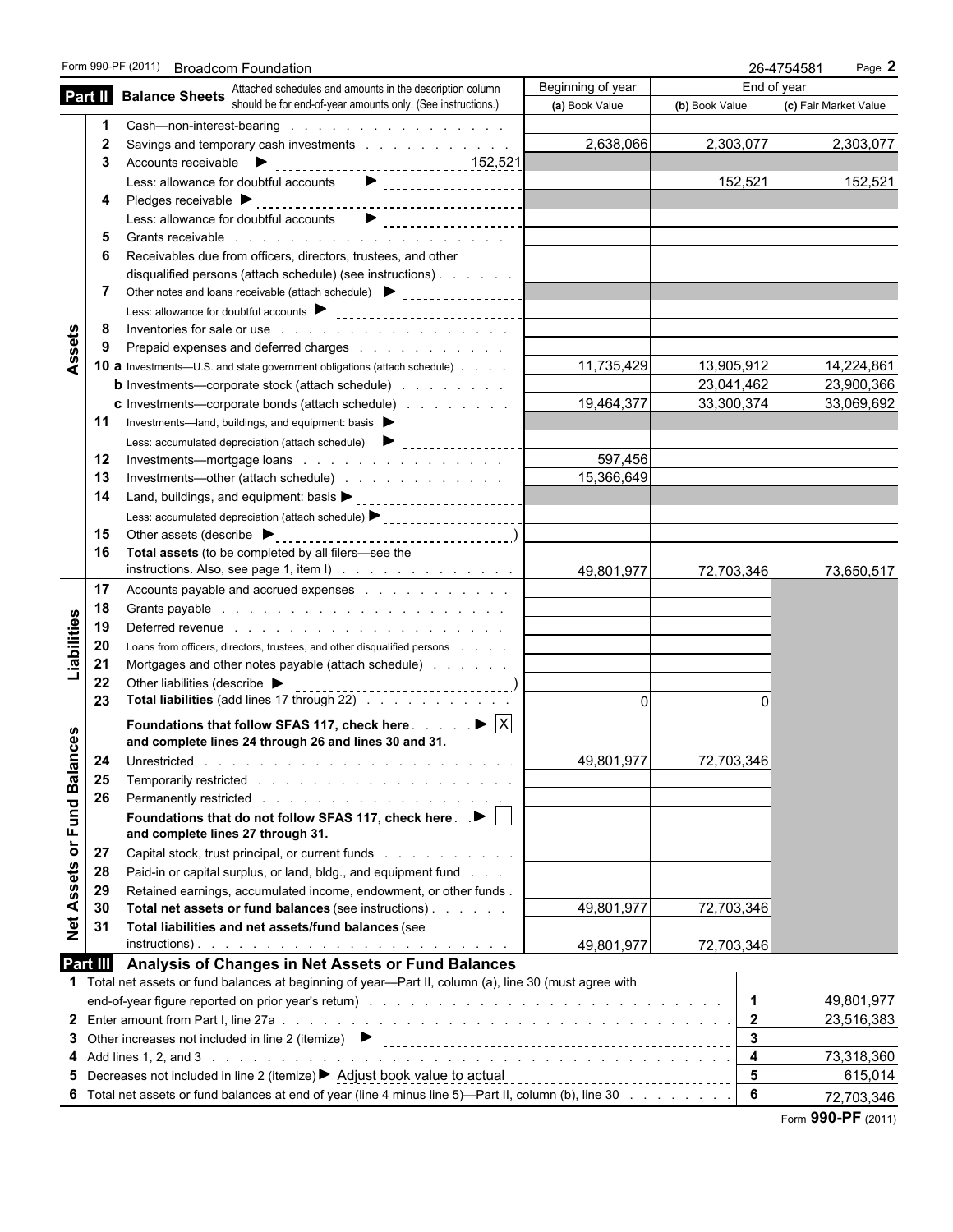| Form 990-PF (2011)                                    | <b>Broadcom Foundation</b>                                                                                                            |                                                                                 |                                      | 26-4754581                                                    | Page 3     |
|-------------------------------------------------------|---------------------------------------------------------------------------------------------------------------------------------------|---------------------------------------------------------------------------------|--------------------------------------|---------------------------------------------------------------|------------|
| <b>Part IV</b>                                        | <b>Capital Gains and Losses for Tax on Investment Income</b>                                                                          |                                                                                 |                                      |                                                               |            |
|                                                       | (a) List and describe the kind(s) of property sold (e.g., real estate,<br>2-story brick warehouse; or common stock, 200 shs. MLC Co.) | (b) How acquired<br>P-Purchase                                                  | (c) Date acquired<br>(mo., day, yr.) | (d) Date sold<br>(mo., day, yr.)                              |            |
| 1a Publicly-traded Securities                         |                                                                                                                                       | D-Donation                                                                      |                                      |                                                               |            |
| $\mathbf b$                                           |                                                                                                                                       |                                                                                 |                                      |                                                               |            |
| c                                                     |                                                                                                                                       |                                                                                 |                                      |                                                               |            |
| d                                                     |                                                                                                                                       |                                                                                 |                                      |                                                               |            |
| е                                                     |                                                                                                                                       |                                                                                 |                                      |                                                               |            |
| (e) Gross sales price                                 | (f) Depreciation allowed<br>(or allowable)                                                                                            | (g) Cost or other basis<br>plus expense of sale                                 |                                      | (h) Gain or (loss)<br>$(e)$ plus $(f)$ minus $(g)$            |            |
| 43,712,442<br>a                                       |                                                                                                                                       | 44,172,642                                                                      |                                      |                                                               | $-460,200$ |
| b                                                     |                                                                                                                                       |                                                                                 |                                      |                                                               |            |
| c                                                     |                                                                                                                                       |                                                                                 |                                      |                                                               |            |
| d                                                     |                                                                                                                                       |                                                                                 |                                      |                                                               |            |
| е                                                     |                                                                                                                                       |                                                                                 |                                      |                                                               |            |
|                                                       | Complete only for assets showing gain in column (h) and owned by the foundation on 12/31/69                                           |                                                                                 |                                      | (I) Gains (Col. (h) gain minus                                |            |
| (i) F.M.V. as of 12/31/69                             | (j) Adjusted basis<br>as of 12/31/69                                                                                                  | (k) Excess of col. (i)<br>over col. (j), if any                                 |                                      | col. (k), but not less than -0-) or<br>Losses (from col. (h)) |            |
| а                                                     |                                                                                                                                       |                                                                                 |                                      |                                                               | $-460,200$ |
| b                                                     |                                                                                                                                       |                                                                                 |                                      |                                                               |            |
| c                                                     |                                                                                                                                       |                                                                                 |                                      |                                                               |            |
| d                                                     |                                                                                                                                       |                                                                                 |                                      |                                                               |            |
| е                                                     |                                                                                                                                       |                                                                                 |                                      |                                                               |            |
| 2 Capital gain net income or (net capital loss)       |                                                                                                                                       | If gain, also enter in Part I, line 7<br>If (loss), enter -0- in Part I, line 7 | $\mathbf{2}$                         |                                                               | $-460,200$ |
|                                                       | 3 Net short-term capital gain or (loss) as defined in sections 1222(5) and (6):                                                       |                                                                                 |                                      |                                                               |            |
|                                                       | If gain, also enter in Part I, line 8, column (c) (see instructions). If (loss), enter -0-                                            |                                                                                 |                                      |                                                               |            |
|                                                       |                                                                                                                                       |                                                                                 | 3                                    |                                                               |            |
|                                                       |                                                                                                                                       |                                                                                 |                                      |                                                               |            |
|                                                       | <b>Part V</b> Qualification Under Section 4940(e) for Reduced Tax on Net Investment Income                                            |                                                                                 |                                      |                                                               |            |
|                                                       | (For optional use by domestic private foundations subject to the section 4940(a) tax on net investment income.)                       |                                                                                 |                                      |                                                               |            |
| If section 4940(d)(2) applies, leave this part blank. |                                                                                                                                       |                                                                                 |                                      |                                                               |            |
|                                                       |                                                                                                                                       |                                                                                 |                                      |                                                               |            |
|                                                       | Was the foundation liable for the section 4942 tax on the distributable amount of any year in the base period?                        |                                                                                 |                                      | l Yes                                                         | $X$ No     |
|                                                       | If "Yes," the foundation does not qualify under section 4940(e). Do not complete this part.                                           |                                                                                 |                                      |                                                               |            |
| 1                                                     | Enter the appropriate amount in each column for each year; see the instructions before making any entries.                            |                                                                                 |                                      |                                                               |            |
| (a)<br>Base period years                              | (b)                                                                                                                                   | (c)                                                                             |                                      | (d)<br>Distribution ratio                                     |            |
| Calendar year (or tax year beginning in)              | Adjusted qualifying distributions                                                                                                     | Net value of noncharitable-use assets                                           |                                      | (col. (b) divided by col. (c))                                |            |
| 2010                                                  | 1,249,833                                                                                                                             | 48,389,589                                                                      |                                      |                                                               | 0.025829   |
| 2009                                                  | 38,610                                                                                                                                | 10,941,748                                                                      |                                      |                                                               | 0.003529   |
| 2008                                                  |                                                                                                                                       |                                                                                 |                                      |                                                               | 0.000000   |
| 2007                                                  |                                                                                                                                       |                                                                                 |                                      |                                                               | 0.000000   |
| 2006                                                  |                                                                                                                                       |                                                                                 |                                      |                                                               | 0.000000   |
|                                                       |                                                                                                                                       |                                                                                 |                                      |                                                               |            |
|                                                       |                                                                                                                                       |                                                                                 | $\overline{2}$                       |                                                               | 0.029358   |
|                                                       | 3 Average distribution ratio for the 5-year base period—divide the total on line 2 by 5, or by                                        |                                                                                 |                                      |                                                               |            |
|                                                       | the number of years the foundation has been in existence if less than 5 years                                                         |                                                                                 | 3                                    |                                                               | 0.014679   |
|                                                       |                                                                                                                                       |                                                                                 |                                      |                                                               |            |
|                                                       | 4 Enter the net value of noncharitable-use assets for 2011 from Part X, line 5                                                        |                                                                                 | 4                                    |                                                               | 63,533,681 |
|                                                       |                                                                                                                                       |                                                                                 | 5                                    |                                                               | 932,611    |
|                                                       | 6 Enter 1% of net investment income (1% of Part I, line 27b)                                                                          |                                                                                 | 6                                    |                                                               | 16,212     |
|                                                       |                                                                                                                                       |                                                                                 | 7                                    |                                                               | 948,823    |
|                                                       |                                                                                                                                       |                                                                                 | 8                                    |                                                               | 2,709,535  |
| the Part VI instructions.                             | If line 8 is equal to or greater than line 7, check the box in Part VI, line 1b, and complete that part using a 1% tax rate. See      |                                                                                 |                                      |                                                               |            |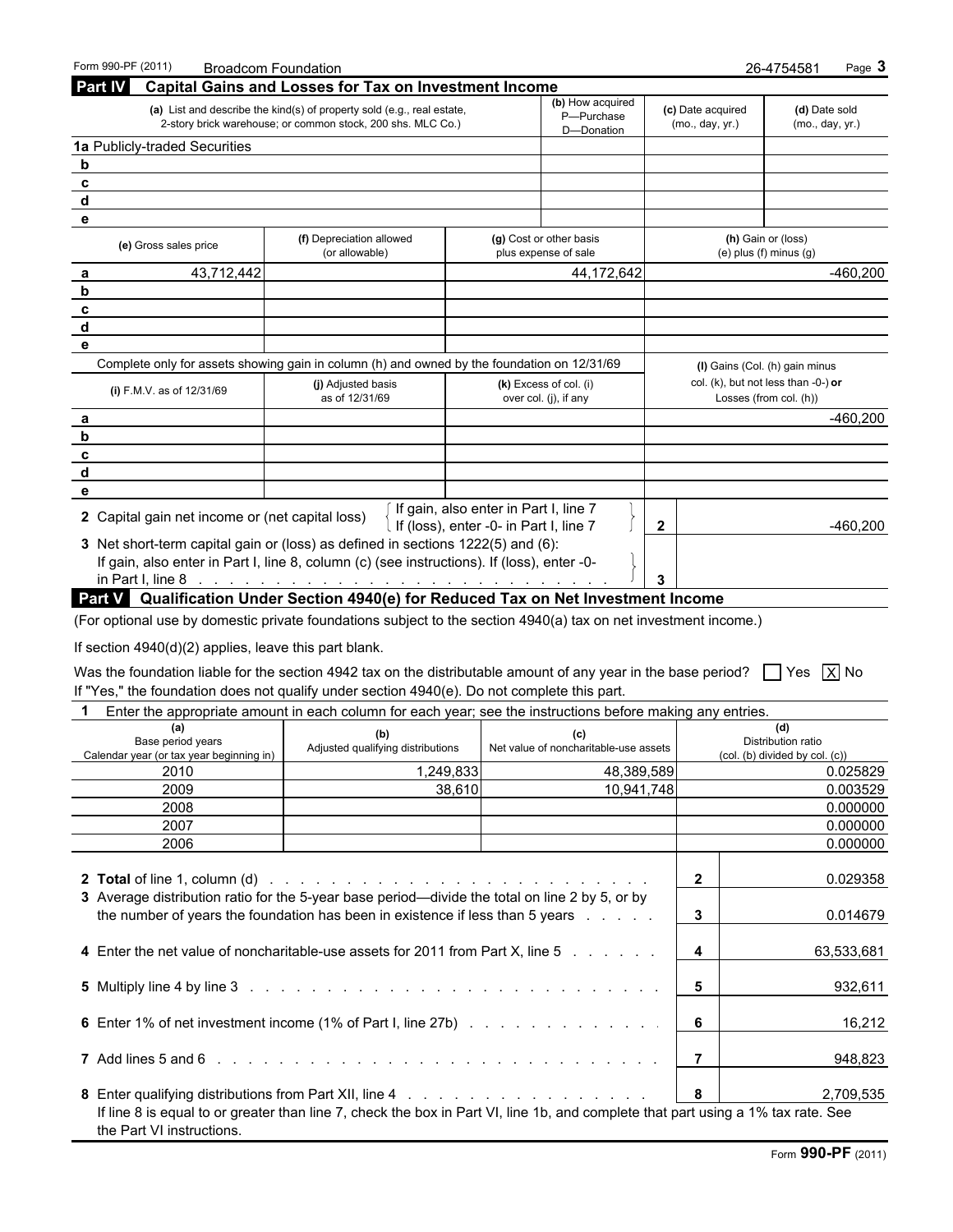|        | Form 990-PF (2011)<br><b>Broadcom Foundation</b>                                                                                                                                                                         |        | 26-4754581 |                |             | Page 4       |
|--------|--------------------------------------------------------------------------------------------------------------------------------------------------------------------------------------------------------------------------|--------|------------|----------------|-------------|--------------|
|        | <b>Part VI</b><br>Excise Tax Based on Investment Income (Section 4940(a), 4940(b), 4940(e), or 4948-see instructions)                                                                                                    |        |            |                |             |              |
|        | <b>1 a</b> Exempt operating foundations described in section $4940(d)(2)$ , check here $\blacktriangleright \Box$ and enter "N/A" on line 1.                                                                             |        |            |                |             |              |
|        |                                                                                                                                                                                                                          |        |            |                |             |              |
|        | <b>b</b> Domestic foundations that meet the section 4940(e) requirements in Part V, check                                                                                                                                | 1      |            |                | 16,212      |              |
|        |                                                                                                                                                                                                                          |        |            |                |             |              |
|        | c All other domestic foundations enter 2% of line 27b. Exempt foreign organizations enter 4%<br>of Part I, line 12, col. (b).                                                                                            |        |            |                |             |              |
| 2      | Tax under section 511 (domestic section 4947(a)(1) trusts and taxable foundations only. Others enter -0-) $\ldots$                                                                                                       | 2      |            |                | 0           |              |
| 3      |                                                                                                                                                                                                                          | 3      |            |                | 16,212      |              |
| 4      | Subtitle A (income) tax (domestic section $4947(a)(1)$ trusts and taxable foundations only. Others enter -0-).                                                                                                           | 4      |            |                |             |              |
| 5      | Tax based on investment income. Subtract line 4 from line 3. If zero or less, enter -0-                                                                                                                                  | 5      |            |                | 16,212      |              |
| 6      | Credits/Payments:                                                                                                                                                                                                        |        |            |                |             |              |
|        | 32,733<br>a 2011 estimated tax payments and 2010 overpayment credited to 2011.<br>6a                                                                                                                                     |        |            |                |             |              |
|        | 6 <sub>b</sub><br><b>b</b> Exempt foreign organizations—tax withheld at source $\ldots$                                                                                                                                  |        |            |                |             |              |
|        | $\overline{0}$<br><b>c</b> Tax paid with application for extension of time to file (Form 8868)<br>6c                                                                                                                     |        |            |                |             |              |
|        | 6d<br><b>d</b> Backup withholding erroneously withheld                                                                                                                                                                   |        |            |                |             |              |
| 7<br>8 | Enter any penalty for underpayment of estimated tax. Check here $\overline{X}$ if Form 2220 is attached                                                                                                                  | 7<br>8 |            |                | 32,733<br>0 |              |
| 9      | Tax due. If the total of lines 5 and 8 is more than line 7, enter amount owed                                                                                                                                            | 9      |            |                | $\Omega$    |              |
| 10     | Overpayment. If line 7 is more than the total of lines 5 and 8, enter the amount overpaid                                                                                                                                | 10     |            |                | 16,521      |              |
| 11     | Enter the amount of line 10 to be: Credited to 2012 estimated tax<br><b>Refunded</b> ▶<br>▶<br>16,521                                                                                                                    | 11     |            |                | $\mathbf 0$ |              |
|        | <b>Part VII-A Statements Regarding Activities</b>                                                                                                                                                                        |        |            |                |             |              |
|        | 1 a During the tax year, did the foundation attempt to influence any national, state, or local legislation or did it                                                                                                     |        |            |                | Yes         | No           |
|        |                                                                                                                                                                                                                          |        |            | 1a             |             | $\mathsf{X}$ |
|        | <b>b</b> Did it spend more than \$100 during the year (either directly or indirectly) for political purposes (see page 19 of the                                                                                         |        |            |                |             |              |
|        |                                                                                                                                                                                                                          |        |            | 1b             |             | X            |
|        | If the answer is "Yes" to 1a or 1b, attach a detailed description of the activities and copies of any materials                                                                                                          |        |            |                |             |              |
|        | published or distributed by the foundation in connection with the activities.                                                                                                                                            |        |            |                |             |              |
|        |                                                                                                                                                                                                                          |        |            | 1c             |             | X            |
|        | d Enter the amount (if any) of tax on political expenditures (section 4955) imposed during the year:                                                                                                                     |        |            |                |             |              |
|        | e Enter the reimbursement (if any) paid by the foundation during the year for political expenditure tax imposed                                                                                                          |        |            |                |             |              |
|        | on foundation managers. $\triangleright$ \$                                                                                                                                                                              |        |            |                |             |              |
| 2      | Has the foundation engaged in any activities that have not previously been reported to the IRS?                                                                                                                          |        |            | 2              |             | X            |
|        | If "Yes," attach a detailed description of the activities.                                                                                                                                                               |        |            |                |             |              |
| 3      | Has the foundation made any changes, not previously reported to the IRS, in its governing instrument, articles                                                                                                           |        |            |                |             |              |
|        | of incorporation, or bylaws, or other similar instruments? If "Yes," attach a conformed copy of the changes                                                                                                              |        |            | 3              |             | X            |
|        | 4 a Did the foundation have unrelated business gross income of \$1,000 or more during the year?                                                                                                                          |        |            | 4a             |             | x            |
|        |                                                                                                                                                                                                                          |        |            | 4b<br>5        | N/A         |              |
| 5      | Was there a liquidation, termination, dissolution, or substantial contraction during the year?<br>If "Yes," attach the statement required by General Instruction T.                                                      |        |            |                |             | X            |
| 6      | Are the requirements of section 508(e) (relating to sections 4941 through 4945) satisfied either:                                                                                                                        |        |            |                |             |              |
|        | • By language in the governing instrument, or                                                                                                                                                                            |        |            |                |             |              |
|        | • By state legislation that effectively amends the governing instrument so that no mandatory directions                                                                                                                  |        |            |                |             |              |
|        |                                                                                                                                                                                                                          |        |            | 6              | X           |              |
| 7      | Did the foundation have at least \$5,000 in assets at any time during the year? If "Yes," complete Part II, col. (c), and Part XV.                                                                                       |        |            | $\overline{7}$ | $\sf X$     |              |
|        | 8 a Enter the states to which the foundation reports or with which it is registered (see instructions)                                                                                                                   |        |            |                |             |              |
|        | CA                                                                                                                                                                                                                       |        |            |                |             |              |
|        | <b>b</b> If the answer is "Yes" to line 7, has the foundation furnished a copy of Form 990-PF to the Attorney                                                                                                            |        |            |                |             |              |
| 9      | General (or designate) of each state as required by General Instruction G? If "No," attach explanation<br>Is the foundation claiming status as a private operating foundation within the meaning of section $4942(j)(3)$ |        |            | 8b             | X           |              |
|        | or 4942(j)(5) for calendar year 2011 or the taxable year beginning in 2011 (see instructions for Part XIV)? If "Yes,"                                                                                                    |        |            |                |             |              |
|        |                                                                                                                                                                                                                          |        |            | 9              |             | Χ            |
| 10     | Did any persons become substantial contributors during the tax year? If "Yes," attach a schedule listing                                                                                                                 |        |            |                |             |              |
|        |                                                                                                                                                                                                                          |        |            | 10             |             | X            |
|        |                                                                                                                                                                                                                          |        |            |                |             |              |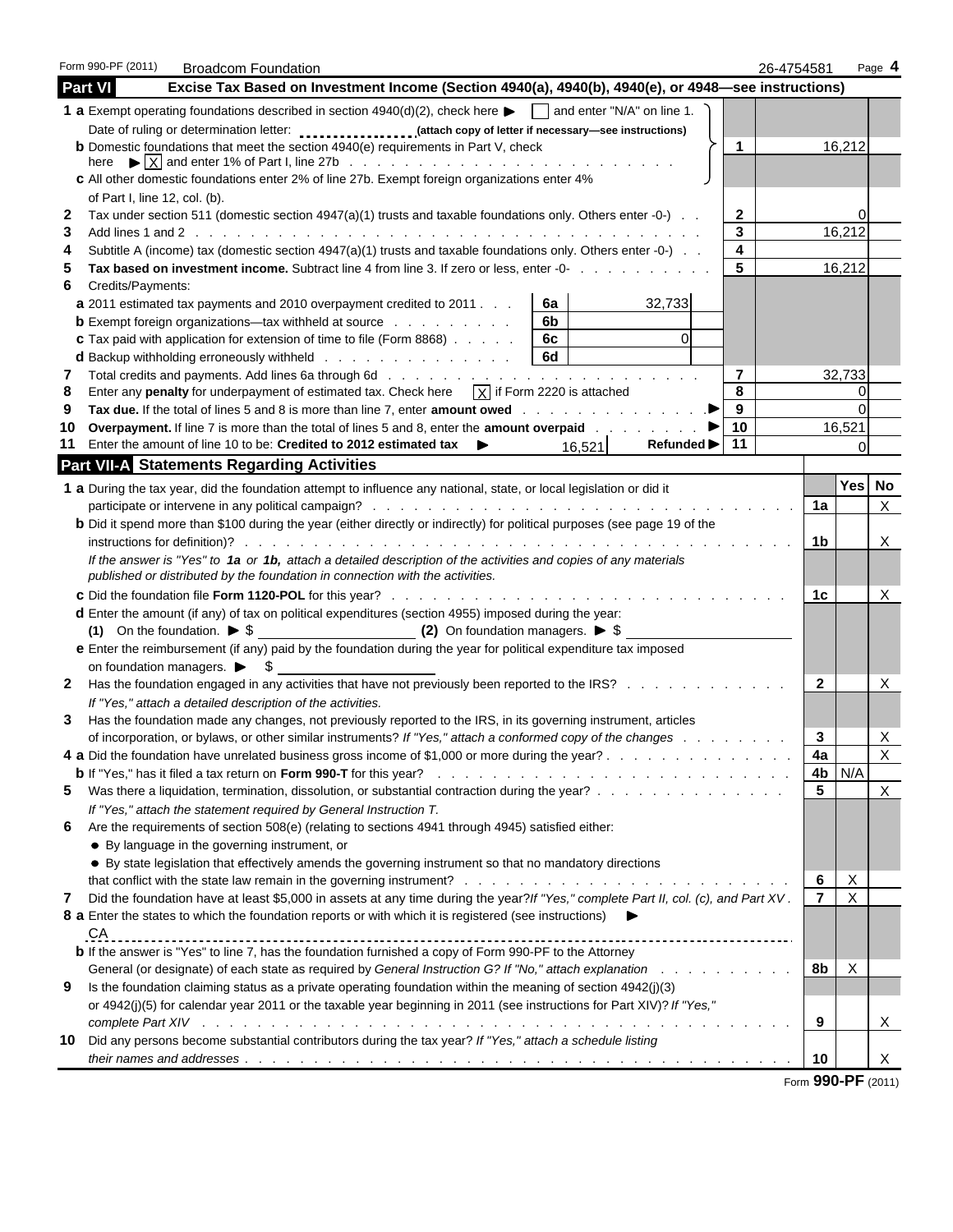| Form 990-PF (2011)<br><b>Broadcom Foundation</b>                                                                                                                                                                                                               | 26-4754581 |                    | Page $5$ |
|----------------------------------------------------------------------------------------------------------------------------------------------------------------------------------------------------------------------------------------------------------------|------------|--------------------|----------|
| <b>Part VII-A</b><br><b>Statements Regarding Activities (continued)</b>                                                                                                                                                                                        |            |                    |          |
| At any time during the year, did the foundation, directly or indirectly, own a controlled entity within the<br>11                                                                                                                                              | 11         |                    | X        |
| Did the foundation make a distribution to a donor advised fund over which the foundation or a disqualified person had<br>12                                                                                                                                    |            |                    |          |
|                                                                                                                                                                                                                                                                | 12         |                    | X        |
| Did the foundation comply with the public inspection requirements for its annual returns and exemption application?<br>13                                                                                                                                      | 13         | X                  |          |
|                                                                                                                                                                                                                                                                |            |                    |          |
| The books are in care of $\blacktriangleright$ Lauri Fischer<br>14                                                                                                                                                                                             |            |                    |          |
|                                                                                                                                                                                                                                                                |            |                    | 92617    |
| Section 4947(a)(1) nonexempt charitable trusts filing Form 990-PF in lieu of Form 1041—Check here<br>15                                                                                                                                                        |            |                    |          |
|                                                                                                                                                                                                                                                                |            |                    |          |
| 16<br>At any time during calendar year 2011, did the foundation have an interest in or a signature or other authority                                                                                                                                          |            | <b>Yes</b>         | No       |
|                                                                                                                                                                                                                                                                | 16         |                    | X        |
| See the instructions for exceptions and filing requirements for Form TD F 90-22.1. If "Yes," enter the name of                                                                                                                                                 |            |                    |          |
| the foreign country $\blacktriangleright$                                                                                                                                                                                                                      |            |                    |          |
| <b>Part VII-B</b> Statements Regarding Activities for Which Form 4720 May Be Required                                                                                                                                                                          |            |                    |          |
| File Form 4720 if any item is checked in the "Yes" column, unless an exception applies.                                                                                                                                                                        |            | Yes                | No       |
| During the year did the foundation (either directly or indirectly):<br>1a<br>$X$ No<br>(1) Engage in the sale or exchange, or leasing of property with a disqualified person?<br><b>Yes</b>                                                                    |            |                    |          |
| (2) Borrow money from, lend money to, or otherwise extend credit to (or accept it from)                                                                                                                                                                        |            |                    |          |
| $X$ No<br><b>Yes</b>                                                                                                                                                                                                                                           |            |                    |          |
| $X$ No<br><b>Yes</b>                                                                                                                                                                                                                                           |            |                    |          |
| (3) Furnish goods, services, or facilities to (or accept them from) a disqualified person?                                                                                                                                                                     |            |                    |          |
| $X$ No<br>(4) Pay compensation to, or pay or reimburse the expenses of, a disqualified person?<br>Yes                                                                                                                                                          |            |                    |          |
| (5) Transfer any income or assets to a disqualified person (or make any of either available<br>$X$ No                                                                                                                                                          |            |                    |          |
| Yes<br>(6) Agree to pay money or property to a government official? (Exception. Check "No"                                                                                                                                                                     |            |                    |          |
| if the foundation agreed to make a grant to or to employ the official for a period                                                                                                                                                                             |            |                    |          |
| $ X $ No<br>after termination of government service, if terminating within 90 days.)     Yes                                                                                                                                                                   |            |                    |          |
| If any answer is "Yes" to $1a(1)$ –(6), did any of the acts fail to qualify under the exceptions described in Regulations<br>b                                                                                                                                 |            |                    |          |
| section 53.4941(d)-3 or in a current notice regarding disaster assistance (see instructions)?                                                                                                                                                                  | 1b         | N/A                |          |
| Organizations relying on a current notice regarding disaster assistance check here $\ldots$ , $\ldots$ , $\ldots$ , $\ldots$                                                                                                                                   |            |                    |          |
| Did the foundation engage in a prior year in any of the acts described in 1a, other than excepted acts,<br>c                                                                                                                                                   |            |                    |          |
|                                                                                                                                                                                                                                                                | 1c         |                    | X        |
| 2<br>Taxes on failure to distribute income (section 4942) (does not apply for years the foundation was a private                                                                                                                                               |            |                    |          |
| operating foundation defined in section $4942(j)(3)$ or $4942(j)(5)$ :                                                                                                                                                                                         |            |                    |          |
| At the end of tax year 2011, did the foundation have any undistributed income (lines 6d                                                                                                                                                                        |            |                    |          |
| $X$ No<br>Yes                                                                                                                                                                                                                                                  |            |                    |          |
| $20$ <sub>11111</sub> , $20$ <sub>11111</sub> , $20$ <sub>11111</sub> , $20$ <sub>11111</sub><br>If "Yes," list the years<br>►<br>Are there any years listed in 2a for which the foundation is <b>not</b> applying the provisions of section $4942(a)(2)$<br>b |            |                    |          |
| (relating to incorrect valuation of assets) to the year's undistributed income? (If applying section 4942(a)(2)                                                                                                                                                |            |                    |          |
|                                                                                                                                                                                                                                                                | 2b         | N/A                |          |
| If the provisions of section $4942(a)(2)$ are being applied to any of the years listed in 2a, list the years here.<br>c                                                                                                                                        |            |                    |          |
| $20_{\ldots}$ , $20_{\ldots}$ , $20_{\ldots}$ , $20_{\ldots}$ , $20_{\ldots}$                                                                                                                                                                                  |            |                    |          |
| Did the foundation hold more than a 2% direct or indirect interest in any business<br>3a                                                                                                                                                                       |            |                    |          |
| $ X $ No<br>Yes                                                                                                                                                                                                                                                |            |                    |          |
| If "Yes," did it have excess business holdings in 2011 as a result of (1) any purchase by the foundation<br>b                                                                                                                                                  |            |                    |          |
| or disqualified persons after May 26, 1969; (2) the lapse of the 5-year period (or longer period approved                                                                                                                                                      |            |                    |          |
| by the Commissioner under section $4943(c)(7)$ to dispose of holdings acquired by gift or bequest; or (3)                                                                                                                                                      |            |                    |          |
| the lapse of the 10-, 15-, or 20-year first phase holding period? (Use Schedule C, Form 4720, to determine                                                                                                                                                     |            |                    |          |
|                                                                                                                                                                                                                                                                | 3b<br>4a   | N/A                | X        |
| Did the foundation invest during the year any amount in a manner that would jeopardize its charitable purposes?<br>4a<br>Did the foundation make any investment in a prior year (but after December 31, 1969) that could jeopardize its charitable<br>b        |            |                    |          |
| purpose that had not been removed from jeopardy before the first day of the tax year beginning in 2011?                                                                                                                                                        | 4b         |                    | X        |
|                                                                                                                                                                                                                                                                |            | Form 990-PF (2011) |          |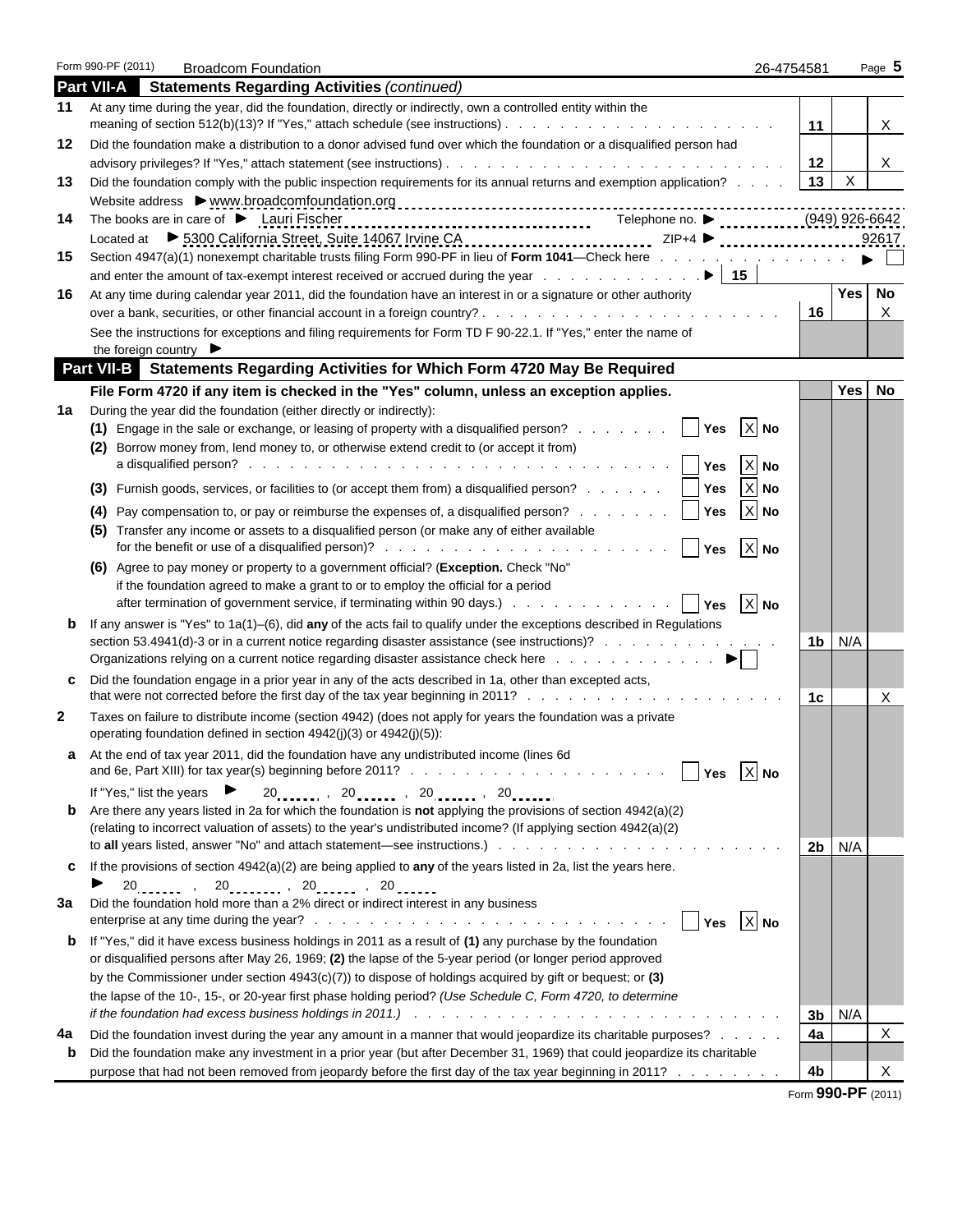|                      | Form 990-PF (2011)<br><b>Broadcom Foundation</b>                                                                                                                                                                                                                     |                                       |                                                                 |     |                  |                                                                             |  |                                                                                | 26-4754581       |                                          | Page 6                                   |  |
|----------------------|----------------------------------------------------------------------------------------------------------------------------------------------------------------------------------------------------------------------------------------------------------------------|---------------------------------------|-----------------------------------------------------------------|-----|------------------|-----------------------------------------------------------------------------|--|--------------------------------------------------------------------------------|------------------|------------------------------------------|------------------------------------------|--|
|                      | Part VII-B Statements Regarding Activities for Which Form 4720 May Be Required (continued)                                                                                                                                                                           |                                       |                                                                 |     |                  |                                                                             |  |                                                                                |                  |                                          |                                          |  |
|                      | 5a During the year did the foundation pay or incur any amount to:<br>(1) Carry on propaganda, or otherwise attempt to influence legislation (section $4945(e)$ )?<br>(2) Influence the outcome of any specific public election (see section 4955); or to carry       |                                       |                                                                 |     |                  |                                                                             |  | Yes<br>Yes                                                                     | $X$ No<br>$X$ No |                                          |                                          |  |
|                      | (3) Provide a grant to an individual for travel, study, or other similar purposes?<br>(4) Provide a grant to an organization other than a charitable, etc., organization described<br>in section 509(a)(1), (2), or (3), or section $4940(d)(2)?$ (see instructions) |                                       |                                                                 |     |                  |                                                                             |  | Yes<br>Yes                                                                     | $X$ No<br>No     |                                          |                                          |  |
|                      | (5) Provide for any purpose other than religious, charitable, scientific, literary, or<br>educational purposes, or for the prevention of cruelty to children or animals?                                                                                             |                                       |                                                                 |     |                  |                                                                             |  | <b>Yes</b>                                                                     | $X$ No           |                                          |                                          |  |
|                      | <b>b</b> If any answer is "Yes" to 5a(1)-(5), did any of the transactions fail to qualify under the exceptions described in                                                                                                                                          |                                       |                                                                 |     |                  |                                                                             |  |                                                                                |                  |                                          |                                          |  |
|                      | Regulations section 53.4945 or in a current notice regarding disaster assistance (see instructions)?                                                                                                                                                                 |                                       |                                                                 |     |                  |                                                                             |  |                                                                                |                  | 5b                                       | Χ                                        |  |
|                      | c If the answer is "Yes" to question $5a(4)$ , does the foundation claim exemption from the<br>If "Yes," attach the statement required by Regulations section 53.4945-5(d).                                                                                          |                                       |                                                                 |     |                  |                                                                             |  | $ X $ Yes                                                                      | <b>No</b>        |                                          |                                          |  |
|                      | 6a Did the foundation, during the year, receive any funds, directly or indirectly, to pay                                                                                                                                                                            |                                       |                                                                 |     |                  |                                                                             |  | <b>Yes</b>                                                                     | $X$ No           |                                          |                                          |  |
|                      | <b>b</b> Did the foundation, during the year, pay premiums, directly or indirectly, on a personal benefit contract?<br>If "Yes" to 6b, file Form 8870.                                                                                                               |                                       |                                                                 |     |                  |                                                                             |  |                                                                                |                  | 6b                                       | X                                        |  |
|                      | 7a At any time during the tax year, was the foundation a party to a prohibited tax shelter transaction?                                                                                                                                                              |                                       |                                                                 |     |                  |                                                                             |  | <b>Yes</b>                                                                     | $X$ No           |                                          |                                          |  |
|                      | <b>b</b> If "Yes," did the foundation receive any proceeds or have any net income attributable to the transaction?                                                                                                                                                   |                                       |                                                                 |     |                  |                                                                             |  |                                                                                |                  | 7b                                       | N/A                                      |  |
|                      | Information About Officers, Directors, Trustees, Foundation Managers, Highly Paid Employees,<br><b>Part VIII</b>                                                                                                                                                     |                                       |                                                                 |     |                  |                                                                             |  |                                                                                |                  |                                          |                                          |  |
|                      | and Contractors                                                                                                                                                                                                                                                      |                                       |                                                                 |     |                  |                                                                             |  |                                                                                |                  |                                          |                                          |  |
|                      | 1 List all officers, directors, trustees, foundation managers and their compensation (see instructions).                                                                                                                                                             |                                       | (b) Title, and average                                          |     | (c) Compensation |                                                                             |  |                                                                                |                  |                                          |                                          |  |
| (a) Name and address |                                                                                                                                                                                                                                                                      | hours per week<br>devoted to position | (If not paid, enter<br>-0-)                                     |     |                  | (d) Contributions to<br>employee benefit plans<br>and deferred compensation |  |                                                                                |                  | (e) Expense account,<br>other allowances |                                          |  |
|                      | <b>SEE ATTACHMENT</b><br>.                                                                                                                                                                                                                                           |                                       |                                                                 |     |                  |                                                                             |  |                                                                                |                  |                                          |                                          |  |
|                      |                                                                                                                                                                                                                                                                      |                                       |                                                                 |     |                  |                                                                             |  |                                                                                |                  |                                          |                                          |  |
|                      |                                                                                                                                                                                                                                                                      |                                       |                                                                 |     |                  |                                                                             |  |                                                                                |                  |                                          |                                          |  |
|                      |                                                                                                                                                                                                                                                                      |                                       |                                                                 |     |                  |                                                                             |  |                                                                                |                  |                                          |                                          |  |
|                      | 2 Compensation of five highest-paid employees (other than those included on line 1—see instructions). If none,<br>enter "NONE."                                                                                                                                      |                                       |                                                                 |     |                  |                                                                             |  |                                                                                |                  |                                          |                                          |  |
|                      | (a) Name and address of each employee paid more than \$50,000                                                                                                                                                                                                        |                                       | (b) Title, and average<br>hours per week<br>devoted to position |     | (c) Compensation |                                                                             |  | (d) Contributions to<br>employee benefit<br>plans and deferred<br>compensation |                  |                                          | (e) Expense account,<br>other allowances |  |
| <b>NONE</b>          |                                                                                                                                                                                                                                                                      |                                       |                                                                 | .00 |                  |                                                                             |  |                                                                                |                  |                                          |                                          |  |
|                      |                                                                                                                                                                                                                                                                      |                                       |                                                                 | .00 |                  |                                                                             |  |                                                                                |                  |                                          |                                          |  |
|                      |                                                                                                                                                                                                                                                                      |                                       |                                                                 | .00 |                  |                                                                             |  |                                                                                |                  |                                          |                                          |  |
|                      |                                                                                                                                                                                                                                                                      |                                       |                                                                 | .00 |                  |                                                                             |  |                                                                                |                  |                                          |                                          |  |
|                      |                                                                                                                                                                                                                                                                      |                                       |                                                                 | .00 |                  |                                                                             |  |                                                                                |                  |                                          |                                          |  |
|                      | Total number of other employees paid over \$50,000                                                                                                                                                                                                                   |                                       |                                                                 |     |                  |                                                                             |  |                                                                                |                  |                                          | --                                       |  |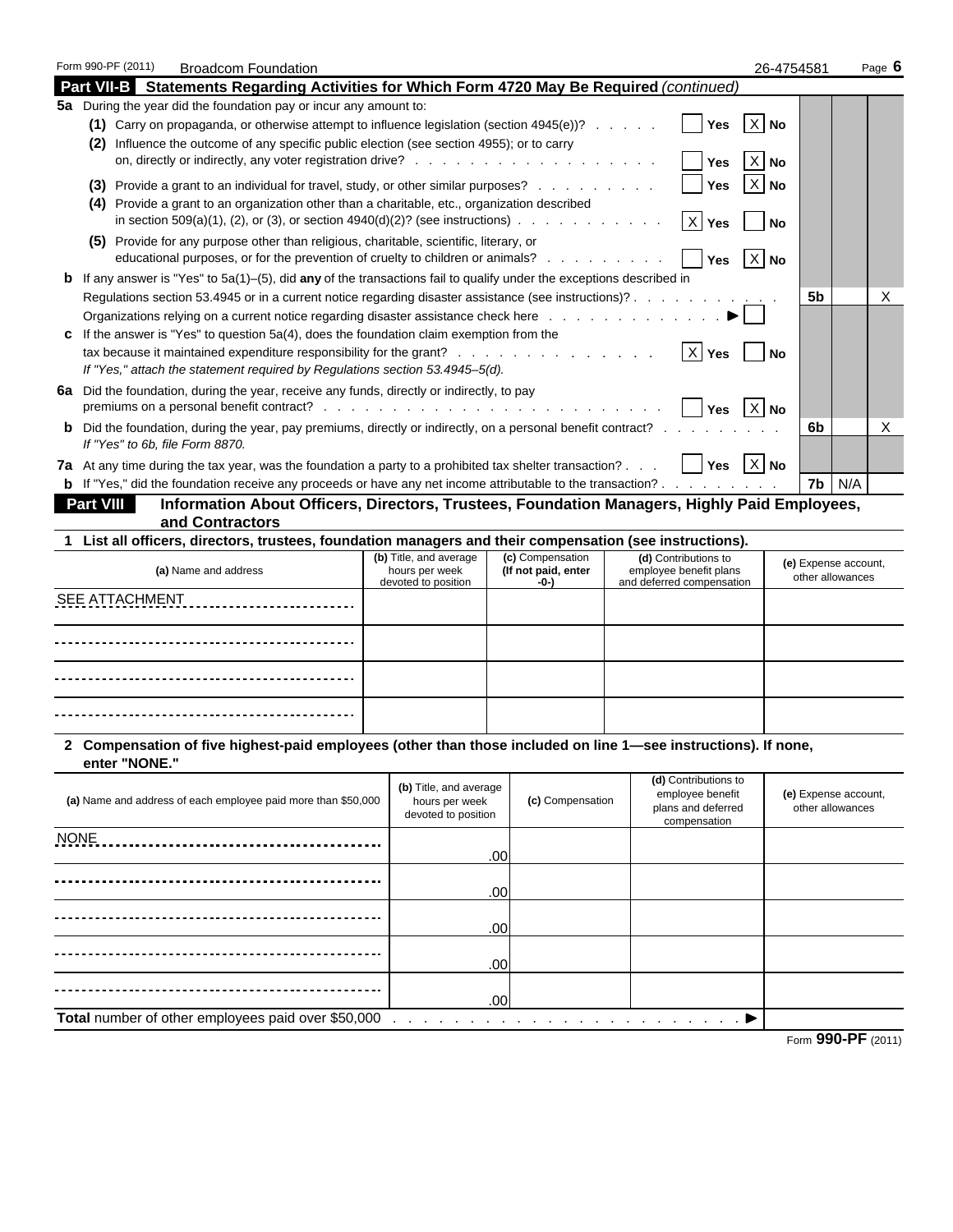| Form 990-PF (2011)           | <b>Broadcom Foundation</b>                                                                                                                                                                                                                                |                              | 26-4754581<br>Page 7 |
|------------------------------|-----------------------------------------------------------------------------------------------------------------------------------------------------------------------------------------------------------------------------------------------------------|------------------------------|----------------------|
| <b>Part VIII</b>             | Information About Officers, Directors, Trustees, Foundation Managers, Highly Paid Employees,                                                                                                                                                              |                              |                      |
|                              | and Contractors (continued)                                                                                                                                                                                                                               |                              |                      |
| 3.                           | Five highest-paid independent contractors for professional services (see instructions). If none, enter "NONE."                                                                                                                                            |                              |                      |
|                              | (a) Name and address of each person paid more than \$50,000                                                                                                                                                                                               | (b) Type of service          | (c) Compensation     |
| Covington Capital Management | 601 S Figueroa St, Ste 200, Los Angeles, CA 90017                                                                                                                                                                                                         | <b>Investment Management</b> | 194,247              |
| <b>Foundation Source</b>     | 55 Walls Drive, Fairfield, CT 06824                                                                                                                                                                                                                       | Administrative               | 82,520               |
|                              |                                                                                                                                                                                                                                                           |                              | 0                    |
|                              |                                                                                                                                                                                                                                                           |                              |                      |
|                              |                                                                                                                                                                                                                                                           |                              |                      |
|                              | <b>Total number of others receiving over \$50,000 for professional services</b>                                                                                                                                                                           | ▶                            |                      |
| Part IX-A                    | <b>Summary of Direct Charitable Activities</b>                                                                                                                                                                                                            |                              |                      |
|                              | List the foundation's four largest direct charitable activities during the tax year. Include relevant statistical information such as<br>the number of organizations and other beneficiaries served, conferences convened, research papers produced, etc. |                              | <b>Expenses</b>      |
|                              |                                                                                                                                                                                                                                                           |                              |                      |
|                              |                                                                                                                                                                                                                                                           |                              |                      |
|                              |                                                                                                                                                                                                                                                           |                              |                      |
| 2                            |                                                                                                                                                                                                                                                           |                              |                      |
|                              |                                                                                                                                                                                                                                                           |                              |                      |
| 3                            |                                                                                                                                                                                                                                                           |                              |                      |
|                              |                                                                                                                                                                                                                                                           |                              |                      |
|                              |                                                                                                                                                                                                                                                           |                              |                      |
|                              |                                                                                                                                                                                                                                                           |                              |                      |
|                              |                                                                                                                                                                                                                                                           |                              |                      |
|                              |                                                                                                                                                                                                                                                           |                              |                      |
| <b>Part IX-B</b>             | <b>Summary of Program-Related Investments (see instructions)</b>                                                                                                                                                                                          |                              |                      |
|                              | Describe the two largest program-related investments made by the foundation during the tax year on lines 1 and 2.                                                                                                                                         |                              | Amount               |
| 1                            |                                                                                                                                                                                                                                                           |                              |                      |
|                              |                                                                                                                                                                                                                                                           |                              |                      |
|                              |                                                                                                                                                                                                                                                           |                              |                      |
| 2                            |                                                                                                                                                                                                                                                           |                              |                      |
|                              |                                                                                                                                                                                                                                                           |                              |                      |
|                              | All other program-related investments. See instructions.                                                                                                                                                                                                  |                              |                      |
| 3                            |                                                                                                                                                                                                                                                           |                              |                      |
|                              |                                                                                                                                                                                                                                                           |                              |                      |
|                              | Total. Add lines 1 through 3                                                                                                                                                                                                                              |                              | 0                    |
|                              |                                                                                                                                                                                                                                                           |                              |                      |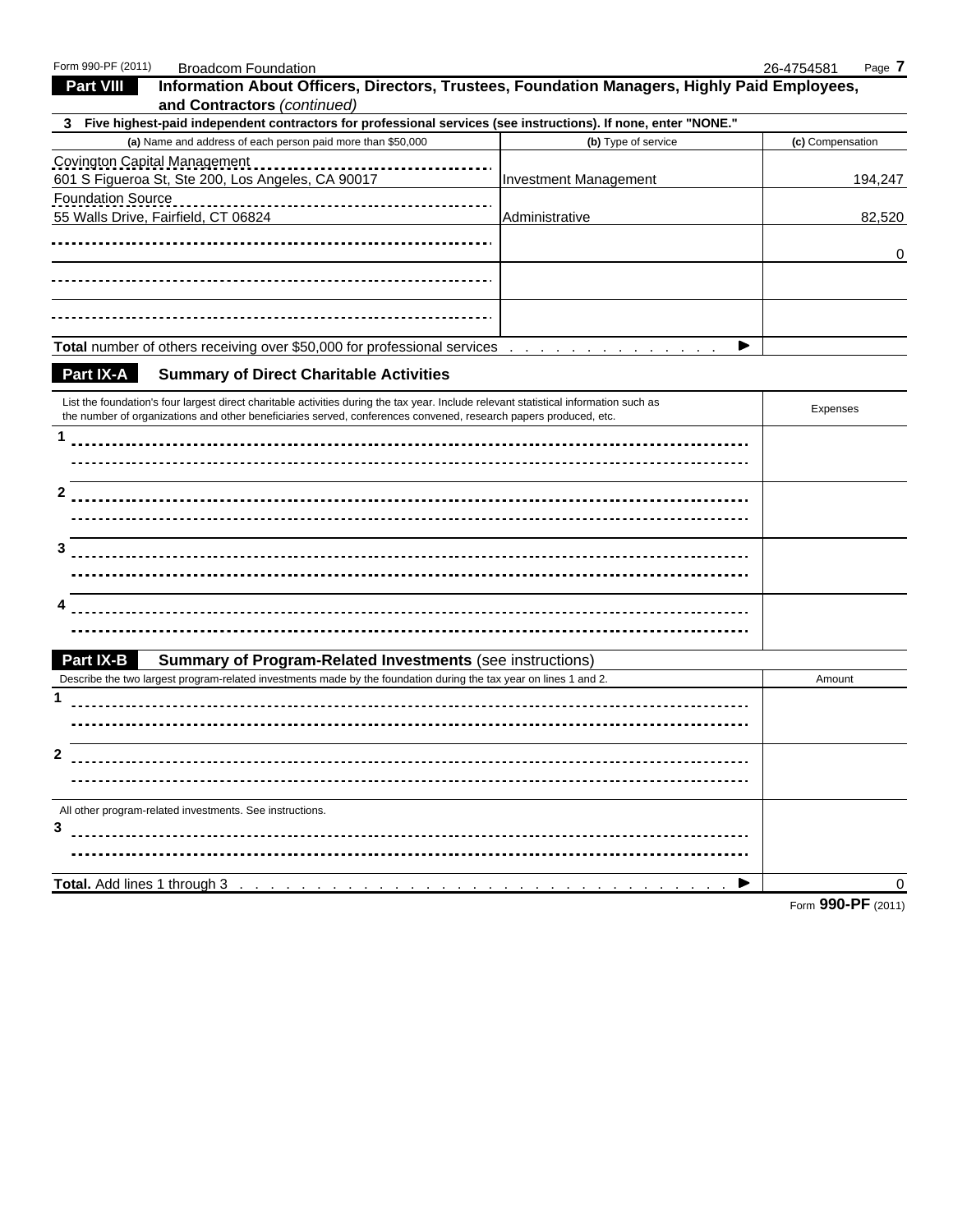|             | Form 990-PF (2011)<br><b>Broadcom Foundation</b>                                                                                                                                                                               | 26-4754581              | Page 8     |
|-------------|--------------------------------------------------------------------------------------------------------------------------------------------------------------------------------------------------------------------------------|-------------------------|------------|
|             | Part X<br>Minimum Investment Return (All domestic foundations must complete this part. Foreign foundations,                                                                                                                    |                         |            |
|             | see instructions.)                                                                                                                                                                                                             |                         |            |
| 1           | Fair market value of assets not used (or held for use) directly in carrying out charitable, etc.,                                                                                                                              |                         |            |
|             | purposes:                                                                                                                                                                                                                      |                         |            |
| a           |                                                                                                                                                                                                                                | 1a                      | 55,826,541 |
| b           |                                                                                                                                                                                                                                | 1 <sub>b</sub>          | 8,674,658  |
| с           |                                                                                                                                                                                                                                | 1 <sub>c</sub>          | $\Omega$   |
| d           |                                                                                                                                                                                                                                | 1 <sub>d</sub>          | 64,501,199 |
| е           | Reduction claimed for blockage or other factors reported on lines 1a and                                                                                                                                                       |                         |            |
|             | 1e                                                                                                                                                                                                                             |                         |            |
| 2           | Acquisition indebtedness applicable to line 1 assets enter the content of the content of the content of the content of the content of the content of the content of the content of the content of the content of the content o | $\mathbf{2}$            |            |
| 3           |                                                                                                                                                                                                                                | 3                       | 64,501,199 |
| 4           | Cash deemed held for charitable activities. Enter 1 1/2 % of line 3 (for greater amount, see                                                                                                                                   |                         |            |
|             |                                                                                                                                                                                                                                | 4                       | 967,518    |
| 5           | Net value of noncharitable-use assets. Subtract line 4 from line 3. Enter here and on Part V, line 4.                                                                                                                          | 5                       | 63,533,681 |
| 6           | <b>Minimum investment return.</b> Enter 5% of line 5 $\ldots$ <u>.</u>                                                                                                                                                         | 6                       | 3,176,684  |
|             | Part XI<br>Distributable Amount (see instructions) (Section 4942(j)(3) and (j)(5) private operating                                                                                                                            |                         |            |
|             | foundations and certain foreign organizations check here $\blacktriangleright \Box$ and do not complete this part.)                                                                                                            |                         |            |
| 1           |                                                                                                                                                                                                                                | 1                       | 3,176,684  |
| 2a          | Tax on investment income for 2011 from Part VI, line 5 $\ldots$ 2 2a<br>16,212                                                                                                                                                 |                         |            |
| b           | Income tax for 2011. (This does not include the tax from Part VI.) $\ldots$ 2b<br>$\Omega$                                                                                                                                     |                         |            |
| C           |                                                                                                                                                                                                                                | 2c                      | 16,212     |
| 3           |                                                                                                                                                                                                                                | 3                       | 3,160,472  |
| 4           |                                                                                                                                                                                                                                | $\overline{\mathbf{4}}$ |            |
| 5           |                                                                                                                                                                                                                                | 5                       | 3,160,472  |
| 6           |                                                                                                                                                                                                                                | 6                       |            |
| 7           | Distributable amount as adjusted. Subtract line 6 from line 5. Enter here and on Part XIII,                                                                                                                                    |                         |            |
|             |                                                                                                                                                                                                                                | $\overline{7}$          | 3,160,472  |
|             | <b>Part XII</b><br><b>Qualifying Distributions (see instructions)</b>                                                                                                                                                          |                         |            |
| 1           | Amounts paid (including administrative expenses) to accomplish charitable, etc., purposes:                                                                                                                                     |                         |            |
| a           |                                                                                                                                                                                                                                | 1a                      | 2,709,535  |
| $\mathbf b$ |                                                                                                                                                                                                                                | 1 <sub>b</sub>          | 0          |
| 2           | Amounts paid to acquire assets used (or held for use) directly in carrying out charitable, etc.,                                                                                                                               |                         |            |
|             |                                                                                                                                                                                                                                | $\mathbf{2}$            | 0          |
| 3           | Amounts set aside for specific charitable projects that satisfy the:                                                                                                                                                           |                         |            |
| a           |                                                                                                                                                                                                                                | За                      |            |
| b           | Cash distribution test (attach the required schedule) enterstanding to contact the contact of the contact of t                                                                                                                 | 3 <sub>b</sub>          | 0          |
| 4           | Qualifying distributions. Add lines 1a through 3b. Enter here and on Part V, line 8, and Part XIII, line 4.                                                                                                                    | 4                       | 2,709,535  |
| 5           | Foundations that qualify under section 4940(e) for the reduced rate of tax on net investment                                                                                                                                   |                         |            |
|             |                                                                                                                                                                                                                                | 5                       | 16,212     |
| 6           | Adjusted qualifying distributions. Subtract line 5 from line 4 manufacture and contact to the contact of the structure of the 5 from line 4 manufacture and contact to the contact of Adjustment Adjustment Adjustment Adjustm | 6                       | 2,693,323  |
|             | Note. The amount on line 6 will be used in Part V, column (b), in subsequent years when calculating whether the foundation<br>qualifies for the section 4940(e) reduction of tax in those years.                               |                         |            |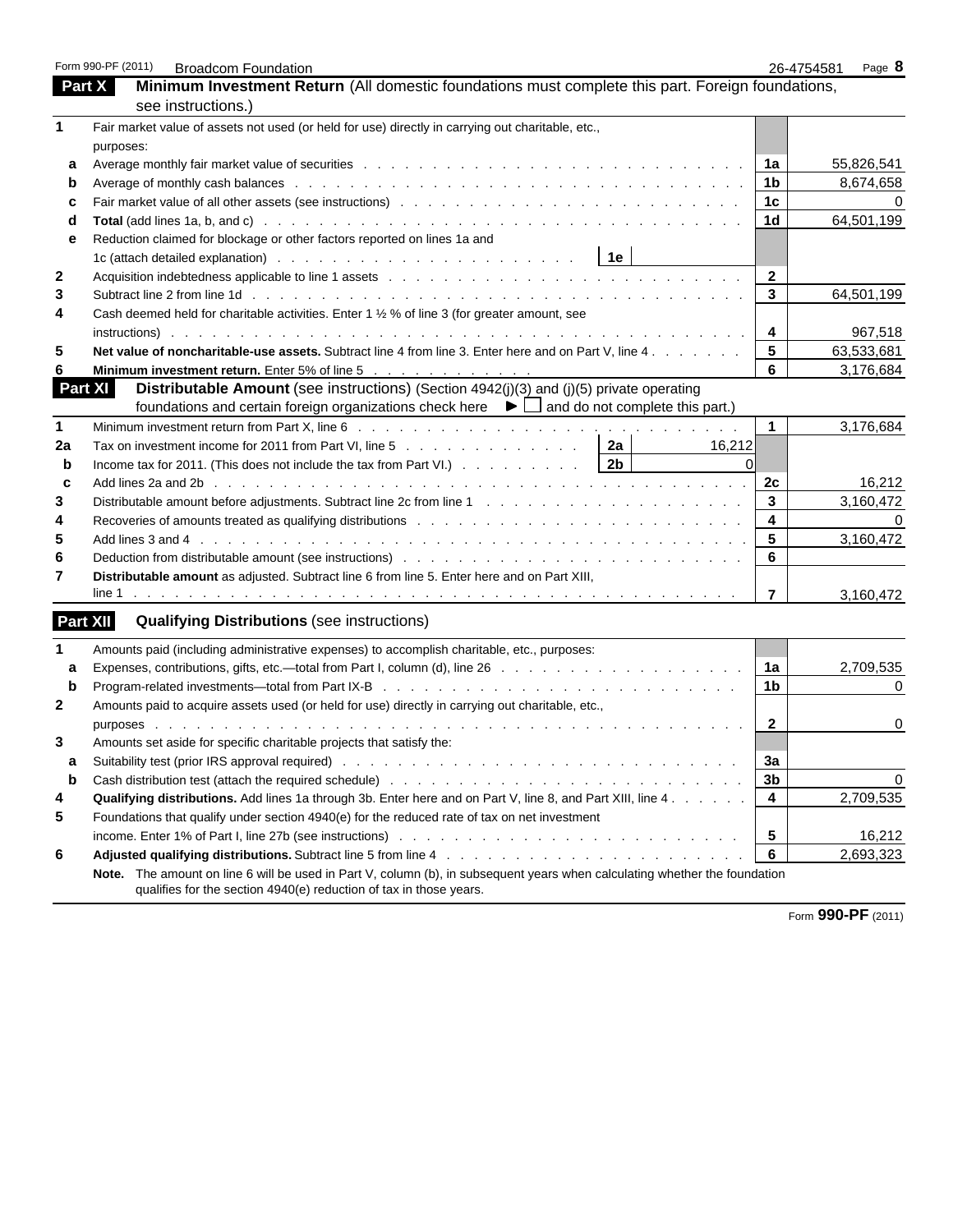|    | Part XIII Undistributed Income (see instructions)                                                                                                                                                                                 |             |                     |           |           |
|----|-----------------------------------------------------------------------------------------------------------------------------------------------------------------------------------------------------------------------------------|-------------|---------------------|-----------|-----------|
|    |                                                                                                                                                                                                                                   | (a)         | (b)                 | (c)       | (d)       |
| 1  | Distributable amount for 2011 from Part XI,                                                                                                                                                                                       | Corpus      | Years prior to 2010 | 2010      | 2011      |
|    |                                                                                                                                                                                                                                   |             |                     |           | 3,160,472 |
| 2  | Undistributed income, if any, as of the end of 2011:                                                                                                                                                                              |             |                     |           |           |
| а  | Enter amount for 2010 only                                                                                                                                                                                                        |             |                     | 1,665,043 |           |
|    | <b>b</b> Total for prior years: $20$ , $20$ , $20$ , $20$ , $20$ , $20$ , $20$ , $20$ , $20$ , $20$ , $20$ , $20$ , $20$ , $20$ , $20$ , $20$ , $20$ , $20$ , $20$ , $20$ , $20$ , $20$ , $20$ , $20$ , $20$ , $20$ , $20$ , $20$ |             | 0                   |           |           |
| 3  | Excess distributions carryover, if any, to 2011:                                                                                                                                                                                  |             |                     |           |           |
| а  | From 2006 $\ldots$ $\ldots$ $\ldots$                                                                                                                                                                                              |             |                     |           |           |
| b  | $\Omega$<br>From 2007 $\ldots$ $\ldots$                                                                                                                                                                                           |             |                     |           |           |
| c  | From $2008$ $\ldots$ $\ldots$ $\ldots$                                                                                                                                                                                            |             |                     |           |           |
|    | From 2009 $\ldots$ $\ldots$ $\ldots$                                                                                                                                                                                              |             |                     |           |           |
|    | From 2010 $\ldots$ $\ldots$ $\ldots$                                                                                                                                                                                              |             |                     |           |           |
|    | Total of lines 3a through e                                                                                                                                                                                                       | 0           |                     |           |           |
| 4  | Qualifying distributions for 2011 from Part                                                                                                                                                                                       |             |                     |           |           |
|    | XII, line 4: ▶ $\frac{1}{3}$ 2,709,535                                                                                                                                                                                            |             |                     |           |           |
|    | <b>a</b> Applied to 2010, but not more than line 2a                                                                                                                                                                               |             |                     | 1,665,043 |           |
|    | <b>b</b> Applied to undistributed income of prior years                                                                                                                                                                           |             |                     |           |           |
|    | (Election required-see instructions)                                                                                                                                                                                              |             | 0                   |           |           |
| c  | Treated as distributions out of corpus (Election                                                                                                                                                                                  |             |                     |           |           |
|    | required—see instructions)                                                                                                                                                                                                        |             |                     |           |           |
| d  | Applied to 2011 distributable amount                                                                                                                                                                                              |             |                     |           | 1,044,492 |
| е  | Remaining amount distributed out of corpus                                                                                                                                                                                        | 0           |                     |           |           |
| 5  | Excess distributions carryover applied to 2011.                                                                                                                                                                                   | $\mathbf 0$ |                     |           | 0         |
|    | (If an amount appears in column (d), the                                                                                                                                                                                          |             |                     |           |           |
|    | same amount must be shown in column (a).)                                                                                                                                                                                         |             |                     |           |           |
| 6  | Enter the net total of each column as                                                                                                                                                                                             |             |                     |           |           |
|    | indicated below:                                                                                                                                                                                                                  |             |                     |           |           |
| a  | Corpus. Add lines 3f, 4c, and 4e. Subtract line 5                                                                                                                                                                                 | 0           |                     |           |           |
|    | <b>b</b> Prior years' undistributed income. Subtract                                                                                                                                                                              |             |                     |           |           |
|    | line 4b from line $2b \cdot \cdot \cdot \cdot \cdot \cdot \cdot \cdot \cdot \cdot \cdot \cdot \cdot \cdot$                                                                                                                        |             | 0                   |           |           |
| c  | Enter the amount of prior years' undistributed                                                                                                                                                                                    |             |                     |           |           |
|    | income for which a notice of deficiency has                                                                                                                                                                                       |             |                     |           |           |
|    | been issued, or on which the section 4942(a)                                                                                                                                                                                      |             |                     |           |           |
|    | tax has been previously assessed                                                                                                                                                                                                  |             |                     |           |           |
| d  | Subtract line 6c from line 6b. Taxable                                                                                                                                                                                            |             |                     |           |           |
|    | amount-see instructions                                                                                                                                                                                                           |             | 0                   |           |           |
|    | Undistributed income for 2010. Subtract line                                                                                                                                                                                      |             |                     |           |           |
|    | 4a from line 2a. Taxable amount-see                                                                                                                                                                                               |             |                     |           |           |
|    | $instructions$                                                                                                                                                                                                                    |             |                     | 0         |           |
| Ť. | Undistributed income for 2011. Subtract                                                                                                                                                                                           |             |                     |           |           |
|    | lines 4d and 5 from line 1. This amount must                                                                                                                                                                                      |             |                     |           |           |
|    | be distributed in 2012 $\ldots$ $\ldots$ $\ldots$ $\ldots$ $\ldots$                                                                                                                                                               |             |                     |           | 2,115,980 |
| 7  | Amounts treated as distributions out of                                                                                                                                                                                           |             |                     |           |           |
|    | corpus to satisfy requirements imposed by                                                                                                                                                                                         |             |                     |           |           |
|    | section $170(b)(1)(F)$ or $4942(g)(3)$ (see instructions).                                                                                                                                                                        |             |                     |           |           |
| 8  | Excess distributions carryover from 2006                                                                                                                                                                                          |             |                     |           |           |
|    | not applied on line 5 or line 7 (see instructions)                                                                                                                                                                                | $\mathbf 0$ |                     |           |           |
| 9  | Excess distributions carryover to 2012.                                                                                                                                                                                           |             |                     |           |           |
|    | Subtract lines 7 and 8 from line 6a                                                                                                                                                                                               | $\mathbf 0$ |                     |           |           |
| 10 | Analysis of line 9:                                                                                                                                                                                                               |             |                     |           |           |
| a  | 0<br>Excess from $2007$ $\ldots$ $\ldots$                                                                                                                                                                                         |             |                     |           |           |
| b  | $\Omega$<br>Excess from $2008$                                                                                                                                                                                                    |             |                     |           |           |
| c  | $\Omega$<br>Excess from $2009$ $\ldots$ $\ldots$                                                                                                                                                                                  |             |                     |           |           |
| d  | $\overline{0}$<br>Excess from 2010 $\ldots$ $\ldots$                                                                                                                                                                              |             |                     |           |           |
|    | ΩI<br><b>e</b> Excess from 2011 $\ldots$                                                                                                                                                                                          |             |                     |           |           |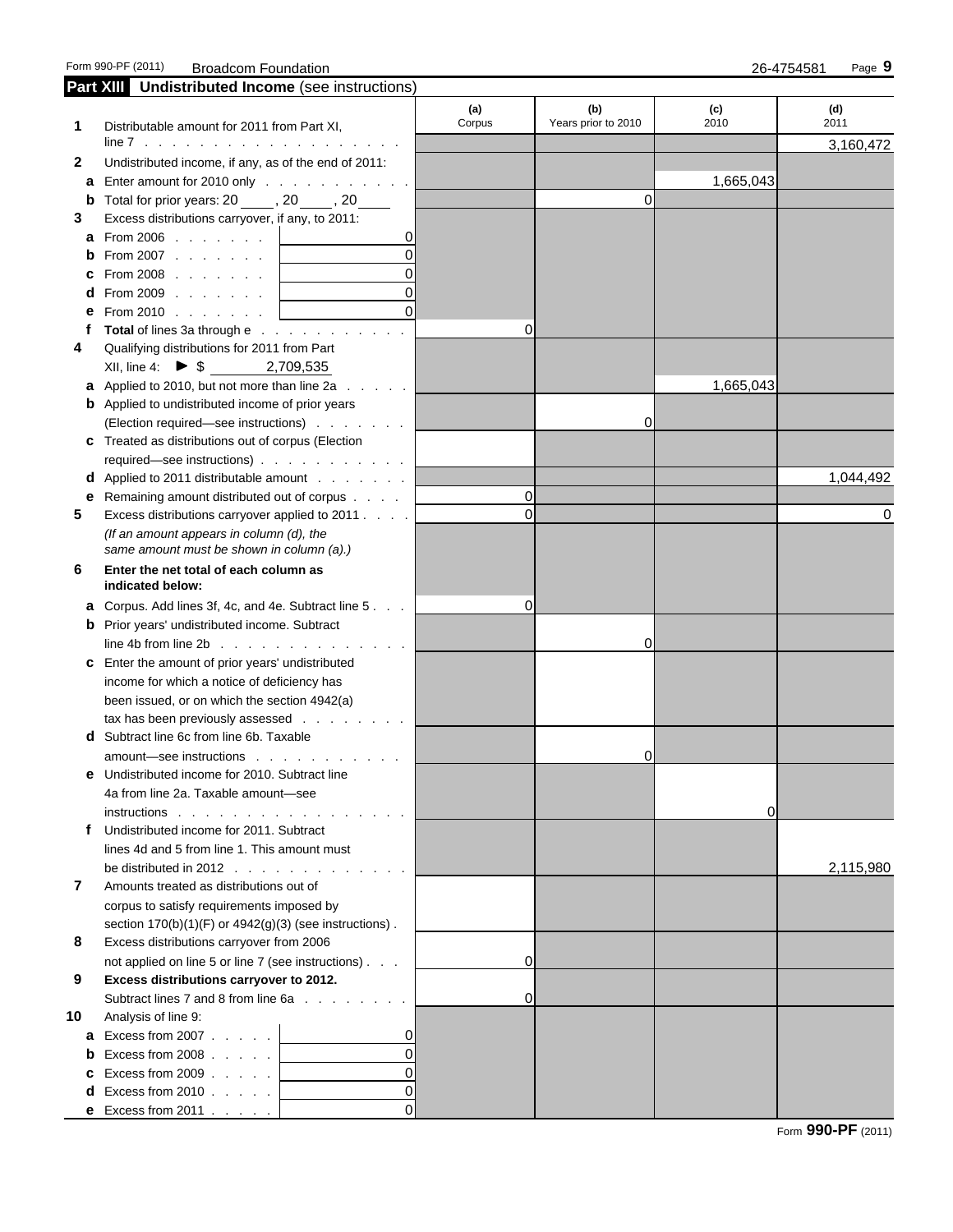|                  | Form 990-PF (2011)<br><b>Broadcom Foundation</b><br><b>Part XIV</b> Private Operating Foundations (see instructions and Part VII-A, question 9)                                                                                                                                                                                                                                                                                                                                                                                                          |                |          |               | 26-4754581    | Page $10$<br>N/A |
|------------------|----------------------------------------------------------------------------------------------------------------------------------------------------------------------------------------------------------------------------------------------------------------------------------------------------------------------------------------------------------------------------------------------------------------------------------------------------------------------------------------------------------------------------------------------------------|----------------|----------|---------------|---------------|------------------|
|                  | 1 a If the foundation has received a ruling or determination letter that it is a private operating<br>foundation, and the ruling is effective for 2011, enter the date of the ruling                                                                                                                                                                                                                                                                                                                                                                     |                |          |               |               |                  |
|                  | <b>b</b> Check box to indicate whether the foundation is a private operating foundation described in section                                                                                                                                                                                                                                                                                                                                                                                                                                             |                |          |               | 4942(j)(3) or | 4942(j)(5)       |
|                  | 2 a Enter the lesser of the adjusted net                                                                                                                                                                                                                                                                                                                                                                                                                                                                                                                 | Tax year       |          | Prior 3 years |               |                  |
|                  | income from Part I or the minimum<br>investment return from Part X for each                                                                                                                                                                                                                                                                                                                                                                                                                                                                              | (a) 2011       | (b) 2010 | $(c)$ 2009    | $(d)$ 2008    | (e) Total        |
|                  | year listed                                                                                                                                                                                                                                                                                                                                                                                                                                                                                                                                              | 0              |          |               |               | 0                |
|                  | <b>b</b> 85% of line 2a                                                                                                                                                                                                                                                                                                                                                                                                                                                                                                                                  | $\overline{0}$ | $\Omega$ | $\Omega$      | $\mathbf{0}$  | 0                |
|                  | <b>c</b> Qualifying distributions from Part XII,                                                                                                                                                                                                                                                                                                                                                                                                                                                                                                         |                |          |               |               |                  |
|                  | line 4 for each year listed $\ldots$                                                                                                                                                                                                                                                                                                                                                                                                                                                                                                                     | 0              |          |               |               | 0                |
|                  | <b>d</b> Amounts included in line 2c not used directly<br>for active conduct of exempt activities                                                                                                                                                                                                                                                                                                                                                                                                                                                        |                |          |               |               | 0                |
|                  | e Qualifying distributions made directly<br>for active conduct of exempt activities.<br>Subtract line 2d from line 2c                                                                                                                                                                                                                                                                                                                                                                                                                                    | $\Omega$       | 0        | 0             | 0             | 0                |
| 3                | Complete 3a, b, or c for the<br>alternative test relied upon:<br>a "Assets" alternative test-enter:                                                                                                                                                                                                                                                                                                                                                                                                                                                      |                |          |               |               |                  |
|                  | $(1)$ Value of all assets $\ldots$ $\ldots$ $\ldots$ $\ldots$                                                                                                                                                                                                                                                                                                                                                                                                                                                                                            |                |          |               |               | 0                |
|                  | (2) Value of assets qualifying<br>under section $4942(j)(3)(B)(i)$                                                                                                                                                                                                                                                                                                                                                                                                                                                                                       |                |          |               |               | 0                |
|                  | <b>b</b> "Endowment" alternative test-enter 2/3<br>of minimum investment return shown in<br>Part X, line 6 for each year listed                                                                                                                                                                                                                                                                                                                                                                                                                          | 0              |          |               |               | 0                |
| c.               | "Support" alternative test-enter:                                                                                                                                                                                                                                                                                                                                                                                                                                                                                                                        |                |          |               |               |                  |
|                  | (1) Total support other than gross<br>investment income (interest,<br>dividends, rents, payments<br>on securities loans (section<br>$512(a)(5)$ , or royalties)                                                                                                                                                                                                                                                                                                                                                                                          |                |          |               |               | 0                |
|                  | (2) Support from general public<br>and 5 or more exempt<br>organizations as provided in<br>section 4942(j)(3)(B)(iii)<br>and the company                                                                                                                                                                                                                                                                                                                                                                                                                 |                |          |               |               | 0                |
|                  | (3) Largest amount of support<br>from an exempt organization                                                                                                                                                                                                                                                                                                                                                                                                                                                                                             |                |          |               |               | 0                |
|                  | (4) Gross investment income                                                                                                                                                                                                                                                                                                                                                                                                                                                                                                                              |                |          |               |               | 0                |
|                  | Part XV Supplementary Information (Complete this part only if the foundation had \$5,000 or more in                                                                                                                                                                                                                                                                                                                                                                                                                                                      |                |          |               |               |                  |
|                  | assets at any time during the year-see instructions.)                                                                                                                                                                                                                                                                                                                                                                                                                                                                                                    |                |          |               |               |                  |
| 1<br><b>NONE</b> | <b>Information Regarding Foundation Managers:</b><br>a List any managers of the foundation who have contributed more than 2% of the total contributions received by the foundation<br>before the close of any tax year (but only if they have contributed more than \$5,000). (See section 507(d)(2).)                                                                                                                                                                                                                                                   |                |          |               |               |                  |
|                  | <b>b</b> List any managers of the foundation who own 10% or more of the stock of a corporation (or an equally large portion of the<br>ownership of a partnership or other entity) of which the foundation has a 10% or greater interest.                                                                                                                                                                                                                                                                                                                 |                |          |               |               |                  |
| <b>NONE</b>      |                                                                                                                                                                                                                                                                                                                                                                                                                                                                                                                                                          |                |          |               |               |                  |
| $\mathbf{2}$     | Information Regarding Contribution, Grant, Gift, Loan, Scholarship, etc., Programs:<br>$\blacktriangleright$ $\mid$ $\mid$ $\mid$ if the foundation only makes contributions to preselected charitable organizations and does not accept<br>Check here<br>unsolicited requests for funds. If the foundation makes gifts, grants, etc. (see instructions) to individuals or organizations under<br>other conditions, complete items 2a, b, c, and d.<br>a The name, address, and telephone number of the person to whom applications should be addressed: |                |          |               |               |                  |
|                  |                                                                                                                                                                                                                                                                                                                                                                                                                                                                                                                                                          |                |          |               |               |                  |
|                  | <b>b</b> The form in which applications should be submitted and information and materials they should include:                                                                                                                                                                                                                                                                                                                                                                                                                                           |                |          |               |               |                  |
|                  | c Any submission deadlines:                                                                                                                                                                                                                                                                                                                                                                                                                                                                                                                              |                |          |               |               |                  |

**d** Any restrictions or limitations on awards, such as by geographical areas, charitable fields, kinds of institutions, or other factors: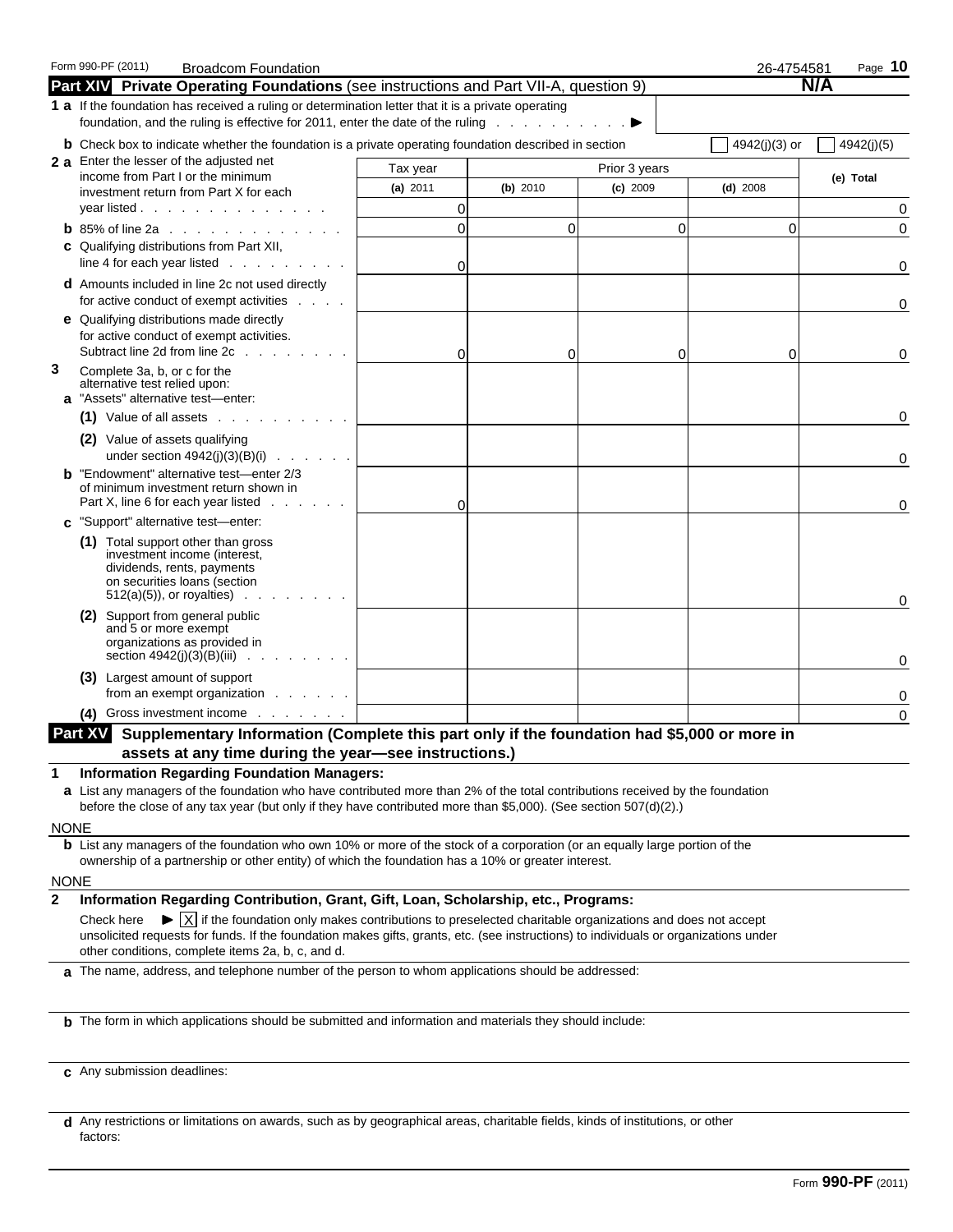#### **Part XV Supplementary Information** (continued) **Enter in Supplementary information** (continued)

# **3 Grants and Contributions Paid During the Year or Approved for Future Payment**

| Recipient                                                                                                  | If recipient is an individual,<br>show any relationship to<br>any foundation manager | Foundation<br>status of | Purpose of grant or<br>contribution                                  | Amount    |  |  |
|------------------------------------------------------------------------------------------------------------|--------------------------------------------------------------------------------------|-------------------------|----------------------------------------------------------------------|-----------|--|--|
| Name and address (home or business)                                                                        | or substantial contributor                                                           | recipient               |                                                                      |           |  |  |
| Paid during the year<br>a<br>AMERICAN FRIENDS OF TEL AVIV UNIV, INC<br>39 BROADWAY RM 1510                 | N/A                                                                                  | 509(a)(1)               | Prof. Eran Socher's<br>Research at Tel Aviv                          | 25,000    |  |  |
| NEW YORK NY 10006<br>AMERICAN RED CROSS - ORANGE COUNTY CH.<br>601 N GOLDEN CIR                            | N/A                                                                                  | 509(a)(1)               | University<br>Point of Distribution<br>Project                       | 5,000     |  |  |
| SANTA ANA CA 92705<br>ARIZONA STATE UNIVERSITY<br>OFC FOR RESEARCH AND SPONS PROJ<br><b>TEMPE AZ 85287</b> | N/A                                                                                  | 509(a)(1)               | Medical Implanted<br><b>Communication System</b><br>(MICS)           | 25,000    |  |  |
| BOYS AND GIRLS CLUB OF SANTA ANA INC<br>950 HIGHLAND ST<br>SANTA ANA CA 92703                              | N/A                                                                                  | 509(a)(2)               | Club Tech                                                            | 3,500     |  |  |
| CALIFORNIA INSTITUTE OF TECHNOLOGY<br>DEV REC AND GIFT PROC<br>PASADENA CA 91125                           | N/A                                                                                  | 509(a)(1)               | Low-power Spectrum<br>Sensing and Analysis<br>Project                | 25,000    |  |  |
| CALIFORNIA SCIENCE CENTER FOUNDATION<br>700 EXPOSITION PARK DR<br>LOS ANGELES CA 90037                     | N/A                                                                                  | 509(a)(2)               | Big Lab Programs                                                     | 4,950     |  |  |
| <b>CHAPMAN UNIVERSITY</b><br>1 UNIVERSITY DR<br>ORANGE CA 92866                                            | N/A                                                                                  | 509(a)(1)               | 2011 Funding                                                         | 40,000    |  |  |
| <b>CHOC FOUNDATION</b><br>455 S. MAIN ST<br>ORANGE CA 92868                                                | N/A                                                                                  | 509(a)(1)               | <b>Charitable Event</b>                                              | 5,000     |  |  |
| <b>COMPUTER HISTORY MUSEUM</b><br>1401 N SHORELINE BLVD<br>MOUNTAIN VIEW CA 94043                          | N/A                                                                                  | 509(a)(1)               | <b>CHM Education</b><br>Program for Middle<br><b>School Students</b> | 5,000     |  |  |
| DELAWARE VALLEY SCIENCE FAIRS INC<br>236 RANDELL HALL 3141 CHESTNUT<br>PHILADELPHIA PA 19104               | N/A                                                                                  | 509(a)(1)               | Delaware Valley<br><b>Science Fairs</b>                              | 2,500     |  |  |
| DISCOVERY SCIENCE CENTER OF ORANGE CN<br>2500 N MAIN ST<br>SANTA ANA CA 92705                              | N/A                                                                                  | 509(a)(1)               | Broadcom Employee<br><b>CHIP Education</b>                           | 24,500    |  |  |
| See Attached Statement<br>Total<br><b>Service Control</b>                                                  |                                                                                      |                         | 3a<br>▶                                                              | 2,525,167 |  |  |
| b<br>Approved for future payment                                                                           |                                                                                      |                         |                                                                      |           |  |  |
| Total                                                                                                      |                                                                                      |                         | $\blacktriangleright$ 3b                                             | $\Omega$  |  |  |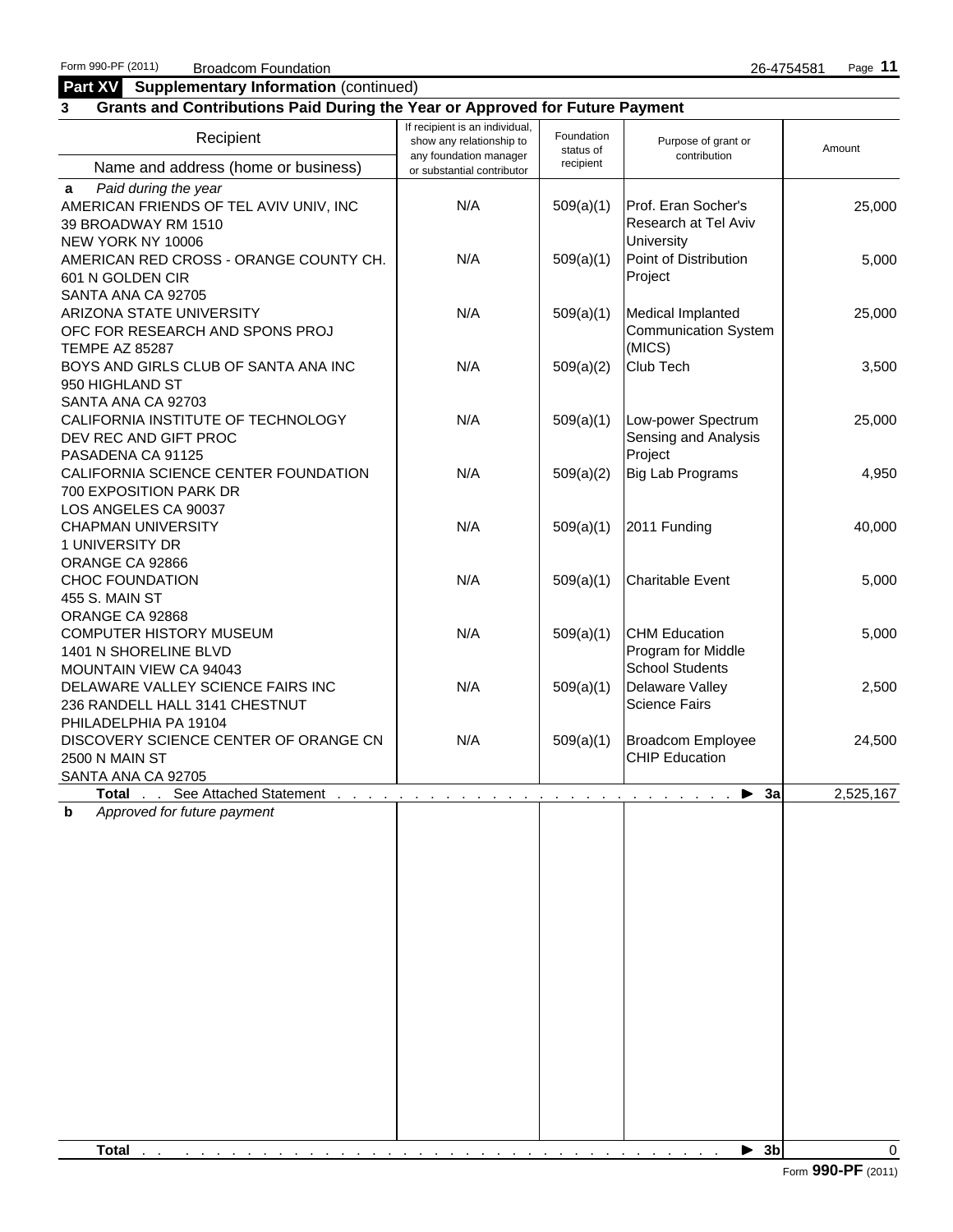|          | Enter gross amounts unless otherwise indicated.                                                                                                                                                                                                      | Unrelated business income   |               | Excluded by section 512, 513, or 514 | (e)           |                                                             |  |
|----------|------------------------------------------------------------------------------------------------------------------------------------------------------------------------------------------------------------------------------------------------------|-----------------------------|---------------|--------------------------------------|---------------|-------------------------------------------------------------|--|
|          | 1 Program service revenue:                                                                                                                                                                                                                           | (a)<br><b>Business code</b> | (b)<br>Amount | (c)<br>Exclusion code                | (d)<br>Amount | Related or exempt<br>function income<br>(See instructions.) |  |
| а        | <u> Alexandria de la contrada de la contrada de la contrada de la contrada de la contrada de la contrada de la c</u>                                                                                                                                 |                             |               |                                      |               |                                                             |  |
| b        | <u> 1988 - Andrea Brand, amerikansk politik (d. 1988)</u>                                                                                                                                                                                            |                             |               |                                      |               |                                                             |  |
| c        | <u> 1989 - Johann Barnett, fransk politiker (d. 1989)</u>                                                                                                                                                                                            |                             |               |                                      |               |                                                             |  |
| d        | <u> 1989 - Johann Barn, fransk politik amerikansk politik (</u>                                                                                                                                                                                      |                             |               |                                      |               |                                                             |  |
| е        |                                                                                                                                                                                                                                                      |                             |               |                                      |               |                                                             |  |
| f        |                                                                                                                                                                                                                                                      |                             |               |                                      |               |                                                             |  |
|          | g Fees and contracts from government agencies                                                                                                                                                                                                        |                             |               |                                      |               |                                                             |  |
|          | 2 Membership dues and assessments<br>3 Interest on savings and temporary cash investments                                                                                                                                                            |                             |               | 14                                   | 904           |                                                             |  |
|          | 4 Dividends and interest from securities                                                                                                                                                                                                             |                             |               | 14                                   | 1,907,578     |                                                             |  |
|          | 5 Net rental income or (loss) from real estate:                                                                                                                                                                                                      |                             |               |                                      |               |                                                             |  |
|          | a Debt-financed property                                                                                                                                                                                                                             |                             |               |                                      |               |                                                             |  |
|          | <b>b</b> Not debt-financed property                                                                                                                                                                                                                  |                             |               |                                      |               |                                                             |  |
|          | 6 Net rental income or (loss) from personal property                                                                                                                                                                                                 |                             |               |                                      |               |                                                             |  |
|          | 7 Other investment income                                                                                                                                                                                                                            |                             |               |                                      |               |                                                             |  |
|          | 8 Gain or (loss) from sales of assets other than inventory                                                                                                                                                                                           |                             |               | 18                                   | $-460,200$    |                                                             |  |
|          | 9 Net income or (loss) from special events                                                                                                                                                                                                           |                             |               |                                      |               |                                                             |  |
|          | 10 Gross profit or (loss) from sales of inventory                                                                                                                                                                                                    |                             |               |                                      |               |                                                             |  |
|          |                                                                                                                                                                                                                                                      |                             |               |                                      |               |                                                             |  |
| b        |                                                                                                                                                                                                                                                      |                             |               |                                      |               |                                                             |  |
| c        | <u> 1989 - Johann Barnett, fransk politiker (d. 1989)</u>                                                                                                                                                                                            |                             |               |                                      |               |                                                             |  |
| d        |                                                                                                                                                                                                                                                      |                             |               |                                      |               |                                                             |  |
| е        |                                                                                                                                                                                                                                                      |                             |               |                                      |               |                                                             |  |
|          | <b>12</b> Subtotal. Add columns (b), (d), and (e) $\ldots$ $\ldots$ $\ldots$                                                                                                                                                                         |                             |               | 0                                    | 1,448,282     | 0                                                           |  |
|          | (See worksheet in line 13 instructions to verify calculations.)                                                                                                                                                                                      |                             |               |                                      | 13            | 1,448,282                                                   |  |
|          | Part XVI-B Relationship of Activities to the Accomplishment of Exempt Purposes                                                                                                                                                                       |                             |               |                                      |               |                                                             |  |
| Line No. | Explain below how each activity for which income is reported in column (e) of Part XVI-A contributed importantly to<br>the accomplishment of the foundation's exempt purposes (other than by providing funds for such purposes). (See instructions.) |                             |               |                                      |               |                                                             |  |
| ▼        |                                                                                                                                                                                                                                                      |                             |               |                                      |               |                                                             |  |
|          |                                                                                                                                                                                                                                                      |                             |               |                                      |               |                                                             |  |
|          |                                                                                                                                                                                                                                                      |                             |               |                                      |               |                                                             |  |
|          |                                                                                                                                                                                                                                                      |                             |               |                                      |               |                                                             |  |
|          |                                                                                                                                                                                                                                                      |                             |               |                                      |               |                                                             |  |
|          |                                                                                                                                                                                                                                                      |                             |               |                                      |               |                                                             |  |
|          |                                                                                                                                                                                                                                                      |                             |               |                                      |               |                                                             |  |
|          |                                                                                                                                                                                                                                                      |                             |               |                                      |               |                                                             |  |
|          |                                                                                                                                                                                                                                                      |                             |               |                                      |               |                                                             |  |
|          |                                                                                                                                                                                                                                                      |                             |               |                                      |               |                                                             |  |
|          |                                                                                                                                                                                                                                                      |                             |               |                                      |               |                                                             |  |
|          |                                                                                                                                                                                                                                                      |                             |               |                                      |               |                                                             |  |
|          |                                                                                                                                                                                                                                                      |                             |               |                                      |               |                                                             |  |
|          |                                                                                                                                                                                                                                                      |                             |               |                                      |               |                                                             |  |
|          |                                                                                                                                                                                                                                                      |                             |               |                                      |               |                                                             |  |
|          |                                                                                                                                                                                                                                                      |                             |               |                                      |               |                                                             |  |
|          |                                                                                                                                                                                                                                                      |                             |               |                                      |               |                                                             |  |
|          |                                                                                                                                                                                                                                                      |                             |               |                                      |               |                                                             |  |
|          |                                                                                                                                                                                                                                                      |                             |               |                                      |               |                                                             |  |
|          |                                                                                                                                                                                                                                                      |                             |               |                                      |               |                                                             |  |
|          |                                                                                                                                                                                                                                                      |                             |               |                                      |               |                                                             |  |
|          |                                                                                                                                                                                                                                                      |                             |               |                                      |               |                                                             |  |
|          |                                                                                                                                                                                                                                                      |                             |               |                                      |               |                                                             |  |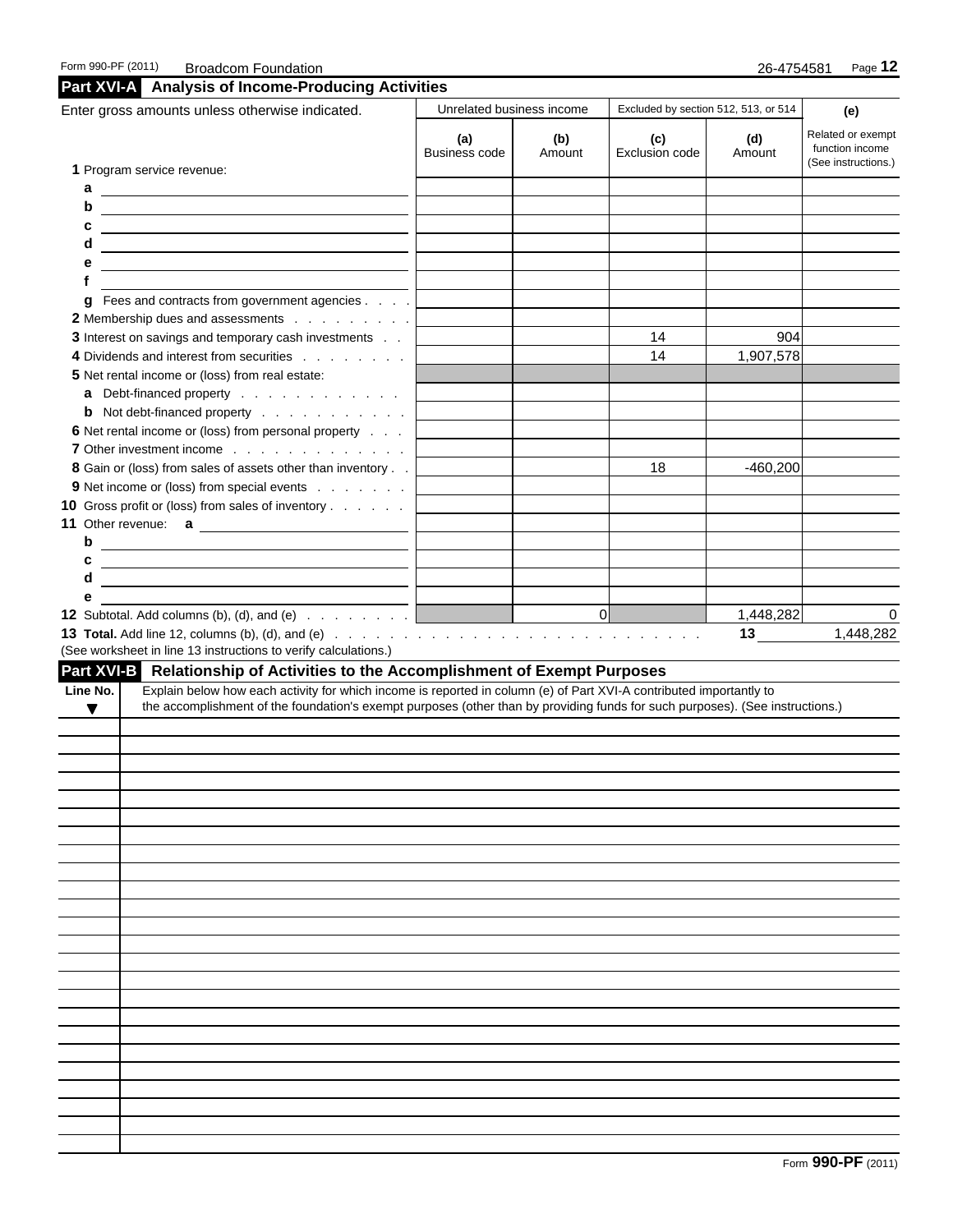| Form 990-PF (2011) |                                                      | <b>Broadcom Foundation</b>                   |                   |                                                                                                                                                                                                                                                                                                                                                                                                                                                                  |  |           | 26-4754581                                                           |                                          |     | Page 13                        |
|--------------------|------------------------------------------------------|----------------------------------------------|-------------------|------------------------------------------------------------------------------------------------------------------------------------------------------------------------------------------------------------------------------------------------------------------------------------------------------------------------------------------------------------------------------------------------------------------------------------------------------------------|--|-----------|----------------------------------------------------------------------|------------------------------------------|-----|--------------------------------|
| Part XVII          |                                                      |                                              |                   | Information Regarding Transfers To and Transactions and Relationships With Noncharitable                                                                                                                                                                                                                                                                                                                                                                         |  |           |                                                                      |                                          |     |                                |
|                    |                                                      | <b>Exempt Organizations</b>                  |                   |                                                                                                                                                                                                                                                                                                                                                                                                                                                                  |  |           |                                                                      |                                          |     |                                |
| 1                  | organizations?                                       |                                              |                   | Did the organization directly or indirectly engage in any of the following with any other organization described<br>in section 501(c) of the Code (other than section 501(c)(3) organizations) or in section 527, relating to political                                                                                                                                                                                                                          |  |           |                                                                      |                                          | Yes | No                             |
|                    |                                                      |                                              |                   | a Transfers from the reporting foundation to a noncharitable exempt organization of:                                                                                                                                                                                                                                                                                                                                                                             |  |           |                                                                      |                                          |     |                                |
|                    |                                                      |                                              |                   |                                                                                                                                                                                                                                                                                                                                                                                                                                                                  |  |           |                                                                      | 1a(1)                                    |     | $\mathsf{X}^-$                 |
|                    |                                                      | <b>b</b> Other transactions:                 |                   |                                                                                                                                                                                                                                                                                                                                                                                                                                                                  |  |           |                                                                      | 1a(2)                                    |     | $\pmb{\mathsf{X}}$             |
|                    |                                                      |                                              |                   | (1) Sales of assets to a noncharitable exempt organization with a subseted by sales of assets to a noncharitable exempt organization with a subseted by sales of assets to a non-                                                                                                                                                                                                                                                                                |  |           |                                                                      | 1b(1)                                    |     | X<br>$\boldsymbol{\mathsf{X}}$ |
|                    |                                                      |                                              |                   | (2) Purchases of assets from a noncharitable exempt organization response to the content of the set of the content                                                                                                                                                                                                                                                                                                                                               |  |           |                                                                      | 1 <sub>b</sub> (2)<br>1 <sub>b</sub> (3) |     | $\mathsf{X}^-$                 |
|                    |                                                      |                                              |                   | (3) Rental of facilities, equipment, or other assets with a state of the content of the state of facilities, equipment, or other assets with a state of the content of the state of the state of the state of the state of the<br>(4) Reimbursement arrangements with a contract of the contract of the contract of the contract of the contract of the contract of the contract of the contract of the contract of the contract of the contract of the contract |  |           |                                                                      | 1b(4)                                    |     | $\mathsf{X}$                   |
|                    |                                                      |                                              |                   | (5) Loans or loan guarantees enterprise and a series of the series of the series of the series of the series of the series of the series of the series of the series of the series of the series of the series of the series o                                                                                                                                                                                                                                   |  |           |                                                                      | 1 <sub>b(5)</sub>                        |     | $\mathsf{X}$                   |
|                    |                                                      |                                              |                   | (6) Performance of services or membership or fundraising solicitations                                                                                                                                                                                                                                                                                                                                                                                           |  |           |                                                                      | 1 <sub>b</sub> (6)                       |     | $\mathsf{X}^-$                 |
|                    |                                                      |                                              |                   | c Sharing of facilities, equipment, mailing lists, other assets, or paid employees with a state of the content of                                                                                                                                                                                                                                                                                                                                                |  |           |                                                                      | 1c                                       |     | $\mathsf{X}^-$                 |
|                    |                                                      |                                              |                   | d If the answer to any of the above is "Yes," complete the following schedule. Column (b) should always show the fair market                                                                                                                                                                                                                                                                                                                                     |  |           |                                                                      |                                          |     |                                |
|                    |                                                      |                                              |                   | value of the goods, other assets, or services given by the reporting foundation. If the foundation received less than fair market<br>value in any transaction or sharing arrangement, show in column (d) the value of the goods, other assets, or services received.                                                                                                                                                                                             |  |           |                                                                      |                                          |     |                                |
| (a) Line no.       |                                                      | (b) Amount involved                          |                   | (c) Name of noncharitable exempt organization                                                                                                                                                                                                                                                                                                                                                                                                                    |  |           | (d) Description of transfers, transactions, and sharing arrangements |                                          |     |                                |
|                    |                                                      |                                              |                   |                                                                                                                                                                                                                                                                                                                                                                                                                                                                  |  |           |                                                                      |                                          |     |                                |
|                    |                                                      |                                              |                   |                                                                                                                                                                                                                                                                                                                                                                                                                                                                  |  |           |                                                                      |                                          |     |                                |
|                    |                                                      |                                              |                   |                                                                                                                                                                                                                                                                                                                                                                                                                                                                  |  |           |                                                                      |                                          |     |                                |
|                    |                                                      |                                              |                   |                                                                                                                                                                                                                                                                                                                                                                                                                                                                  |  |           |                                                                      |                                          |     |                                |
|                    |                                                      |                                              |                   |                                                                                                                                                                                                                                                                                                                                                                                                                                                                  |  |           |                                                                      |                                          |     |                                |
|                    |                                                      |                                              |                   |                                                                                                                                                                                                                                                                                                                                                                                                                                                                  |  |           |                                                                      |                                          |     |                                |
|                    |                                                      |                                              |                   |                                                                                                                                                                                                                                                                                                                                                                                                                                                                  |  |           |                                                                      |                                          |     |                                |
|                    |                                                      |                                              |                   |                                                                                                                                                                                                                                                                                                                                                                                                                                                                  |  |           |                                                                      |                                          |     |                                |
|                    |                                                      |                                              |                   |                                                                                                                                                                                                                                                                                                                                                                                                                                                                  |  |           |                                                                      |                                          |     |                                |
|                    |                                                      |                                              |                   |                                                                                                                                                                                                                                                                                                                                                                                                                                                                  |  |           |                                                                      |                                          |     |                                |
|                    |                                                      |                                              |                   |                                                                                                                                                                                                                                                                                                                                                                                                                                                                  |  |           |                                                                      |                                          |     |                                |
|                    |                                                      |                                              |                   |                                                                                                                                                                                                                                                                                                                                                                                                                                                                  |  |           |                                                                      |                                          |     |                                |
|                    |                                                      |                                              |                   |                                                                                                                                                                                                                                                                                                                                                                                                                                                                  |  |           |                                                                      |                                          |     |                                |
|                    |                                                      |                                              |                   |                                                                                                                                                                                                                                                                                                                                                                                                                                                                  |  |           |                                                                      |                                          |     |                                |
|                    |                                                      |                                              |                   |                                                                                                                                                                                                                                                                                                                                                                                                                                                                  |  |           |                                                                      |                                          |     |                                |
|                    |                                                      | b If "Yes," complete the following schedule. |                   | 2a Is the foundation directly or indirectly affiliated with, or related to, one or more tax-exempt organizations<br>described in section 501(c) of the Code (other than section 501(c)(3)) or in section 527?                                                                                                                                                                                                                                                    |  |           |                                                                      | $\Box$ Yes $\overline{X}$ No             |     |                                |
|                    |                                                      | (a) Name of organization                     |                   | (b) Type of organization                                                                                                                                                                                                                                                                                                                                                                                                                                         |  |           | (c) Description of relationship                                      |                                          |     |                                |
|                    |                                                      |                                              |                   |                                                                                                                                                                                                                                                                                                                                                                                                                                                                  |  |           |                                                                      |                                          |     |                                |
|                    |                                                      |                                              |                   |                                                                                                                                                                                                                                                                                                                                                                                                                                                                  |  |           |                                                                      |                                          |     |                                |
|                    |                                                      |                                              |                   |                                                                                                                                                                                                                                                                                                                                                                                                                                                                  |  |           |                                                                      |                                          |     |                                |
|                    |                                                      |                                              |                   |                                                                                                                                                                                                                                                                                                                                                                                                                                                                  |  |           |                                                                      |                                          |     |                                |
|                    |                                                      |                                              |                   |                                                                                                                                                                                                                                                                                                                                                                                                                                                                  |  |           |                                                                      |                                          |     |                                |
|                    |                                                      |                                              |                   | Under penalties of perjury, I declare that I have examined this return, including accompanying schedules and statements, and to the best of my knowledge and belief, it is lrue,<br>correct, and complete. Declaration of proparer (other than taxpayer) is based on all information of which preparer has any knowledge.                                                                                                                                        |  |           |                                                                      |                                          |     |                                |
| Sign               |                                                      |                                              |                   |                                                                                                                                                                                                                                                                                                                                                                                                                                                                  |  |           | May the IRS discuss this return                                      |                                          |     |                                |
| Here               |                                                      |                                              |                   |                                                                                                                                                                                                                                                                                                                                                                                                                                                                  |  |           | with the preparer shown below (see<br>instructions)?                 | IXI Yes                                  |     | No                             |
|                    |                                                      | Signature of officer optrustee               |                   | Title<br>Date                                                                                                                                                                                                                                                                                                                                                                                                                                                    |  |           |                                                                      |                                          |     |                                |
|                    |                                                      | Print/Type preparer's name                   |                   | Preparer's signature                                                                                                                                                                                                                                                                                                                                                                                                                                             |  | Date      |                                                                      | PTIN                                     |     |                                |
| Paid               |                                                      |                                              |                   |                                                                                                                                                                                                                                                                                                                                                                                                                                                                  |  |           | Check $\vert \cdot \vert$ if                                         |                                          |     |                                |
| Preparer           |                                                      | Jeffrey D. Haskell                           |                   | Jeffrey D. Haskell                                                                                                                                                                                                                                                                                                                                                                                                                                               |  | 7/26/2012 | self-employed                                                        | P01345770                                |     |                                |
| Use Only           |                                                      | Firm's name <sup>t</sup>                     | Foundation Source |                                                                                                                                                                                                                                                                                                                                                                                                                                                                  |  |           | Firm s EIN                                                           | 51-0398347                               |     |                                |
|                    | Firm's address ▶ 55 Walls Drive, Fairfield, CT 06824 |                                              |                   |                                                                                                                                                                                                                                                                                                                                                                                                                                                                  |  |           | Phone no.                                                            | (800) 839-1754                           |     |                                |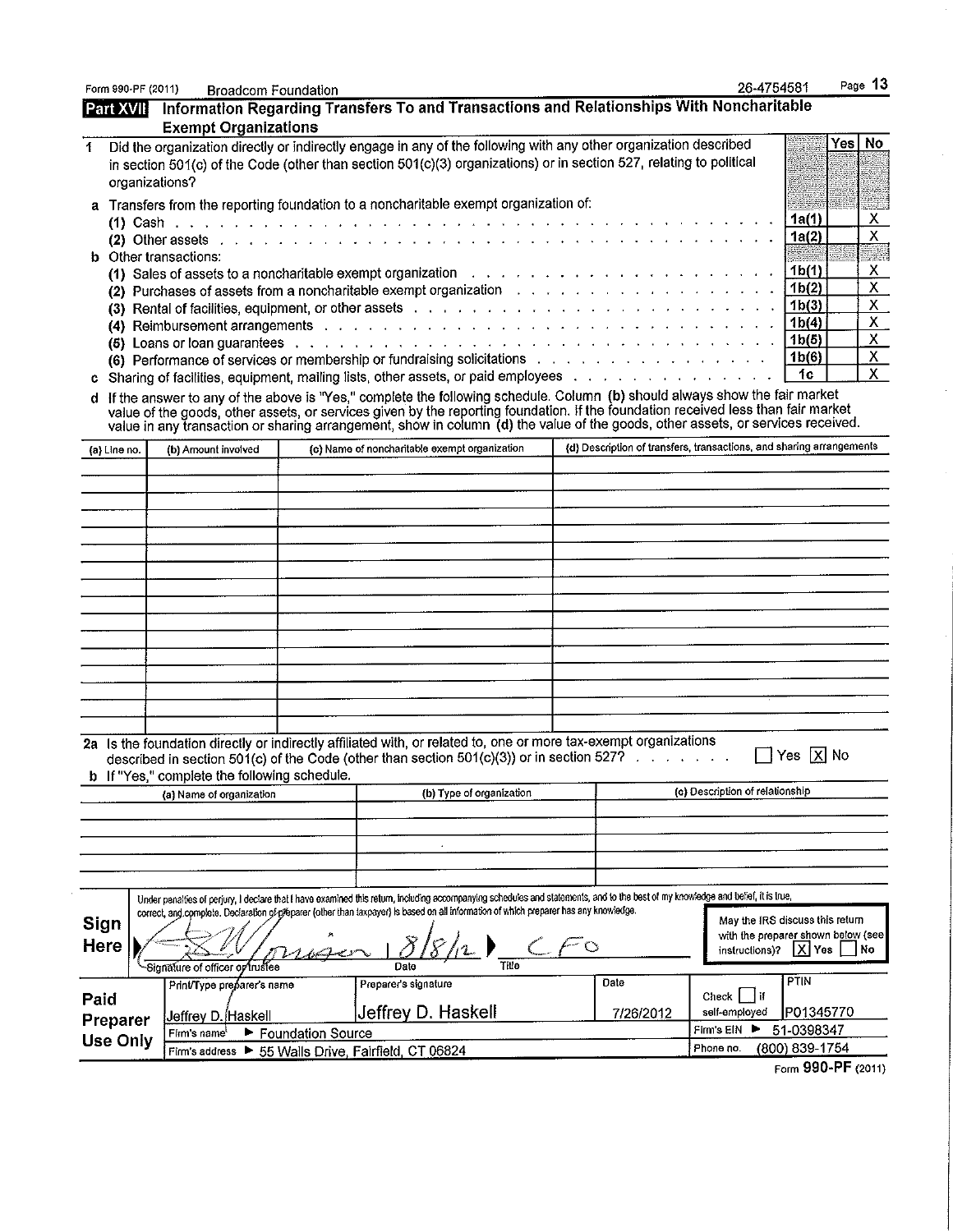**or 990-PF)** Department of the Treasury Internal Revenue Service

# Schedule B<br> **(Form 990, 990-EZ, Contributors Contributors**

**Attach to Form 990, Form 990-EZ, or Form 990-PF.**

Name of the organization **Employer identification** number

| <b>Broadcom Foundation</b>     |                                                                             | 26-4754581 |
|--------------------------------|-----------------------------------------------------------------------------|------------|
| Organization type (check one): |                                                                             |            |
| Filers of:                     | Section:                                                                    |            |
| Form 990 or 990-EZ             | 501(c)<br>) (enter number) organization                                     |            |
|                                | $4947(a)(1)$ nonexempt charitable trust not treated as a private foundation |            |
|                                | 527 political organization                                                  |            |
| Form 990-PF                    | $X \mid 501(c)(3)$ exempt private foundation                                |            |
|                                | 4947(a)(1) nonexempt charitable trust treated as a private foundation       |            |
|                                | 501(c)(3) taxable private foundation                                        |            |

Check if your organization is covered by the **General Rule** or a **Special Rule.**

**Note.** Only a section 501(c)(7), (8), or (10) organization can check boxes for both the General Rule and a Special Rule. See instructions.

#### **General Rule**

 $|X|$  For an organization filing Form 990, 990-EZ, or 990-PF that received, during the year, \$5,000 or more (in money or property) from any one contributor. Complete Parts I and II.

#### **Special Rules**

 For a section 501(c)(3) organization filing Form 990 or 990-EZ that met the 33 1/3% support test of the regulations under sections  $509(a)(1)$  and  $170(b)(1)(A)(vi)$  and received from any one contributor, during the year, a contribution of the greater of **(1)** \$5,000 or **(2)** 2% of the amount on (i) Form 990, Part VIII, line 1h, or (ii) Form 990-EZ, line 1. Complete Parts I and II.

 For a section 501(c)(7), (8), or (10) organization filing Form 990 or 990-EZ that received from any one contributor, during the year, total contributions of more than \$1,000 for use *exclusively* for religious, charitable, scientific, literary, or educational purposes, or the prevention of cruelty to children or animals. Complete Parts I, II, and III.

 For a section 501(c)(7), (8), or (10) organization filing Form 990 or 990-EZ that received from any one contributor, during the year, contributions for use *exclusively* for religious, charitable, etc., purposes, but these contributions did not total to more than \$1,000. If this box is checked, enter here the total contributions that were received during the year for an *exclusively* religious, charitable, etc., purpose. Do not complete any of the parts unless the **General Rule** applies to this organization because it received nonexclusively religious, charitable, etc., contributions of \$5,000 or more during the year . . . . . . . . . . . . . . . . . . . . . . . . . . . . . . . . . \$

**Caution.** An organization that is not covered by the General Rule and/or the Special Rules does not file Schedule B (Form 990, 990-EZ, or 990-PF), but it **must** answer "No" on Part IV, line 2, of its Form 990; or check the box on line H of its Form 990-EZ or on Part I, line 2, of its Form 990-PF, to certify that it does not meet the filing requirements of Schedule B (Form 990, 990-EZ, or 990-PF).

**For Paperwork Reduction Act Notice, see the Instructions for Form 990, 990-EZ, or 990-PF. Schedule B (Form 990, 990-EZ, or 990-PF) (2011)** (HTA)

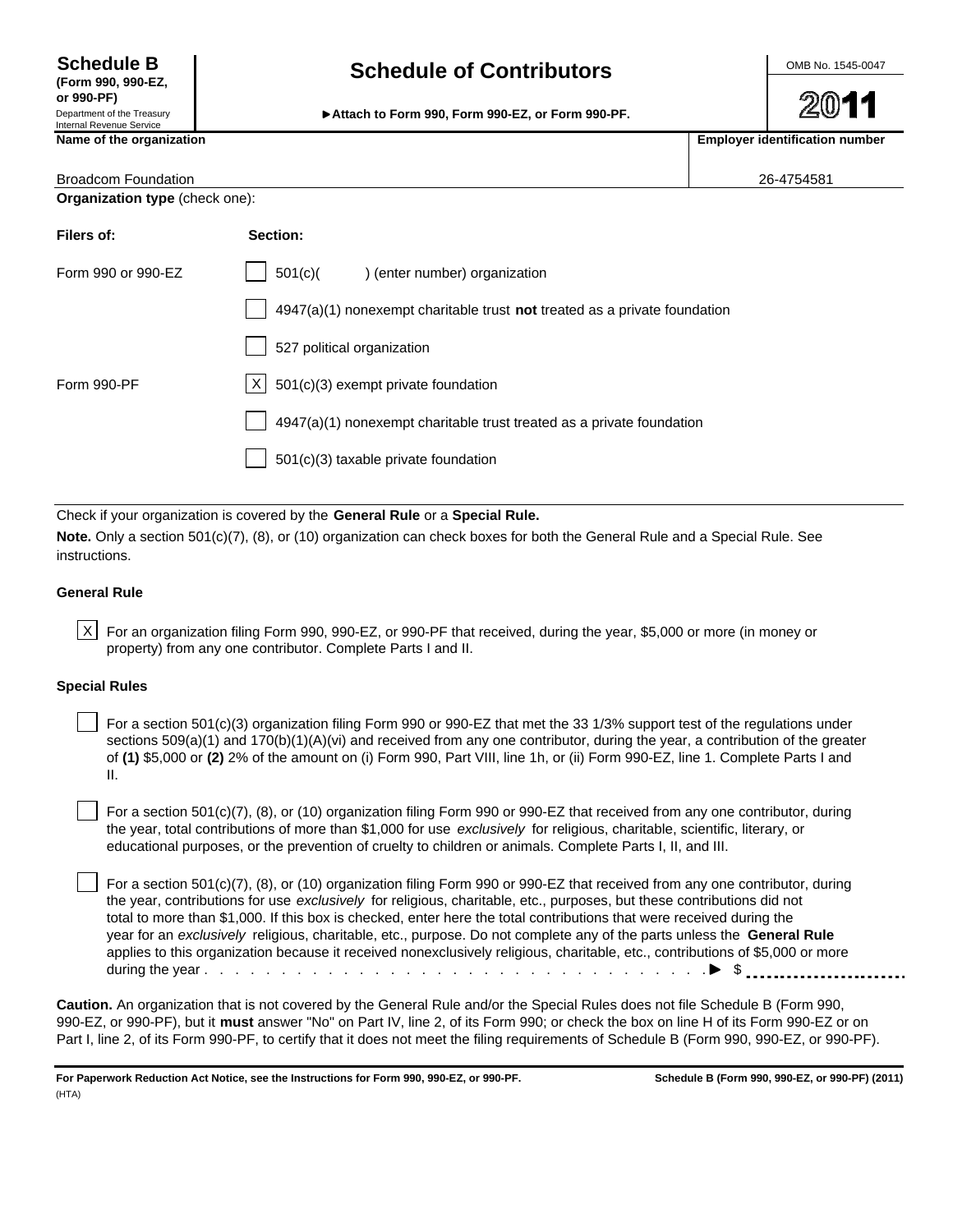| <b>Employer identification number</b> |
|---------------------------------------|
| $96 - 1751581$                        |

**Name of organization** Broadcom Foundation 26-4754581

| Part I         | Contributors (see instructions). Use duplicate copies of Part I if additional space is needed.                        |                                   |                                                                                                         |  |  |  |  |
|----------------|-----------------------------------------------------------------------------------------------------------------------|-----------------------------------|---------------------------------------------------------------------------------------------------------|--|--|--|--|
| (a)<br>No.     | (b)<br>Name, address, and ZIP + 4                                                                                     | (c)<br><b>Total contributions</b> | (d)<br>Type of contribution                                                                             |  |  |  |  |
| $\frac{1}{2}$  | Broadcom International, Limited<br>c/o Gregg Morrison, 5300 California Street<br>Irvine<br>Foreign State or Province: | $\frac{1}{2}$<br>25,000,000       | Person<br>Χ<br>Payroll<br><b>Noncash</b><br>(Complete Part II if there is<br>a noncash contribution.)   |  |  |  |  |
| (a)<br>No.     | (b)<br>Name, address, and ZIP + 4                                                                                     | (c)<br><b>Total contributions</b> | (d)<br><b>Type of contribution</b>                                                                      |  |  |  |  |
| 2.1            | Foreign State or Province:                                                                                            | \$<br>0                           | Person<br>Payroll<br>Noncash<br>(Complete Part II if there is<br>a noncash contribution.)               |  |  |  |  |
| (a)<br>No.     | (b)<br>Name, address, and ZIP + 4                                                                                     | (c)<br><b>Total contributions</b> | (d)<br><b>Type of contribution</b>                                                                      |  |  |  |  |
| $\frac{3}{2}$  | Foreign State or Province:                                                                                            |                                   | Person<br><b>Payroll</b><br><b>Noncash</b><br>(Complete Part II if there is<br>a noncash contribution.) |  |  |  |  |
| (a)<br>No.     | (b)<br>Name, address, and ZIP + 4                                                                                     | (c)<br><b>Total contributions</b> | (d)<br><b>Type of contribution</b>                                                                      |  |  |  |  |
| $\overline{4}$ | Foreign State or Province:                                                                                            | \$                                | <b>Person</b><br>Payroll<br><b>Noncash</b><br>(Complete Part II if there is<br>a noncash contribution.) |  |  |  |  |
| (a)<br>No.     | (b)<br>Name, address, and ZIP + 4                                                                                     | (c)<br><b>Total contributions</b> | (d)<br><b>Type of contribution</b>                                                                      |  |  |  |  |
| .5.            | <u>-------------------------------</u><br>Foreign State or Province:                                                  | \$<br>0                           | Person<br><b>Payroll</b><br>Noncash<br>(Complete Part II if there is<br>a noncash contribution.)        |  |  |  |  |
| (a)<br>No.     | (b)<br>Name, address, and ZIP + 4                                                                                     | (c)<br><b>Total contributions</b> | (d)<br><b>Type of contribution</b>                                                                      |  |  |  |  |
| .6             | Foreign State or Province:                                                                                            | \$<br>0                           | <b>Person</b><br><b>Payroll</b><br>Noncash<br>(Complete Part II if there is<br>a noncash contribution.) |  |  |  |  |

**Schedule B (Form 990, 990-EZ, or 990-PF) (2011)**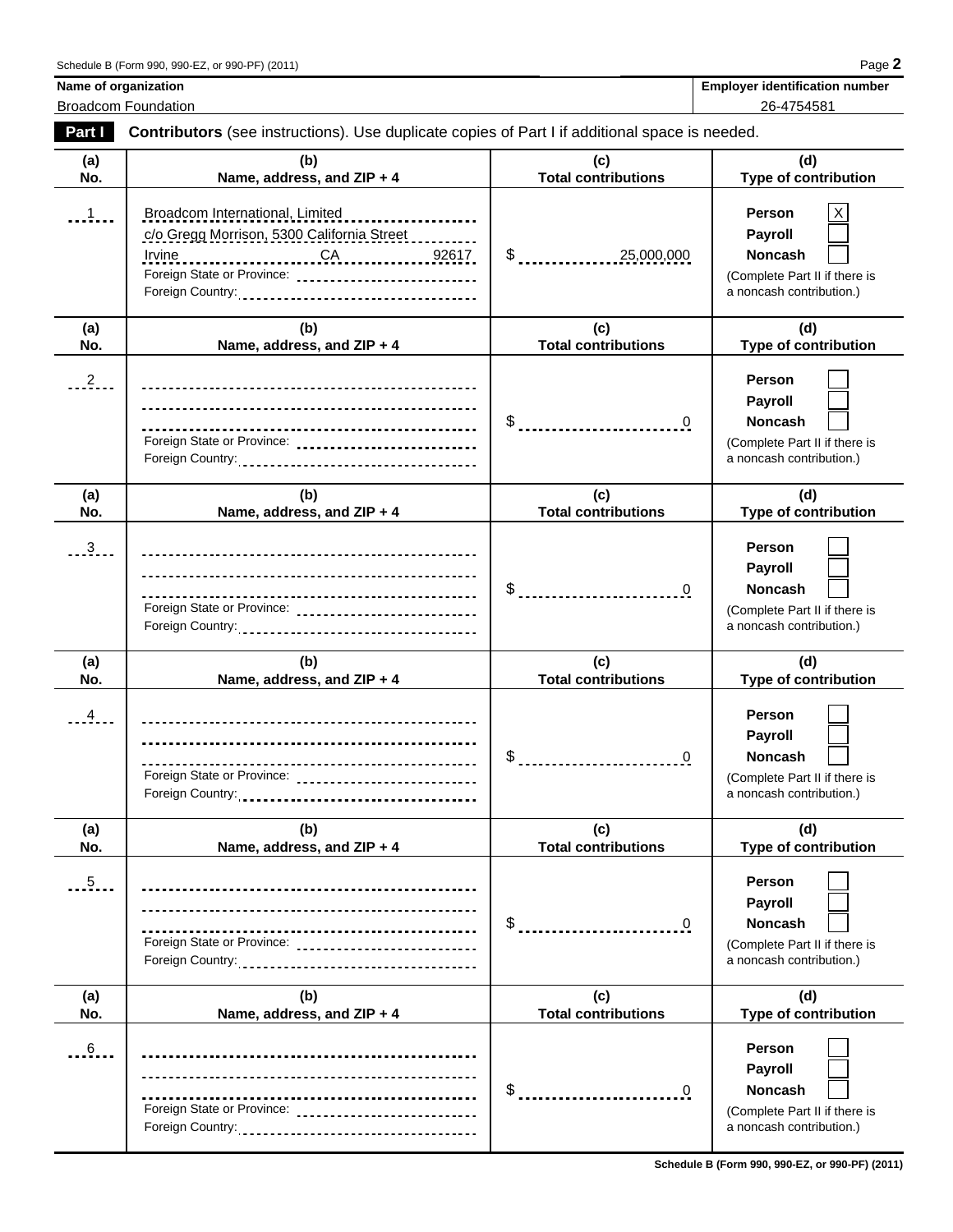**Name of organization Name of organization Employer identification number** Broadcom Foundation 26-4754581

**Part II Noncash Property** (see instructions). Use duplicate copies of Part II if additional space is needed.

| (a) No.<br>from<br>Part I | (b)<br>Description of noncash property given | (c)<br>FMV (or estimate)<br>(see instructions) | (d)<br>Date received |
|---------------------------|----------------------------------------------|------------------------------------------------|----------------------|
|                           |                                              | \$<br>$\mathbf 0$                              |                      |
| (a) No.<br>from<br>Part I | (b)<br>Description of noncash property given | (c)<br>FMV (or estimate)<br>(see instructions) | (d)<br>Date received |
|                           |                                              | \$<br>$\mathbf 0$                              |                      |
| (a) No.<br>from<br>Part I | (b)<br>Description of noncash property given | (c)<br>FMV (or estimate)<br>(see instructions) | (d)<br>Date received |
|                           |                                              | \$<br>$\mathbf 0$                              |                      |
| (a) No.<br>from<br>Part I | (b)<br>Description of noncash property given | (c)<br>FMV (or estimate)<br>(see instructions) | (d)<br>Date received |
|                           |                                              | \$<br>$\mathbf 0$                              |                      |
| (a) No.<br>from<br>Part I | (b)<br>Description of noncash property given | (c)<br>FMV (or estimate)<br>(see instructions) | (d)<br>Date received |
|                           |                                              | \$<br>$\mathbf 0$                              |                      |
| (a) No.<br>from<br>Part I | (b)<br>Description of noncash property given | (c)<br>FMV (or estimate)<br>(see instructions) | (d)<br>Date received |
|                           |                                              | \$<br>$\overline{0}$                           |                      |

**Schedule B (Form 990, 990-EZ, or 990-PF) (2011)**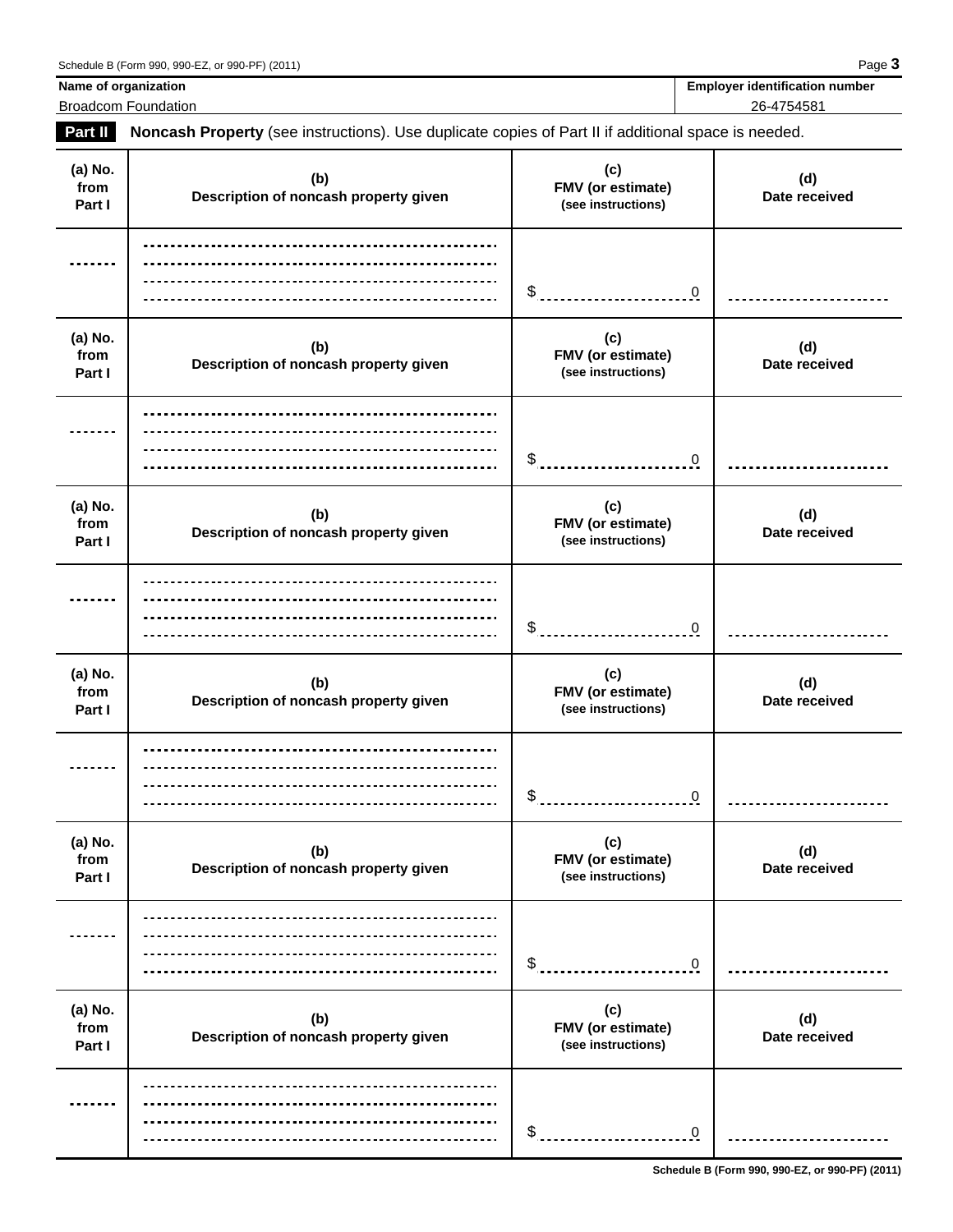| Name of organization                          |                                                                                                                                                                                                                                                                                                                                                                                                                                                                                                       |                                          |                      | <b>Employer identification number</b>    |  |  |  |
|-----------------------------------------------|-------------------------------------------------------------------------------------------------------------------------------------------------------------------------------------------------------------------------------------------------------------------------------------------------------------------------------------------------------------------------------------------------------------------------------------------------------------------------------------------------------|------------------------------------------|----------------------|------------------------------------------|--|--|--|
| Part III                                      | <b>Broadcom Foundation</b><br>26-4754581<br>Exclusively religious, charitable, etc., individual contributions to section 501(c)(7), (8), or (10) organizations<br>total more than \$1,000 for the year. Complete columns (a) through (e) and the following line entry.<br>For organizations completing Part III, enter the total of exclusively religious, charitable, etc.,<br>contributions of \$1,000 or less for the year. (Enter this information once. See instructions.) $\triangleright$ \$ 0 |                                          |                      |                                          |  |  |  |
|                                               | Use duplicate copies of Part III if additional space is needed.                                                                                                                                                                                                                                                                                                                                                                                                                                       |                                          |                      |                                          |  |  |  |
| $(a)$ No.<br>from<br>Part I                   | (b) Purpose of gift                                                                                                                                                                                                                                                                                                                                                                                                                                                                                   |                                          | (c) Use of gift      | (d) Description of how gift is held      |  |  |  |
|                                               |                                                                                                                                                                                                                                                                                                                                                                                                                                                                                                       |                                          |                      |                                          |  |  |  |
|                                               |                                                                                                                                                                                                                                                                                                                                                                                                                                                                                                       |                                          | (e) Transfer of gift |                                          |  |  |  |
|                                               | Transferee's name, address, and ZIP + 4                                                                                                                                                                                                                                                                                                                                                                                                                                                               | Relationship of transferor to transferee |                      |                                          |  |  |  |
|                                               |                                                                                                                                                                                                                                                                                                                                                                                                                                                                                                       |                                          |                      |                                          |  |  |  |
|                                               | ___________________<br>For. Prov.<br>Country                                                                                                                                                                                                                                                                                                                                                                                                                                                          |                                          |                      |                                          |  |  |  |
| (a) $\overline{\text{No.}}$<br>from<br>Part I | (b) Purpose of gift                                                                                                                                                                                                                                                                                                                                                                                                                                                                                   | (c) Use of gift                          |                      | (d) Description of how gift is held      |  |  |  |
|                                               |                                                                                                                                                                                                                                                                                                                                                                                                                                                                                                       |                                          |                      |                                          |  |  |  |
|                                               |                                                                                                                                                                                                                                                                                                                                                                                                                                                                                                       |                                          |                      |                                          |  |  |  |
|                                               | (e) Transfer of gift                                                                                                                                                                                                                                                                                                                                                                                                                                                                                  |                                          |                      |                                          |  |  |  |
|                                               | Transferee's name, address, and $ZIP + 4$                                                                                                                                                                                                                                                                                                                                                                                                                                                             | Relationship of transferor to transferee |                      |                                          |  |  |  |
|                                               | .                                                                                                                                                                                                                                                                                                                                                                                                                                                                                                     |                                          |                      |                                          |  |  |  |
| (a) No.<br>from<br>Part I                     | For. Prov.<br>Country<br>(b) Purpose of gift                                                                                                                                                                                                                                                                                                                                                                                                                                                          |                                          | (c) Use of gift      | (d) Description of how gift is held      |  |  |  |
|                                               | <u>------------------------------</u>                                                                                                                                                                                                                                                                                                                                                                                                                                                                 |                                          |                      |                                          |  |  |  |
|                                               | (e) Transfer of gift                                                                                                                                                                                                                                                                                                                                                                                                                                                                                  |                                          |                      |                                          |  |  |  |
|                                               | Transferee's name, address, and ZIP + 4<br>Relationship of transferor to transferee                                                                                                                                                                                                                                                                                                                                                                                                                   |                                          |                      |                                          |  |  |  |
|                                               |                                                                                                                                                                                                                                                                                                                                                                                                                                                                                                       |                                          |                      |                                          |  |  |  |
|                                               | For. Prov.<br>Country                                                                                                                                                                                                                                                                                                                                                                                                                                                                                 |                                          |                      |                                          |  |  |  |
| (a) No.<br>from<br>Part I                     | (b) Purpose of gift                                                                                                                                                                                                                                                                                                                                                                                                                                                                                   |                                          | (c) Use of gift      | (d) Description of how gift is held      |  |  |  |
|                                               |                                                                                                                                                                                                                                                                                                                                                                                                                                                                                                       |                                          |                      |                                          |  |  |  |
|                                               |                                                                                                                                                                                                                                                                                                                                                                                                                                                                                                       |                                          |                      |                                          |  |  |  |
|                                               | (e) Transfer of gift                                                                                                                                                                                                                                                                                                                                                                                                                                                                                  |                                          |                      |                                          |  |  |  |
|                                               | Transferee's name, address, and ZIP + 4                                                                                                                                                                                                                                                                                                                                                                                                                                                               |                                          |                      | Relationship of transferor to transferee |  |  |  |
|                                               |                                                                                                                                                                                                                                                                                                                                                                                                                                                                                                       |                                          |                      |                                          |  |  |  |
|                                               | For. Prov.<br>Country                                                                                                                                                                                                                                                                                                                                                                                                                                                                                 |                                          |                      |                                          |  |  |  |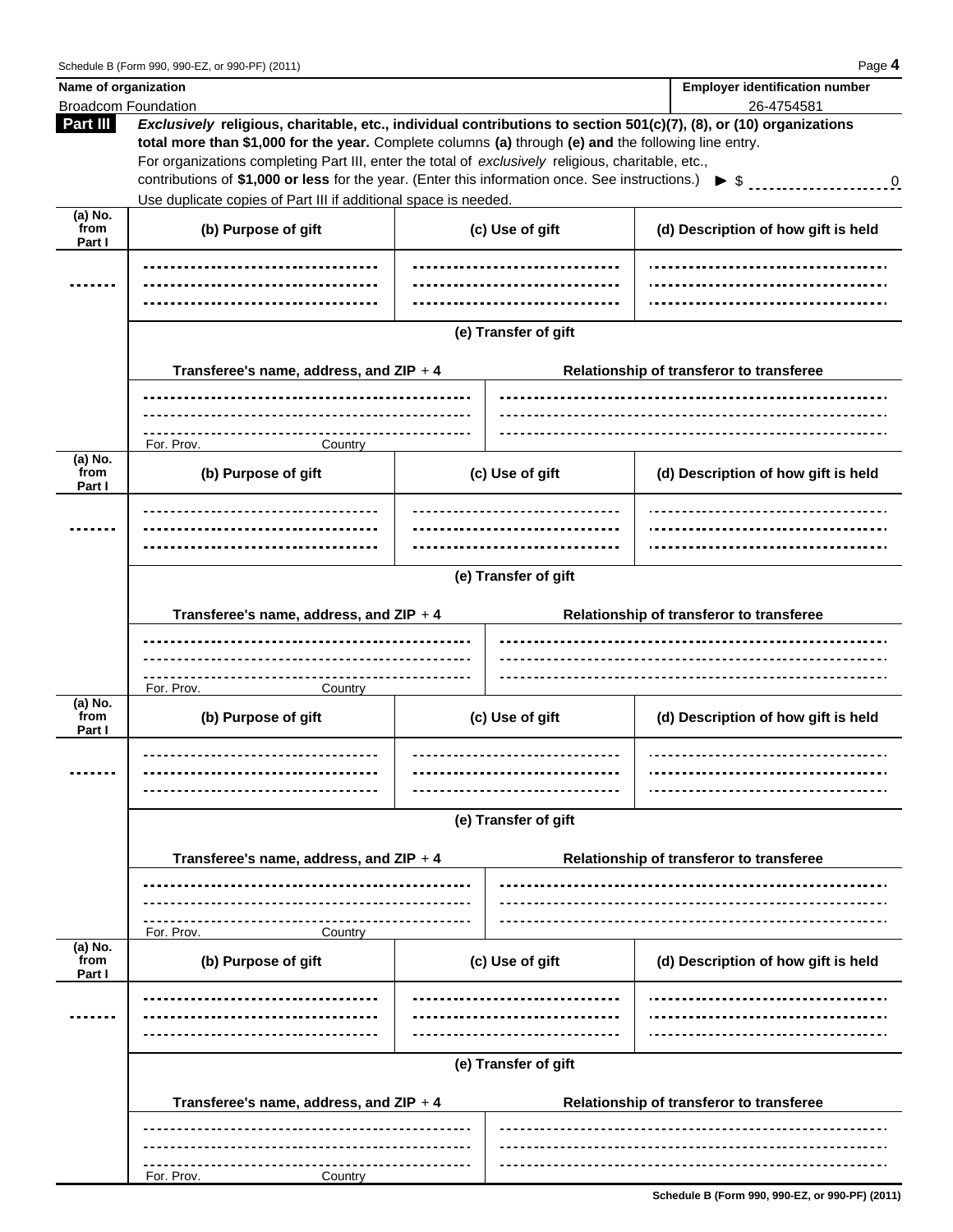| orm |  | <b>1220</b> |  |
|-----|--|-------------|--|
|     |  |             |  |

Name **Employer identification number**

# Form **2220 Underpayment of Estimated Tax by Corporations**

Department of the Treasury **See separate instructions.**<br>
Internal Revenue Service **Section Section Section Section Section Section Section Section Section Section Section Section Section Section Sec Internal Attach to the corporation's tax return.**  OMB No. 1545-0142

20 11

Broadcom Foundation 26-4754581

**Note:** *Generally, the corporation is not required to file Form 2220 (see Part II below for exceptions) because the IRS will figure any penalty owed and bill the corporation. However, the corporation may still use Form 2220 to figure the penalty. If so, enter the amount from page 2, line 38 on the estimated tax penalty line of the corporation's income tax return, but do not attach Form 2220.*

| Part I         | <b>Required Annual Payment</b>                                                                                                                                                    |    |    |          |
|----------------|-----------------------------------------------------------------------------------------------------------------------------------------------------------------------------------|----|----|----------|
|                |                                                                                                                                                                                   |    |    | 16,212   |
| 2а             | Personal holding company tax (Schedule PH (Form 1120), line 26) included on line 1                                                                                                | 2a |    |          |
| b              | Look-back interest included on line 1 under section 460(b)(2) for completed long-term<br>contracts or section $167(g)$ for depreciation under the income forecast method $\ldots$ | 2b |    |          |
| C              |                                                                                                                                                                                   | 2c |    |          |
| d              |                                                                                                                                                                                   |    | 2d | $\Omega$ |
| 3              | Subtract line 2d from line 1. If the result is less than \$500, <b>do not</b> complete or file this form. The corporation                                                         |    |    |          |
|                |                                                                                                                                                                                   |    | 3  | 16,212   |
| 4              | Enter the tax shown on the corporation's 2010 income tax return (see instructions). Caution: If the tax is zero                                                                   |    |    |          |
|                | or the tax year was for less than 12 months, skip this line and enter the amount from line 3 on line 5                                                                            |    |    | 5,867    |
| 5              | Required annual payment. Enter the smaller of line 3 or line 4. If the corporation is required to skip line 4,                                                                    |    |    |          |
|                |                                                                                                                                                                                   |    | 5  | 5,867    |
| <b>Part II</b> | <b>Reasons for Filing—Check the boxes below that apply. If any boxes are checked, the corporation must file</b>                                                                   |    |    |          |

| .        |          | <b>Thedocities for Finited C</b> hook and boxed bolow that apply. If any boxed are chooked, the corporation <b>must</b> me |
|----------|----------|----------------------------------------------------------------------------------------------------------------------------|
|          |          | Form 2220 even if it does not owe a penalty (see instructions).                                                            |
|          |          | The corporation is using the adjusted seasonal installment method.                                                         |
|          | $\times$ | The corporation is using the annualized income installment method.                                                         |
|          |          | The corporation is a "large corporation" figuring its first required installment based on the prior year's tax.            |
| Part III |          | <b>Figuring the Underpayment</b>                                                                                           |

|    |                                                                                                                                                                                                                                                                                                                                                                                                |    | (a)       | (b)       | (c)       | (d)        |  |  |
|----|------------------------------------------------------------------------------------------------------------------------------------------------------------------------------------------------------------------------------------------------------------------------------------------------------------------------------------------------------------------------------------------------|----|-----------|-----------|-----------|------------|--|--|
| 9  | Installment due dates. Enter in columns (a) through (d) the 15th day<br>of the 4th (Form 990-PF filers: Use 5th month), 6th, 9th, and 12th                                                                                                                                                                                                                                                     | 9  | 5/15/2011 | 6/15/2011 | 9/15/2011 | 12/15/2011 |  |  |
| 10 | Required installments. If the box on line 6 and/or line 7 above is<br>checked, enter the amounts from Schedule A, line 38. If the box on<br>line 8 (but not 6 or 7) is checked, see instructions for the amounts<br>to enter. If none of these boxes are checked, enter 25% of line 5<br>above in each column $\cdots$ $\cdots$ $\cdots$ $\cdots$ $\cdots$ $\cdots$ $\cdots$ $\cdots$ $\cdots$ | 10 | 1,467     | 1,467     | 1,467     | 1.466      |  |  |
| 11 | Estimated tax paid or credited for each period (see instructions).<br>For column (a) only, enter the amount from line 11 on line $15 \ldots \ldots$                                                                                                                                                                                                                                            | 11 | 17,933    | 14,800    | $\Omega$  | $\Omega$   |  |  |
|    | Complete lines 12 through 18 of one column before going to the<br>next column.                                                                                                                                                                                                                                                                                                                 |    |           |           |           |            |  |  |
| 12 | Enter amount, if any, from line 18 of the preceding column $\ldots$ $\ldots$ $\ldots$                                                                                                                                                                                                                                                                                                          | 12 |           | 16,466    | 29,799    | 28,332     |  |  |
| 13 |                                                                                                                                                                                                                                                                                                                                                                                                | 13 |           | 31,266    | 29,799    | 28,332     |  |  |
| 14 | Add amounts on lines 16 and 17 of the preceding column                                                                                                                                                                                                                                                                                                                                         | 14 |           | ΩI        | $\Omega$  |            |  |  |
| 15 | Subtract line 14 from line 13. If zero or less, enter -0-                                                                                                                                                                                                                                                                                                                                      | 15 | 17,933    | 31,266    | 29,799    | 28,332     |  |  |
| 16 | If the amount on line 15 is zero, subtract line 13 from line 14.                                                                                                                                                                                                                                                                                                                               | 16 |           | $\Omega$  | $\Omega$  |            |  |  |
| 17 | <b>Underpayment.</b> If line 15 is less than or equal to line 10, subtract<br>line 15 from line 10. Then go to line 12 of the next column.                                                                                                                                                                                                                                                     | 17 | ΩI        | 0l        | $\Omega$  | 0          |  |  |
| 18 | Overpayment. If line 10 is less than line 15, subtract line<br>10 from line 15. Then go to line 12 of the next column                                                                                                                                                                                                                                                                          | 18 | 16.466    | 29,799    | 28,332    |            |  |  |
|    | Go to Part IV on page 2 to figure the penalty. Do not go to Part IV if there are no entries on line 17-no penalty is owed.                                                                                                                                                                                                                                                                     |    |           |           |           |            |  |  |

**For Paperwork Reduction Act Notice, see separate instructions. Form 2220** (2011) **Form 2220** (2011) (HTA)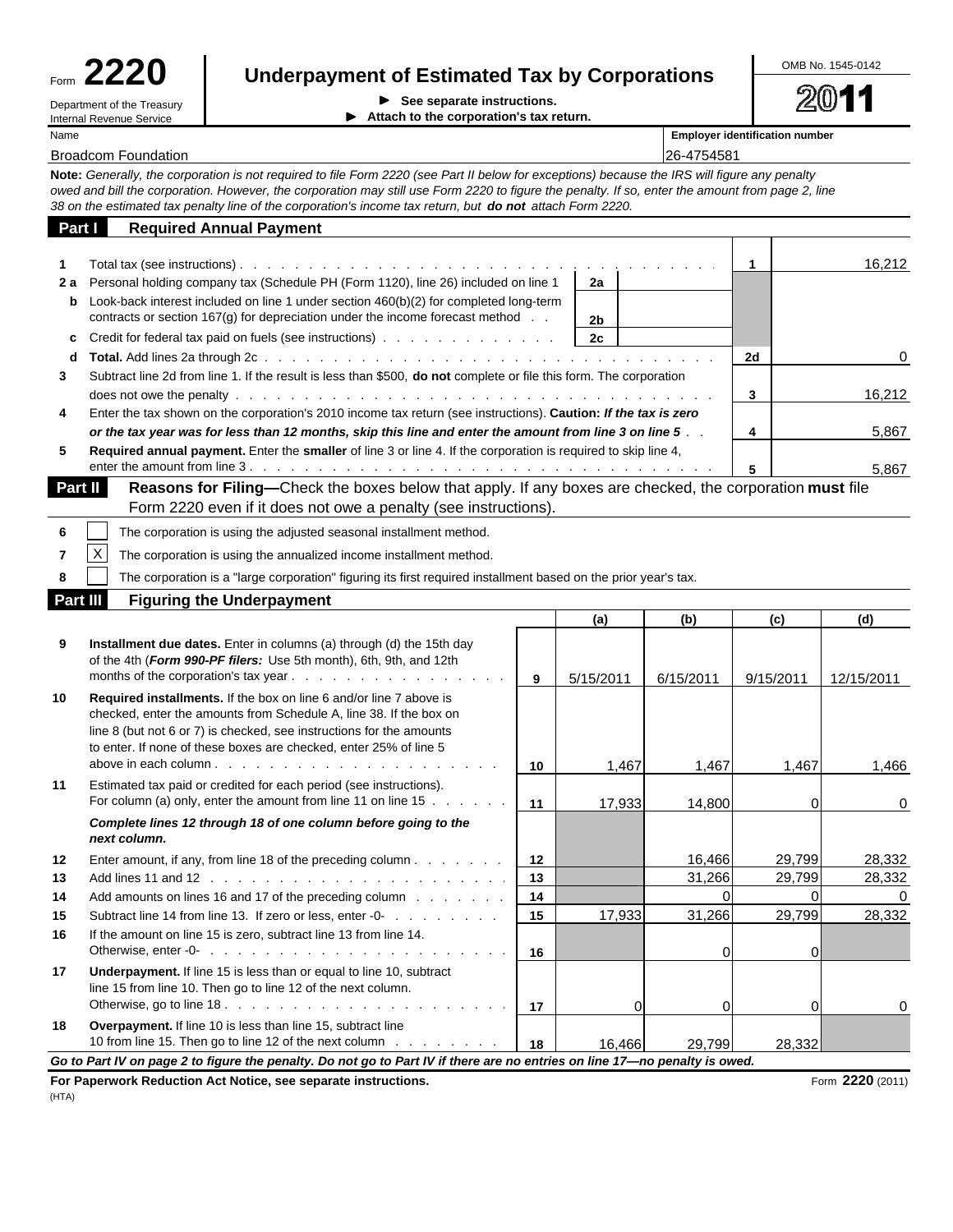|    | Form 2220 (2011) | <b>Broadcom Foundation</b>                                                                                                                                                                           |    |          |             | 26-4754581  | Page 2           |
|----|------------------|------------------------------------------------------------------------------------------------------------------------------------------------------------------------------------------------------|----|----------|-------------|-------------|------------------|
|    | Part IV          | <b>Figuring the Penalty</b>                                                                                                                                                                          |    |          |             |             |                  |
|    |                  |                                                                                                                                                                                                      |    | (a)      | (b)         | (c)         | (d)              |
| 19 | of 3rd month.).  | Enter the date of payment or the 15th day of the 3rd month after<br>the close of the tax year, whichever is earlier (see instructions).<br>(Form 990-PF and Form 990-T filers: Use 5th month instead | 19 | 5/4/2011 | 5/4/2011    | 5/4/2011    | 5/4/2011         |
| 20 |                  | Number of days from due date of installment on line 9 to the<br>date shown on line 19.                                                                                                               |    | 0        | 0           | 0           |                  |
|    |                  |                                                                                                                                                                                                      | 20 |          |             |             | 0                |
| 21 |                  | Number of days on line 20 after 4/15/2011 and before 7/1/2011                                                                                                                                        | 21 | $\Omega$ | 0           | 0           | 0                |
| 22 |                  | Underpayment on line $17 \times$ Number of days on line $21 \times 4\%$<br>365                                                                                                                       | 22 | \$       | \$          | \$          |                  |
| 23 |                  | Number of days on line 20 after 6/30/2011 and before 10/1/2011                                                                                                                                       | 23 | $\Omega$ | 0           | 0           | 0                |
| 24 |                  | Underpayment on line $17 \times$ Number of days on line $23 \times 4\%$<br>365                                                                                                                       | 24 | \$       | \$          | \$          |                  |
| 25 |                  | Number of days on line 20 after 9/30/2011 and before 1/1/2012                                                                                                                                        | 25 | $\Omega$ | 0           | 0           | 0                |
| 26 |                  | Underpayment on line $17 \times$ Number of days on line $25 \times 3\%$<br>365                                                                                                                       | 26 | \$       | \$          | \$          |                  |
| 27 |                  | Number of days on line 20 after 12/31/2011 and before 4/1/2012                                                                                                                                       | 27 | $\Omega$ | 0           | 0           | 0                |
| 28 |                  | Underpayment on line $17 \times$ Number of days on line $27 \times 3\%$<br>366                                                                                                                       | 28 | \$       | \$          | \$          |                  |
| 29 |                  | Number of days on line 20 after 3/31/2012 and before 7/1/2012                                                                                                                                        | 29 | $\Omega$ | 0           | 0           | 0                |
| 30 |                  | Underpayment on line 17 $\times$ Number of days on line 29 $\times$ *%<br>366                                                                                                                        | 30 | \$       | \$          | \$          |                  |
| 31 |                  | Number of days on line 20 after 6/30/2012 and before 10/1/2012                                                                                                                                       | 31 | $\Omega$ | 0           | 0           | 0                |
| 32 |                  | Underpayment on line 17 x Number of days on line 31 x *%<br>366                                                                                                                                      | 32 | \$       | \$          | \$          |                  |
| 33 |                  | Number of days on line 20 after 9/30/2012 and before 1/1/2013                                                                                                                                        | 33 | 0        | 0           | 0           | 0                |
|    |                  | 34 Underpayment on line $17 \times$ Number of days on line $33 \times$ *%<br>366                                                                                                                     | 34 | S        | S           | \$          |                  |
|    |                  | 35 Number of days on line 20 after 12/31/2012 and before 2/16/2013                                                                                                                                   | 35 | 0        | 0           | 0           | 0                |
| 36 |                  | Underpayment on line 17 x Number of days on line 35 x *%<br>365                                                                                                                                      | 36 | \$       | \$          | \$          | \$               |
| 37 |                  | Add lines 22, 24, 26, 28, 30, 32, 34, and 36.                                                                                                                                                        | 37 | \$       | $0\sqrt{3}$ | $0\sqrt{3}$ | $0\sqrt{3}$<br>0 |
| 38 |                  | Penalty. Add columns (a) through (d) of line 37. Enter the total here and on Form 1120, line 33; or the comparable line                                                                              |    |          |             | 38          | \$<br>0          |
|    |                  | *Use the penalty interest rate for each calendar quarter, which the IRS will determine during the first month in the preceding quarter.                                                              |    |          |             |             |                  |
|    |                  | These rates are published quarterly in an IRS News Release and in a revenue ruling in the Internal Revenue Bulletin. To obtain this                                                                  |    |          |             |             |                  |

information on the Internet, access the IRS website at **www.irs.gov.** You can also call 1-800-829-4933 to get interest rate information.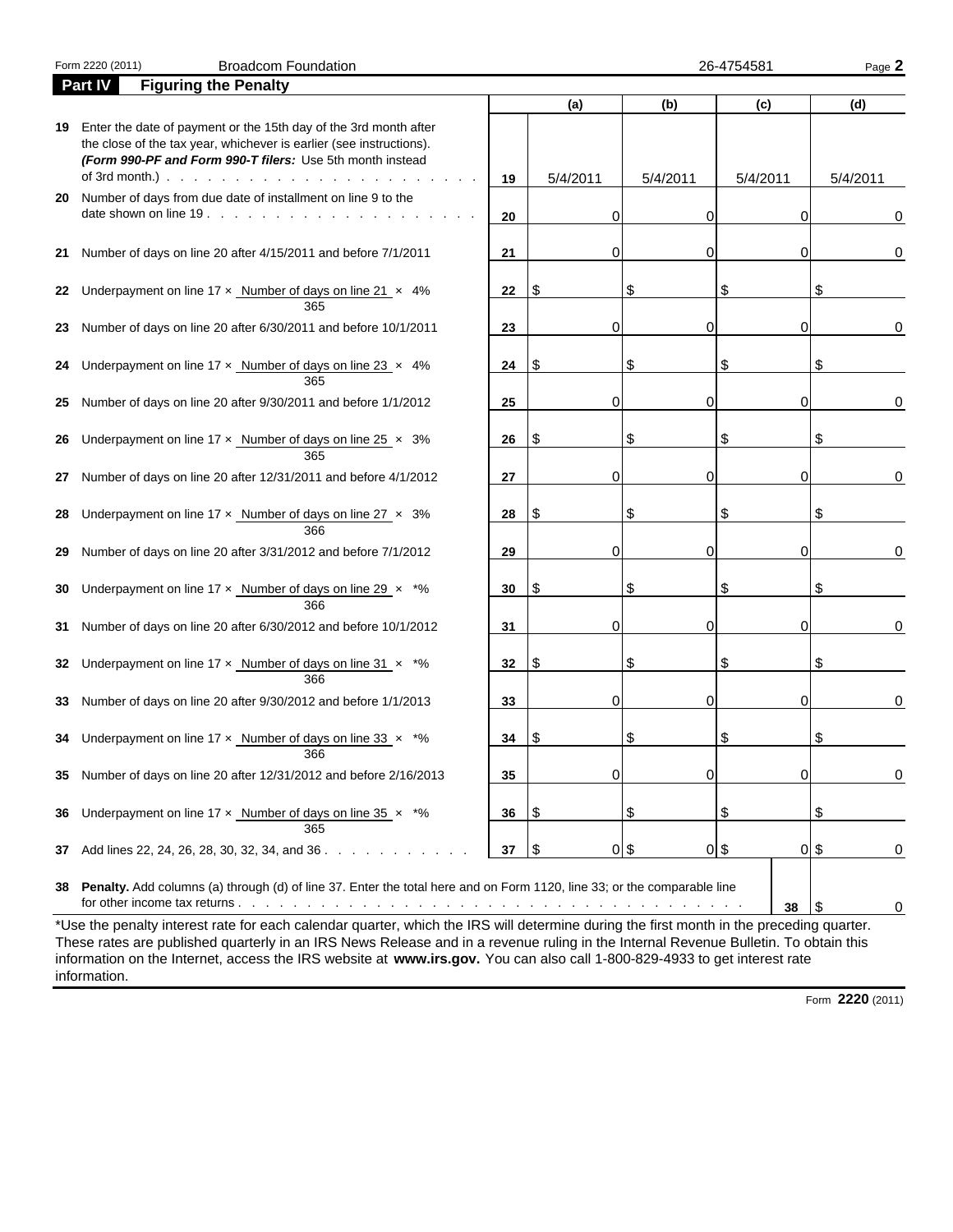|              | Form 2220 (2011)<br><b>Broadcom Foundation</b>                                                                                                                                  |                     |                |                | 26-4754581     | Page 3          |
|--------------|---------------------------------------------------------------------------------------------------------------------------------------------------------------------------------|---------------------|----------------|----------------|----------------|-----------------|
|              | <b>Schedule A</b><br>Adjusted Seasonal Installment Method and Annualized Income Installment Method                                                                              |                     |                |                |                |                 |
|              | (see instructions)                                                                                                                                                              |                     |                |                |                |                 |
|              | Form 1120S filers: For lines 1, 2, 3, and 21, below, "taxable income" refers to excess net passive income or the amount on which                                                |                     |                |                |                |                 |
| Part I       | tax is imposed under section 1374(a), whichever applies.<br>Adjusted Seasonal Installment Method (Caution: Use this method only if the base period percentage                   |                     |                |                |                |                 |
|              | for any 6 consecutive months is at least 70%. See instructions.)                                                                                                                |                     |                |                |                |                 |
|              |                                                                                                                                                                                 |                     | (a)            | (b)            | (c)            | (d)             |
| 1            | Enter taxable income for the following periods:                                                                                                                                 |                     | First 3 months | First 5 months | First 8 months | First 11 months |
| а            | Tax year beginning in 2008.                                                                                                                                                     | 1a                  |                |                |                |                 |
| b            | Tax year beginning in 2009.                                                                                                                                                     | 1b                  |                |                |                |                 |
| c            |                                                                                                                                                                                 | 1 <sub>c</sub>      |                |                |                |                 |
| $\mathbf{2}$ | Enter taxable income for each period for the tax year beginning                                                                                                                 |                     |                |                |                |                 |
|              | in 2011 (see instructions for the treatment of extraordinary items).                                                                                                            | 2                   |                |                |                |                 |
| 3            | Enter taxable income for the following periods:                                                                                                                                 |                     | First 4 months | First 6 months | First 9 months | Entire year     |
| a            | Tax year beginning in 2008.                                                                                                                                                     | За                  |                |                |                |                 |
| b            | Tax year beginning in 2009.                                                                                                                                                     | 3b                  |                |                |                |                 |
| c            | Tax year beginning in 2010.                                                                                                                                                     | 3c                  |                |                |                |                 |
| 4            | Divide the amount in each column on line 1a by the amount in                                                                                                                    |                     |                |                |                |                 |
|              |                                                                                                                                                                                 | 4                   | 0.00           | 0.00           | 0.00           | 0.00            |
| 5            | Divide the amount in each column on line 1b by the amount in                                                                                                                    |                     |                |                |                |                 |
|              |                                                                                                                                                                                 | 5                   | 0.00           | 0.00           | 0.00           | 0.00            |
| 6            | Divide the amount in each column on line 1c by the amount in                                                                                                                    |                     |                |                |                |                 |
|              | column (d) on line $3c \ldots$ $\ldots$ $\ldots$ $\ldots$ $\ldots$ $\ldots$ $\ldots$ $\ldots$                                                                                   | 6                   | 0.00           | 0.00           | 0.00           | 0.00            |
| 7            |                                                                                                                                                                                 | $\overline{7}$<br>8 | 0.00<br>0.00   | 0.00<br>0.00   | 0.00<br>0.00   | 0.00<br>0.00    |
| 8<br>9 a     |                                                                                                                                                                                 | 9a                  | $\overline{0}$ | 0              | 0              | 0               |
| b            | Extraordinary items (see instructions)                                                                                                                                          | 9 <sub>b</sub>      |                |                |                |                 |
| c            |                                                                                                                                                                                 | 9c                  | $\mathbf{0}$   | $\mathbf 0$    | 0              | 0               |
|              |                                                                                                                                                                                 |                     |                |                |                |                 |
| 10           | Figure the tax on the amount on line 9c using the instructions                                                                                                                  |                     |                |                |                |                 |
|              | for Form 1120, Schedule J, line 2 (or comparable line of                                                                                                                        |                     |                |                |                |                 |
| 11 a         | Divide the amount in columns (a) through (c) on line 3a by the                                                                                                                  | 10                  |                |                |                |                 |
|              | amount in column (d) on line $3a \cdot \cdot \cdot \cdot \cdot \cdot \cdot \cdot \cdot \cdot \cdot \cdot \cdot \cdot \cdot \cdot \cdot$                                         | 11a                 | 0.00           | 0.00           | 0.00           |                 |
| b            | Divide the amount in columns (a) through (c) on line 3b by the                                                                                                                  |                     |                |                |                |                 |
|              |                                                                                                                                                                                 | 11 <sub>b</sub>     | 0.00           | 0.00           | 0.00           |                 |
| c            | Divide the amount in columns (a) through (c) on line 3c by the                                                                                                                  |                     |                |                |                |                 |
|              |                                                                                                                                                                                 | 11c                 | 0.00           | 0.00           | 0.00           |                 |
|              |                                                                                                                                                                                 |                     |                |                |                |                 |
| 12           | Add lines 11a through 11c.                                                                                                                                                      | 12                  | 0.00           | 0.00           | 0.00           |                 |
| 13           | Divide line 12 by $3.0 \ldots$ $\ldots$ $\ldots$ $\ldots$ $\ldots$ $\ldots$ $\ldots$ $\ldots$                                                                                   | 13                  | 0.00           | 0.00           | 0.00           |                 |
|              |                                                                                                                                                                                 |                     |                |                |                |                 |
| 14           | Multiply the amount in columns (a) through (c) of line 10 by                                                                                                                    |                     |                |                |                |                 |
|              | columns (a) through (c) of line 13. In column (d), enter the<br>amount from line 10, column $(d)$ .                                                                             |                     |                |                |                |                 |
|              |                                                                                                                                                                                 | 14                  | 0              | 0              | $\overline{0}$ | 0               |
| 15           | Enter any alternative minimum tax for each payment period (see                                                                                                                  |                     |                |                |                |                 |
|              |                                                                                                                                                                                 | 15                  |                |                |                |                 |
| 16           | Enter any other taxes for each payment period (see instructions).                                                                                                               | 16                  |                |                |                |                 |
| 17           | Add lines 14 through 16.                                                                                                                                                        | 17                  | $\mathbf 0$    | $\mathbf{0}$   | $\overline{0}$ | 0               |
| 18           | For each period, enter the same type of credits as allowed on                                                                                                                   |                     |                |                |                |                 |
|              | Form 2220, lines 1 and 2c (see instructions)                                                                                                                                    | 18                  |                |                |                |                 |
| 19           | Total tax after credits. Subtract line 18 from line 17. If zero or<br>less, enter -0- $\ldots$ $\ldots$ $\ldots$ $\ldots$ $\ldots$ $\ldots$ $\ldots$ $\ldots$ $\ldots$ $\ldots$ |                     |                |                |                |                 |
|              |                                                                                                                                                                                 | 19                  | 0              | 0              | 0              |                 |

Form **2220** (2011)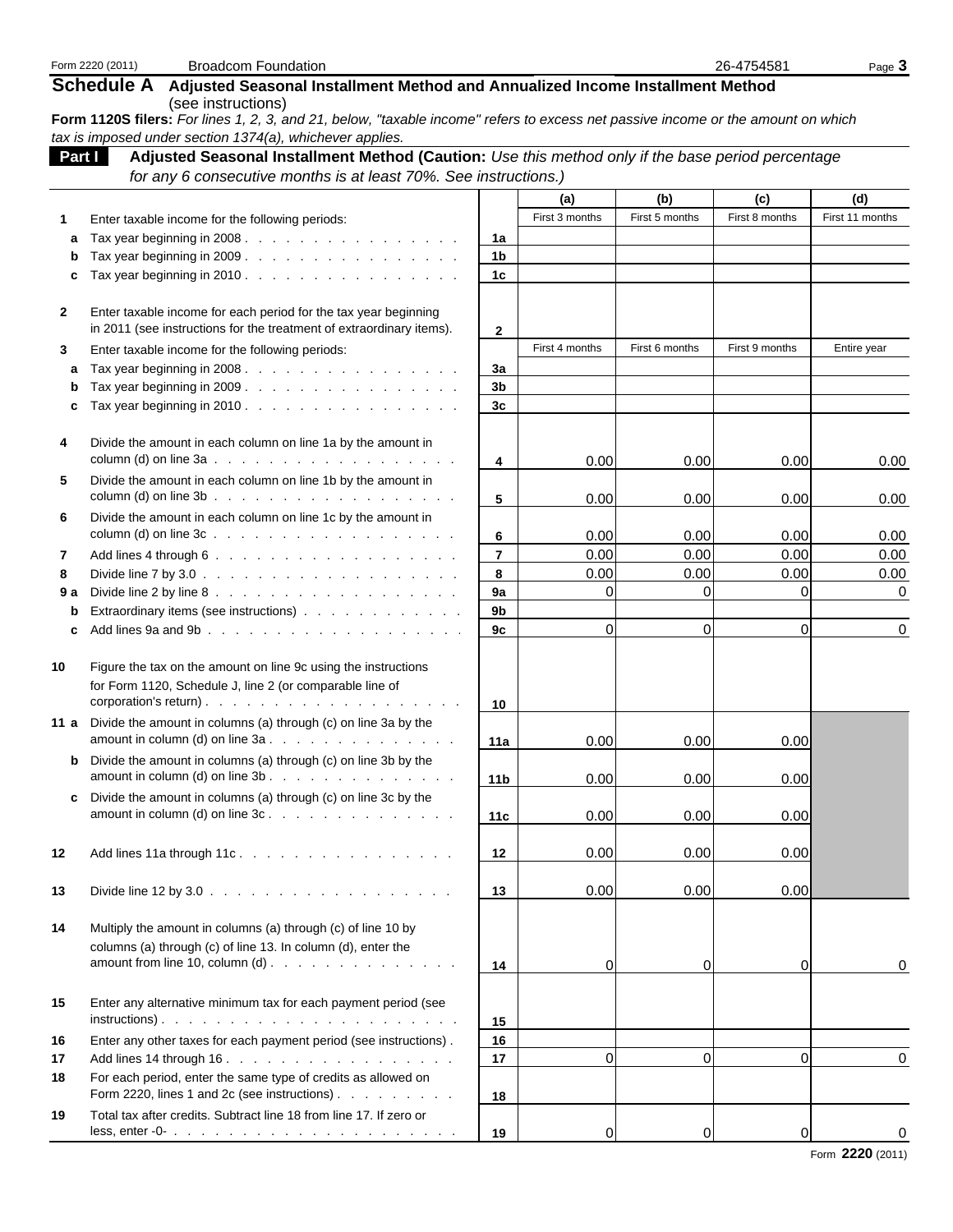| Form 2220 (2011)<br><b>Broadcom Foundation</b><br>26-4754581 |                                                                                                                                                                                                     |                 |                         |                                | Page 4             |                    |
|--------------------------------------------------------------|-----------------------------------------------------------------------------------------------------------------------------------------------------------------------------------------------------|-----------------|-------------------------|--------------------------------|--------------------|--------------------|
|                                                              | Part II<br><b>Annualized Income Installment Method</b>                                                                                                                                              |                 |                         |                                |                    |                    |
|                                                              |                                                                                                                                                                                                     |                 | (a)                     | (b)                            | (c)                | (d)                |
|                                                              |                                                                                                                                                                                                     |                 | $\overline{c}$<br>First | $\mathbf{3}$<br>First          | $\,6\,$<br>First   | 9<br>First         |
| 20                                                           | Annualization periods (see instructions)                                                                                                                                                            | 20              | months                  | months                         | months             | months             |
| 21                                                           | Enter taxable income for each annualization period (see<br>instructions for the treatment of extraordinary items)                                                                                   | 21              | 153,899                 | 320,586                        | 731,434            | 1,077,973          |
| 22                                                           | Annualization amounts (see instructions)                                                                                                                                                            | 22              | 6                       | 4                              | $\overline{2}$     | 1.33333            |
|                                                              | 23a Annualized taxable income. Multiply line 21 by line 22                                                                                                                                          | 23a             | 923,394                 | 1,282,344                      | 1,462,868          | 1,437,294          |
|                                                              | <b>b</b> Extraordinary items (see instructions).                                                                                                                                                    | 23 <sub>b</sub> | 49,972                  | 151,790                        |                    |                    |
|                                                              | c Add lines 23a and 23b. $\ldots$ $\ldots$ $\ldots$ $\ldots$ $\ldots$ $\ldots$ $\ldots$                                                                                                             | 23c             | 973,366                 | 1,434,134                      | 1,462,868          | 1,437,294          |
| 24                                                           | Figure the tax on the amount on line 23c using the instructions for<br>Form 1120, Schedule J, line 2 (or comparable line of corporation's                                                           | 24              | 9,734                   | 14,341                         | 14,629             | 14,373             |
|                                                              |                                                                                                                                                                                                     |                 |                         |                                |                    |                    |
| 25                                                           | Enter any alternative minimum tax for each payment period (see                                                                                                                                      | 25              |                         |                                |                    |                    |
| 26                                                           | Enter any other taxes for each payment period (see instructions).                                                                                                                                   | 26              |                         |                                |                    |                    |
| 27                                                           | Total tax. Add lines 24 through 26.                                                                                                                                                                 | 27              | 9,734                   | 14,341                         | 14,629             | 14,373             |
| 28                                                           | For each period, enter the same type of credits as allowed on<br>Form 2220, lines 1 and 2c (see instructions)                                                                                       | 28              |                         |                                |                    |                    |
| 29                                                           | Total tax after credits. Subtract line 28 from line 27. If zero or<br>less, enter -0- $\ldots$ $\ldots$ $\ldots$ $\ldots$ $\ldots$ $\ldots$ $\ldots$ $\ldots$ $\ldots$ $\ldots$                     | 29              | 9,734                   | 14,341                         | 14,629             | 14,373             |
| 30                                                           |                                                                                                                                                                                                     | 30              | 25%                     | 50%                            | 75%                | 100%               |
| 31                                                           | Multiply line 29 by line 30.                                                                                                                                                                        | 31              | 2,434                   | 7,171                          | 10,972             | 14,373             |
|                                                              | Part III<br><b>Required Installments</b>                                                                                                                                                            |                 |                         |                                |                    |                    |
|                                                              | Note: Complete lines 32 through 38 of one column before<br>completing the next column.                                                                                                              |                 | 1st<br>installment      | 2 <sub>nd</sub><br>installment | 3rd<br>installment | 4th<br>installment |
| 32                                                           | If only Part I or Part II is completed, enter the amount in each                                                                                                                                    |                 |                         |                                |                    |                    |
|                                                              | column from line 19 or line 31. If both parts are completed, enter<br>the smaller of the amounts in each column from line 19 or line 31                                                             | 32              | 2,434                   | 7,171                          | 10,972             | 14,373             |
| 33                                                           | Add the amounts in all preceding columns of line 38 (see                                                                                                                                            |                 |                         |                                |                    |                    |
|                                                              |                                                                                                                                                                                                     | 33              |                         | 1,467                          | 2,934              | 4,401              |
| 34                                                           | Adjusted seasonal or annualized income installments.<br>Subtract line 33 from line 32. If zero or less, enter -0                                                                                    | 34              | 2,434                   | 5,704                          | 8,038              | 9,972              |
| 35                                                           | Enter 25% of line 5 on page 1 of Form 2220 in each column.<br>Note: "Large corporations," see the instructions for line 10 for<br>the amounts to enter $\ldots$ $\ldots$ $\ldots$ $\ldots$ $\ldots$ | 35              | 1,467                   | 1,467                          | 1,467              | 1,466              |
| 36                                                           | Subtract line 38 of the preceding column from line 37 of the                                                                                                                                        |                 |                         |                                |                    |                    |
|                                                              |                                                                                                                                                                                                     | 36              |                         | 0                              | $\overline{0}$     | 0                  |
| 37                                                           |                                                                                                                                                                                                     | 37              | 1,467                   | 1,467                          | 1,467              | 1,466              |
| 38                                                           | Required installments. Enter the smaller of line 34 or line 37<br>here and on page 1 of Form 2220, line 10 (see instructions)                                                                       | 38              | 1,467                   | 1,467                          | 1,467              | 1,466              |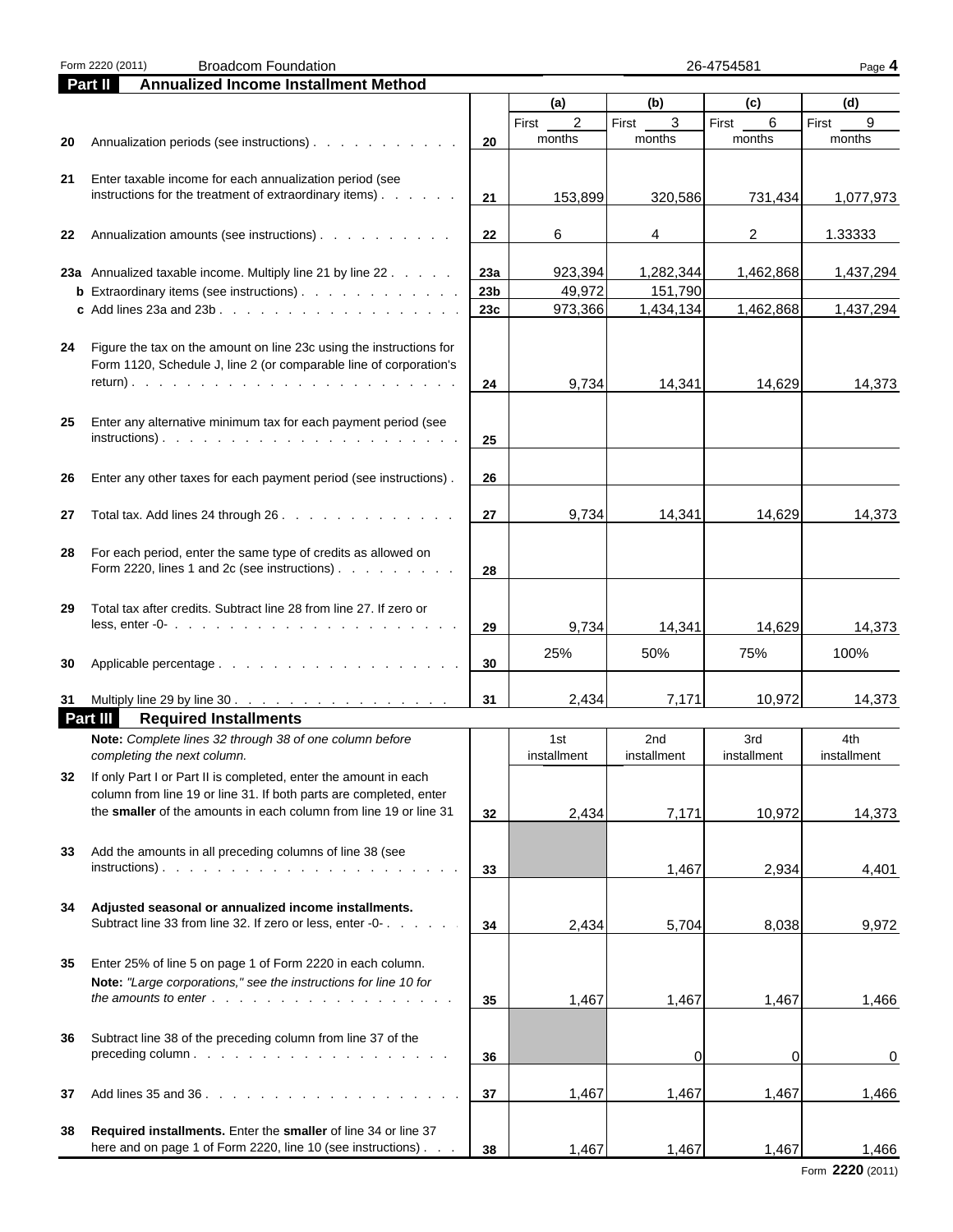### **Form 990-PF, Part I, Line 16a - Legal Fees**

|                         | <b>TOTAL:</b>                               | 2,558                               |                                 |                                      | 2,558                        |
|-------------------------|---------------------------------------------|-------------------------------------|---------------------------------|--------------------------------------|------------------------------|
|                         | Description                                 | (a)<br>Expenses per<br><b>Books</b> | (b)<br>Net Investment<br>Income | (c)<br><b>Adjusted Net</b><br>Income | (d)<br>Charitable<br>Purpose |
|                         | 1 General Governance Matters and Counseling | 2,558                               |                                 |                                      | 2,558                        |
| $\mathbf{2}$            |                                             |                                     |                                 |                                      |                              |
| $\mathbf{3}$            |                                             |                                     |                                 |                                      |                              |
| 4                       |                                             |                                     |                                 |                                      |                              |
| ${\bf 5}$               |                                             |                                     |                                 |                                      |                              |
| $6\phantom{1}$          |                                             |                                     |                                 |                                      |                              |
| $\overline{\mathbf{7}}$ |                                             |                                     |                                 |                                      |                              |
| 8                       |                                             |                                     |                                 |                                      |                              |
| $\boldsymbol{9}$        |                                             |                                     |                                 |                                      |                              |
| 10                      |                                             |                                     |                                 |                                      |                              |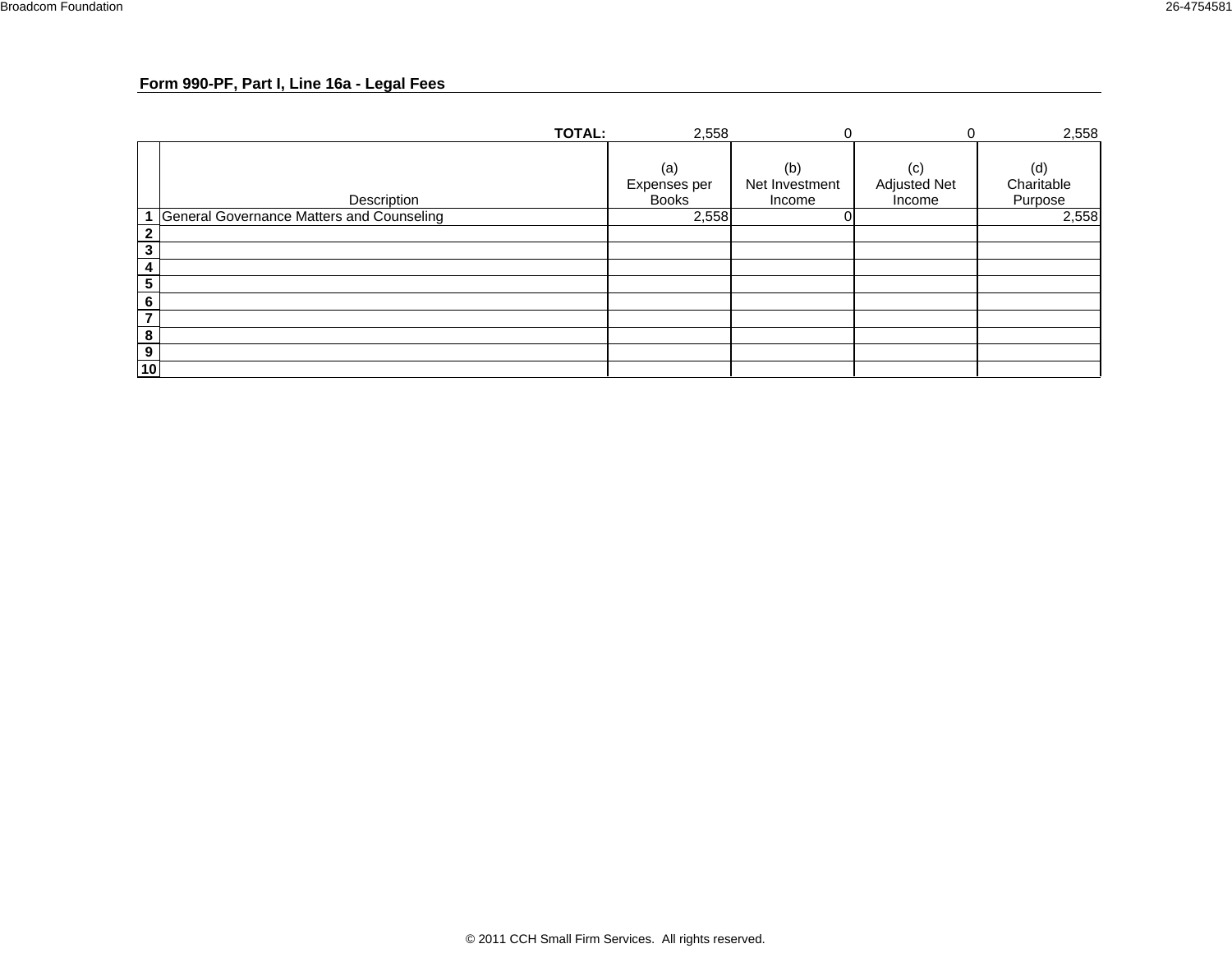### **Form 990-PF, Part I, Line 16b - Accounting Fees**

|                                                                | <b>TOTAL:</b>                                   | 15,600       |                |                     | 15,600     |
|----------------------------------------------------------------|-------------------------------------------------|--------------|----------------|---------------------|------------|
|                                                                |                                                 | (a)          | (b)            | (c)                 | (d)        |
|                                                                |                                                 | Expenses per | Net Investment | <b>Adjusted Net</b> | Charitable |
|                                                                | Description                                     | <b>Books</b> | Income         | Income              | Purpose    |
|                                                                | 1 Review of annual return and tax consultations | 600          |                |                     | 600        |
|                                                                | 2 Annual audit of financial statements          | 15,000       |                |                     | 15,000     |
| $\overline{\mathbf{3}}$                                        |                                                 |              |                |                     |            |
| 4                                                              |                                                 |              |                |                     |            |
| $\overline{5}$                                                 |                                                 |              |                |                     |            |
| $6\phantom{1}$                                                 |                                                 |              |                |                     |            |
| $\overline{7}$                                                 |                                                 |              |                |                     |            |
| $\frac{8}{2}$                                                  |                                                 |              |                |                     |            |
| $\begin{array}{ c } \hline 9 \\hline 10 \\ \hline \end{array}$ |                                                 |              |                |                     |            |
|                                                                |                                                 |              |                |                     |            |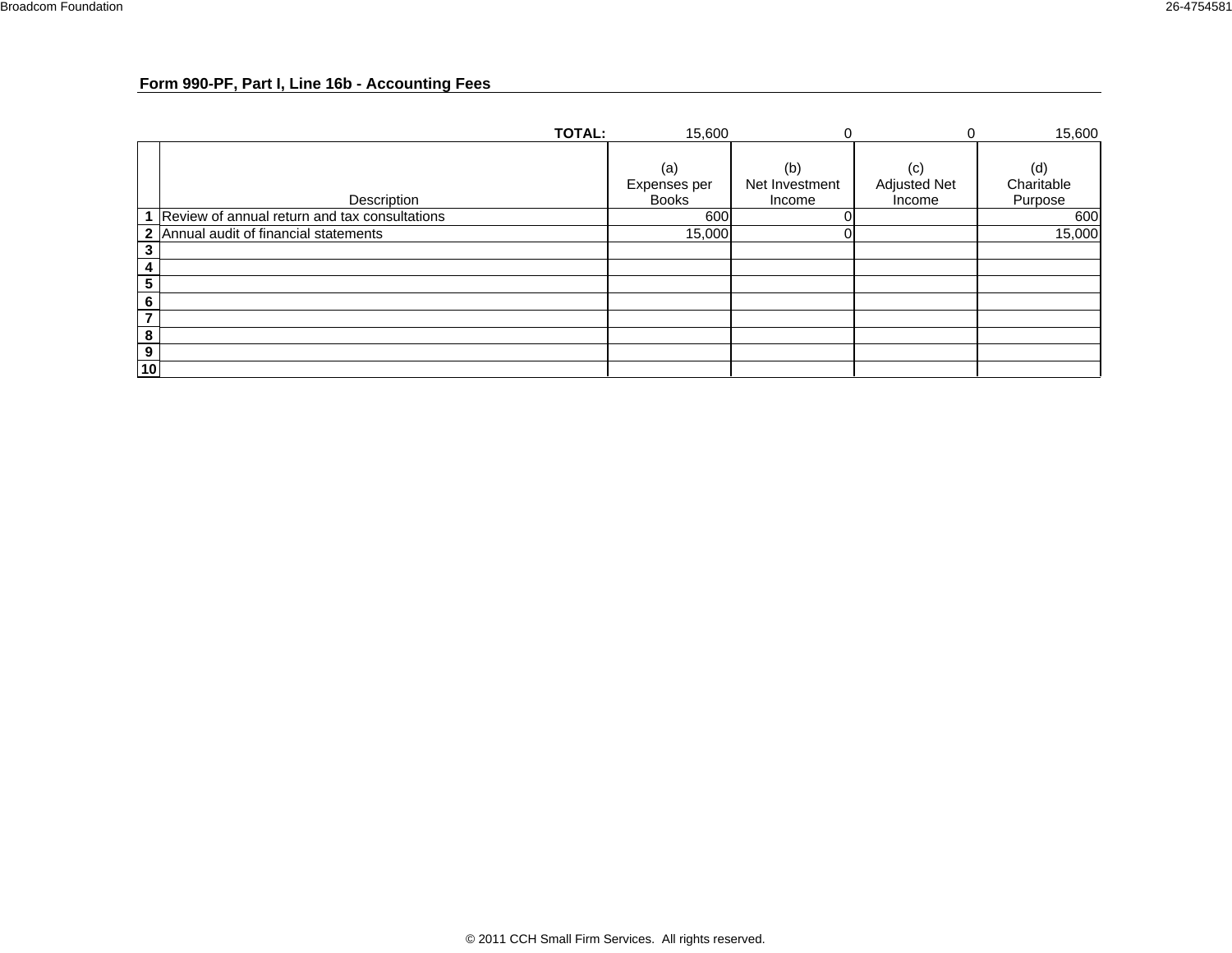### **Form 990-PF, Part I, Line 16c - Other Professional Fees**

|                  | <b>TOTAL:</b>                    | 216,318                             | 194,247                         | 0                                    | 22,071                       |
|------------------|----------------------------------|-------------------------------------|---------------------------------|--------------------------------------|------------------------------|
|                  | Description                      | (a)<br>Expenses per<br><b>Books</b> | (b)<br>Net Investment<br>Income | (c)<br><b>Adjusted Net</b><br>Income | (d)<br>Charitable<br>Purpose |
|                  | Professional Investment Services | 194,247                             | 194,247                         |                                      | 0                            |
|                  | 2 Annual Report Design Fee       | 9,109                               |                                 |                                      | 9,109                        |
|                  | 3 STEM Fund Feasibility Study    | 5,000                               |                                 |                                      | 5,000                        |
|                  | 4 Volunteer Portal Project Fee   | 7,962                               |                                 |                                      | 7,962                        |
| 5                |                                  |                                     |                                 |                                      |                              |
| 6                |                                  |                                     |                                 |                                      |                              |
|                  |                                  |                                     |                                 |                                      |                              |
| 8                |                                  |                                     |                                 |                                      |                              |
| $\boldsymbol{9}$ |                                  |                                     |                                 |                                      |                              |
| 10               |                                  |                                     |                                 |                                      |                              |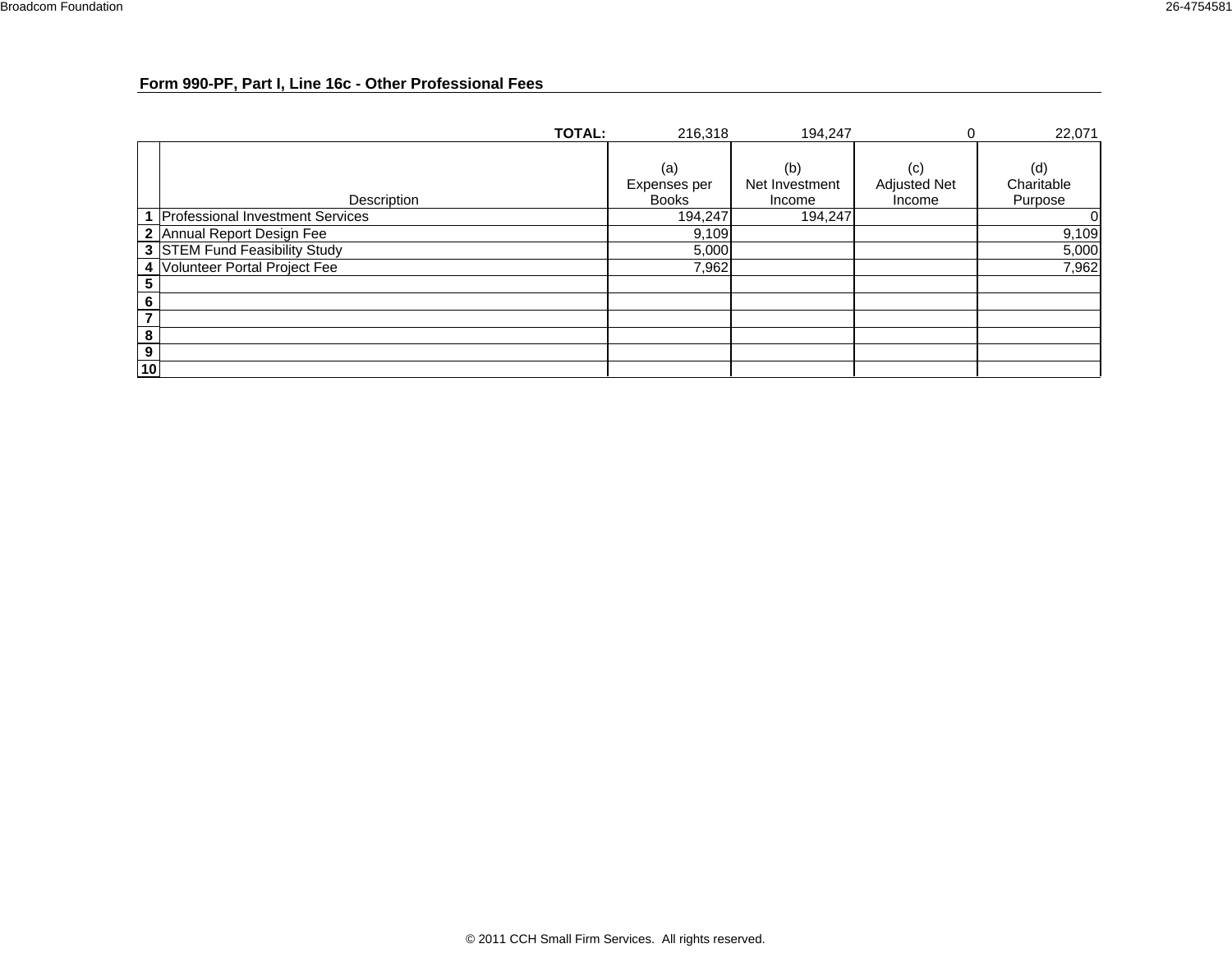#### **Form 990-PF, Part I, Line 18 - Taxes**

|    | <b>TOTAL:</b>          | 28,117                              | 1,417                           | $\Omega$                      | 0                            |
|----|------------------------|-------------------------------------|---------------------------------|-------------------------------|------------------------------|
|    | Description            | (a)<br>Expenses per<br><b>Books</b> | (b)<br>Net Investment<br>Income | (c)<br>Adjusted Net<br>Income | (d)<br>Charitable<br>Purpose |
|    | Estimated Tax for 2011 | 26,700                              |                                 |                               | 0                            |
|    | 2 Foreign Tax Paid     | 1,417                               | 1,417                           |                               | 0                            |
| 3  |                        |                                     |                                 |                               |                              |
| 4  |                        |                                     |                                 |                               |                              |
| 5  |                        |                                     |                                 |                               |                              |
| 6  |                        |                                     |                                 |                               |                              |
| 7  |                        |                                     |                                 |                               |                              |
| 8  |                        |                                     |                                 |                               |                              |
| 9  |                        |                                     |                                 |                               |                              |
| 10 |                        |                                     |                                 |                               |                              |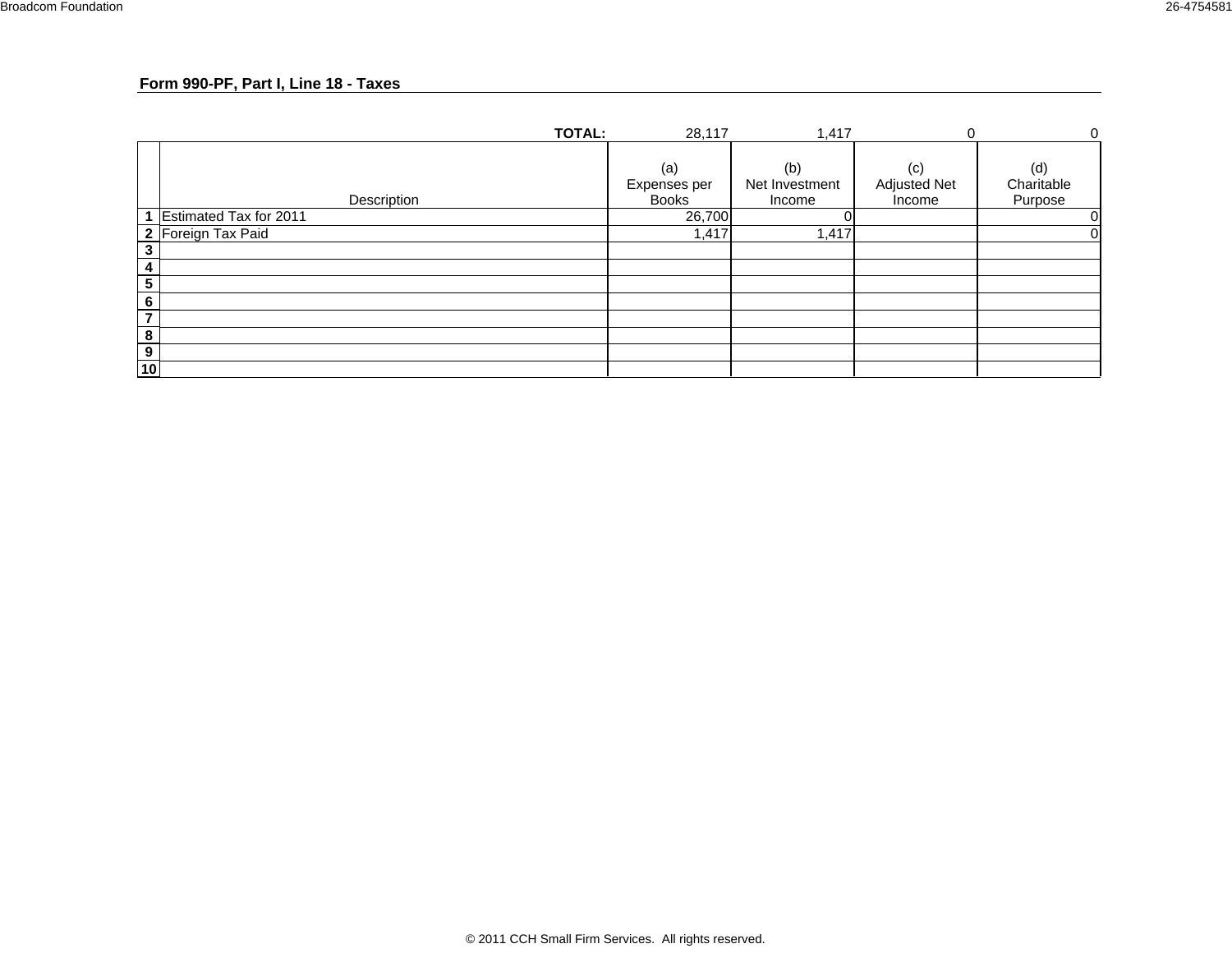### **Form 990-PF, Part I, Line 23 - Other Expenses**

|                          | <b>TOTAL:</b>              | 82,530          |                | U                   | 82,530     |
|--------------------------|----------------------------|-----------------|----------------|---------------------|------------|
|                          |                            | (a)             | (b)            | $\left( $           | (d)        |
|                          |                            | Expenses per    | Net Investment | <b>Adjusted Net</b> | Charitable |
|                          | Description                | <b>Books</b>    | Income         | Income              | Purpose    |
|                          | <b>Administrative Fees</b> | 82,520          |                |                     | 82,520     |
|                          | 2 Filing Fees              | 10 <sup>1</sup> |                |                     | 10         |
| 3                        |                            |                 |                |                     |            |
| 4                        |                            |                 |                |                     |            |
| 5                        |                            |                 |                |                     |            |
| 6                        |                            |                 |                |                     |            |
| $\overline{\phantom{a}}$ |                            |                 |                |                     |            |
| 8                        |                            |                 |                |                     |            |
| 9                        |                            |                 |                |                     |            |
| 10                       |                            |                 |                |                     |            |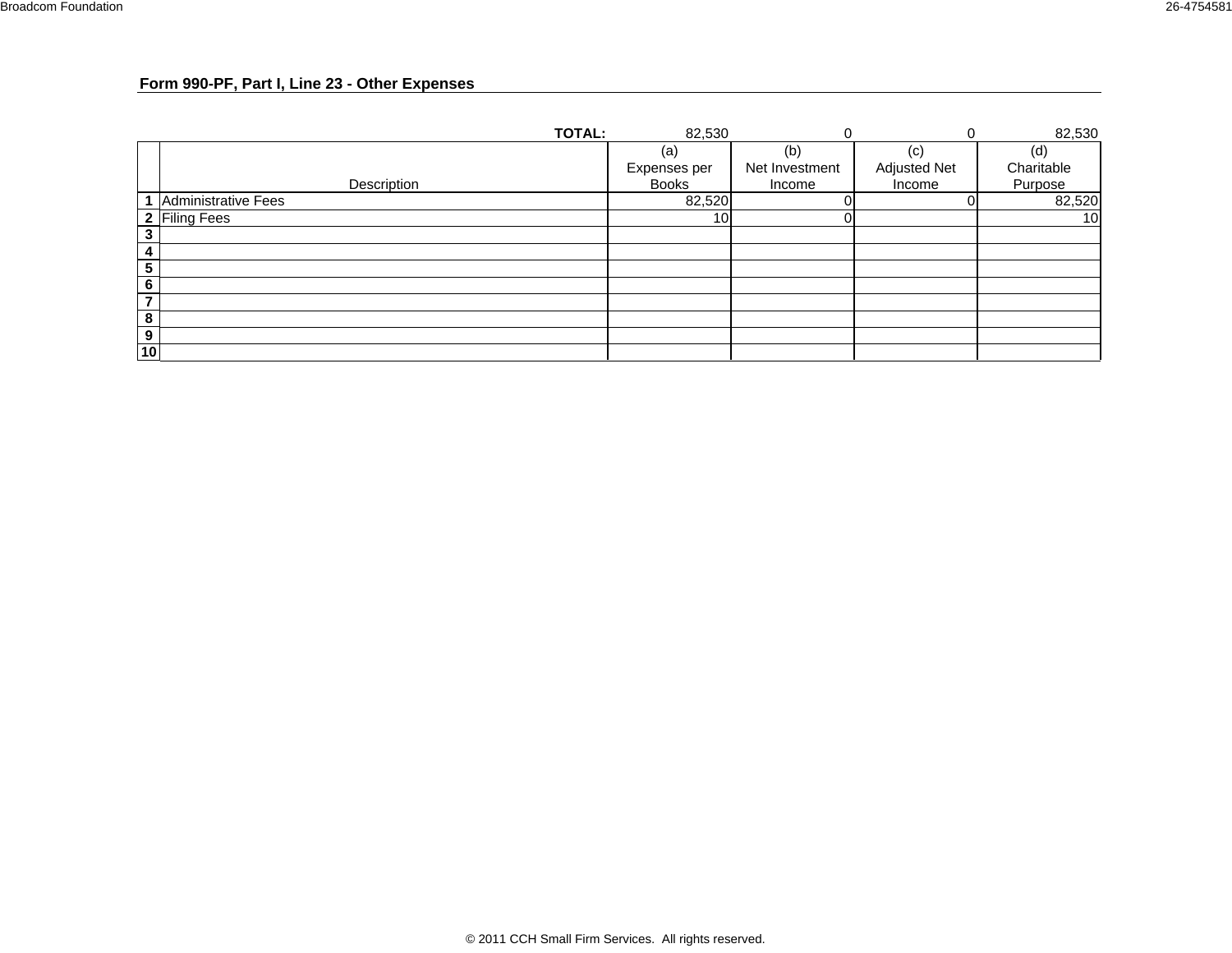### **Form 990-PF, Part II, Line 10a - Investments - U.S. and State Government Obligations**

|                                                                   | <b>TOTAL:</b> | 13,905,912        | 14,224,861  |
|-------------------------------------------------------------------|---------------|-------------------|-------------|
|                                                                   |               | <b>Book Value</b> | <b>FMV</b>  |
| Description                                                       |               | End of Year       | End of Year |
| 1 ALAMEDA FING-B - 4.482% - 7/1/2017 (010808CN1)                  |               | 400,000           | 428,328     |
| 2 BOSTON MASS SER. 2004A -5.000% - 01/01/2012 (1008526L1)         |               | 131,625           | 130,000     |
| 3 CUYAHOGA ECON TXB G - 5.000% - 12/01/2019 (232263GV9)           |               | 586,500           | 643,908     |
| 4 DOUGLAS CNTY WASH NO 00101.48400% 09/01/2012 (259561NY0)        |               | 150,725           | 150,537     |
| 5   FFCB - 1.050% - 05/22/2015 (31331KVR8)                        |               | 704,977           | 705,014     |
| 6   FFCB - 2.050% - 09/26/2018 (31331KZQ6)                        |               | 730,000           | 733,577     |
| 7   FFCB - 2.500% - 09/21/2017 (31331JJ46)                        |               | 749,250           | 759,255     |
| 8   FFCB - 2.850% - 11/26/2018 (31331J3G6)                        |               | 585,018           | 641,772     |
| 9   FFCB - 3.540% - 09/09/2024 (31331JA86)                        |               | 750,000           | 750,165     |
| 10 FHLB - 1.750% - 09/11/2015 (313370JB5)                         |               | 1,501,394         | 1,549,605   |
| 11 FHLB - 2.000% - 11/10/2017 (3133764A0)                         |               | 998,482           | 1,001,440   |
| 12 FHLB - 2.300% - 10/24/2018 (313375ZV2)                         |               | 900,000           | 907,569     |
| 13 FHLB - 3.125% - 06/15/2018 (3133743U2)                         |               | 457,313           | 454,068     |
| 14 FHLB - 5.625% - 06/13/2016 (313771AA5)                         |               | 657,828           | 680,094     |
| 15 FNMA - 4.375% - 10/15/2015 (31359MZC0)                         |               | 641,796           | 677,994     |
| 16 ILLINOIS ST GO BDS SER - 04.550% - 07/01/2014 (452152GN5)      |               | 526,910           | 520,525     |
| 17 PIERCE SWR-TXB-B-BABS - 2.625% - 08/01/2016 (720653JH8)        |               | 708,442           | 728,602     |
| 18 SAN FRANCISCO ARPTS - 1.869% - 05/01/2012 (79765A3U8)          |               | 1,008,499         | 1,003,910   |
| 19 TRIBOROUGH BRDG & TUNL AUTH N Y 05.250% 01/01/2017 (8960296K6) |               | 316,471           | 315,000     |
| 20 US TREAS NOTE - 2.625% - 12/31/2014 (912828ME7)                |               | 780,702           | 799,980     |
| 21 WASHINGTON ST UNIV 3.93% 10/01/15 (940093Y50)                  |               | 619,980           | 643,518     |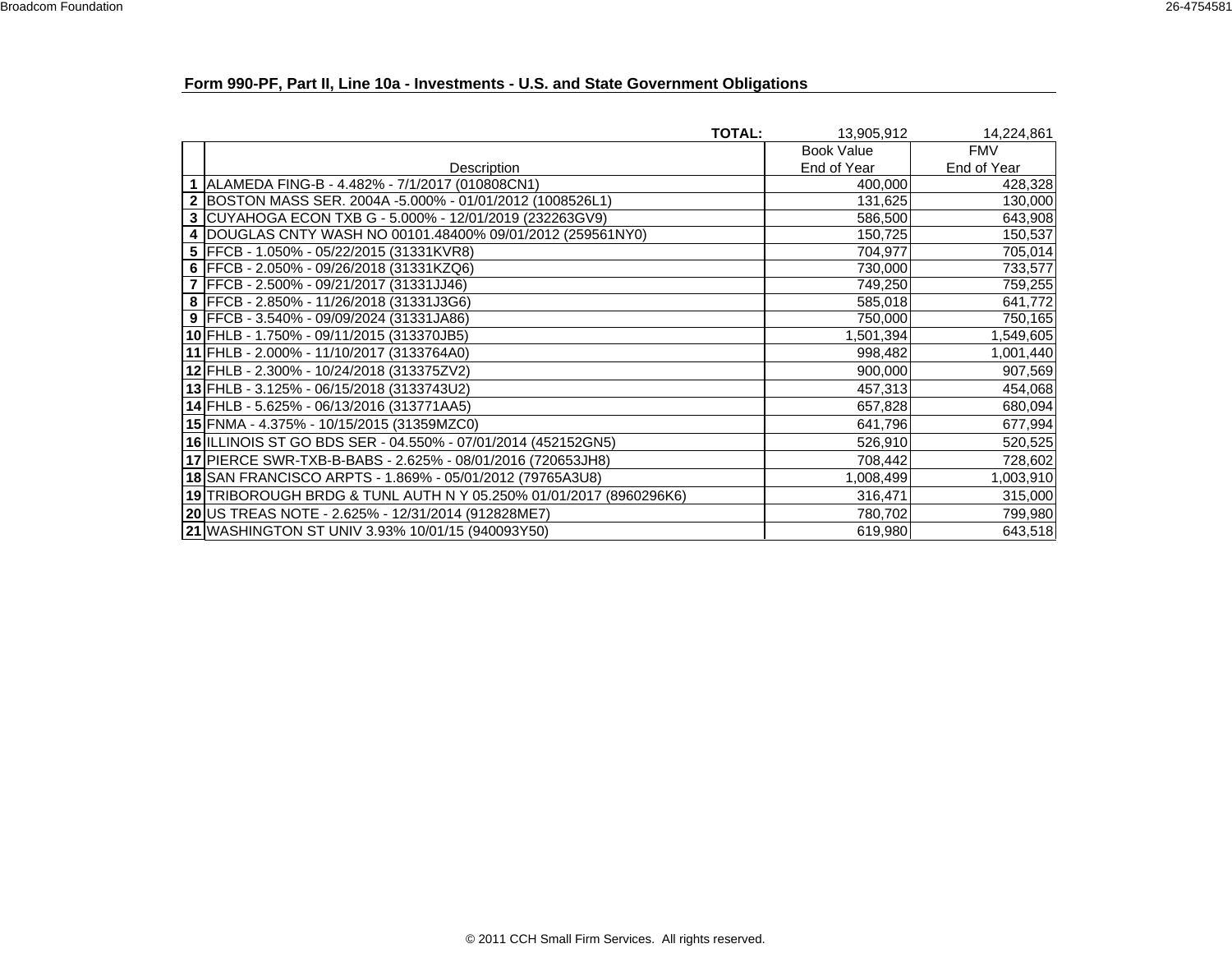# **Form 990-PF, Part II, Line 10b - Investments - Corporate Stock**

|                |                                              | <b>TOTAL:</b> | 23.041.462        | 23,900,366  |
|----------------|----------------------------------------------|---------------|-------------------|-------------|
|                |                                              |               | <b>Book Value</b> | <b>FMV</b>  |
|                | Description                                  | Shares        | End of Year       | End of Year |
| 1              | 3M CO (MMM)                                  | 4,000         | 326,681           | 326,920     |
| $\mathbf{2}$   | ABB LTD. (ABB)                               | 12.500        | 253,083           | 235,375     |
| 3              | <b>ABBOTT LABS (ABT)</b>                     | 6,000         | 314,738           | 337,380     |
| 4              | <b>ACCENTURE PLC (ACN)</b>                   | 4,000         | 162,183           | 212,920     |
| 5              | ACE LTD (ACE)                                | 3,995         | 196,979           | 280,129     |
| 6              | AIR PRODS & CHEM INC. (APD)                  | 4.000         | 326,530           | 340,760     |
| $\overline{7}$ | ALLERGAN INC. (AGN)                          | 2,500         | 179,064           | 219,350     |
| 8              | ALLSCRIPTS HEALTHCARE SOLUTIONS (MDRX)       | 10,000        | 181,905           | 189,400     |
| 9              | AMERICAN EXPRESS CO (AXP)                    | 5,600         | 258,726           | 264,152     |
|                | 10   ANALOG DEVICES INC. (ADI)               | 6,500         | 243,410           | 232,570     |
|                | 11 APACHE CORPORATION (APA)                  | 3,000         | 286,616           | 271,740     |
|                | 12 AUTOMATIC DATA PROCESSING INC. (ADP)      | 4,500         | 203,488           | 243,045     |
|                | 13 BECTON DICKINSON & CO (BDX)               | 3,000         | 221,099           | 224,160     |
| 14             | <b>BHP BILLITON LIMITED (BHP)</b>            | 4,500         | 350,769           | 317,835     |
|                | 15 BLACKROCK INC (BLK)                       | 2,000         | 324,403           | 356,480     |
|                | 16 BOEING CO (BA)                            | 4,000         | 261,694           | 293,400     |
| 17             | CHEVRONTEXACO CORP (CVX)                     | 4,250         | 370,464           | 452,200     |
|                | 18 CHUBB CORP (CB)                           | 4,500         | 245,486           | 311,490     |
| 19             | CLOROX CO (CLX)                              | 5,500         | 362,202           | 366,080     |
|                | 20 COLGATE-PALMOLIVE COMPANY (CL)            | 4,000         | 322,228           | 369,560     |
|                | 21 CONOCOPHILLIPS (COP)                      | 6,000         | 368,766           | 437,220     |
|                | 22 DEVON ENERGY CORPORATION (DVN)            | 3.000         | 190,757           | 186,000     |
|                | 23 DOMINION RESOURCES INC (D)                | 6,000         | 274,889           | 318,480     |
|                | 24 DU PONT DE NEMOURS (DD)                   | 5,500         | 274,511           | 251,790     |
|                | 25 EMC CORP-MASS (EMC)                       | 11,000        | 204,928           | 236,940     |
|                | 26 EMERSON ELECTRIC CO. (EMR)                | 7,500         | 364,299           | 349,425     |
|                | 27 EXXON MOBIL CORP (XOM)                    | 5,500         | 392,705           | 466,180     |
|                | 28 FLAHERTY&CRUMRINE CLAYMORE P (FFC)        | 55,000        | 933,194           | 960,300     |
|                | 29 FREEPORT-MCMORAN COPPER & GOLD INC. (FCX) | 7,500         | 350,903           | 275,925     |
| 30             | <b>GENERAL ELECTRIC CO (GE)</b>              | 17,500        | 311,301           | 313,425     |
|                | 31 GENUINE PARTS COMPANY (GPC)               | 5,000         | 228,159           | 306,000     |
|                | 32 GOOGLE INC CL A (GOOG)                    | 450           | 222,619           | 290,655     |
|                | 33 HSBC HLDGS PLC ADS (HBC)                  | 5.500         | 287,780           | 209,550     |
|                | 34 ILLINOIS TOOL WORKS (ITW)                 | 6,500         | 312,028           | 303,615     |
|                | 35  INTEL CORP (INTC)                        | 12,000        | 271,014           | 291,000     |
|                | 36  INTERNATIONAL BUSINESS MACHINES (IBM)    | 1,750         | 290,295           | 321,790     |
| 37             | ISHARE MSCI GERMANY (EWG)                    | 7,000         | 156,987           | 134,540     |
|                | 38 ISHARES FTSE CHINA 25 INDEX FUND (FXI)    | 4,500         | 199,608           | 156,915     |
|                | 39  ISHARES MSCI AUSTRALIA INDEX FD (EWA)    | 8,000         | 196,832           | 171,520     |
| 40             | ISHARES MSCI BRAZIL FREE INDEX FD (EWZ)      | 3,000         | 219,544           | 172,170     |
| 41             | <b>ISHARES MSCI CANADA INDEX FD (EWC)</b>    | 6,000         | 174,156           | 159,600     |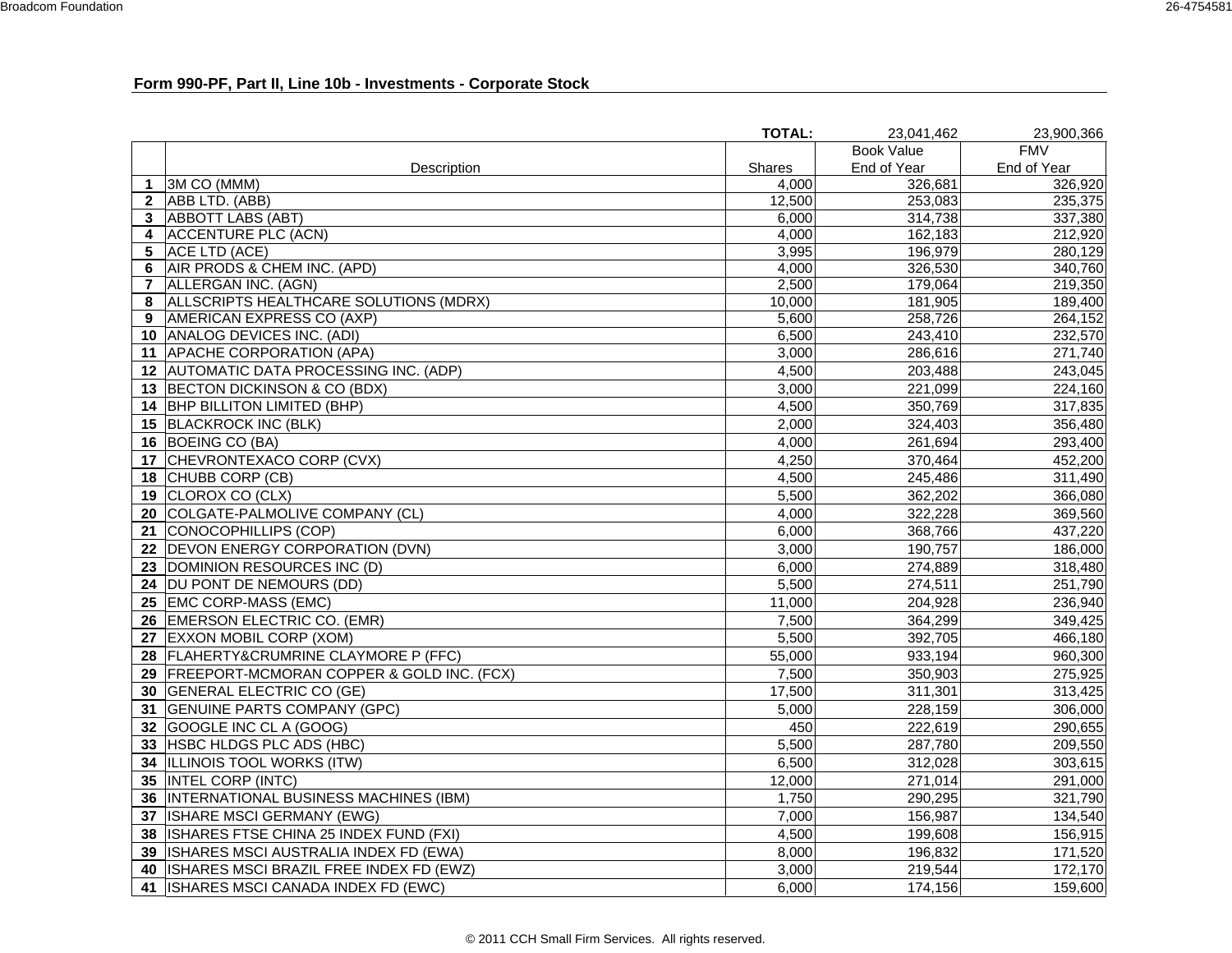# **Form 990-PF, Part II, Line 10b - Investments - Corporate Stock**

|    |                                              | <b>TOTAL:</b> | 23,041,462        | 23,900,366  |
|----|----------------------------------------------|---------------|-------------------|-------------|
|    |                                              |               | <b>Book Value</b> | <b>FMV</b>  |
|    | Description                                  | Shares        | End of Year       | End of Year |
|    | 42 JOHNSON & JOHNSON (JNJ)                   | 6,000         | 390,840           | 393,480     |
|    | 43 JP MORGAN CHASE & CO (JPM)                | 8,000         | 334,165           | 266,000     |
| 44 | KRAFT FOODS INC (KFT)                        | 6,750         | 210,469           | 252,180     |
| 45 | LOWES COMPANIES INC. (LOW)                   | 12,500        | 295,944           | 317,250     |
| 46 | M&T BANK CORP (MTB)                          | 3,500         | 285,684           | 267,190     |
| 47 | MCDONALD'S CORP (MCD)                        | 3,500         | 258,831           | 351,155     |
| 48 | MEAD JOHNSON NUTRITI (MJN)                   | 3,600         | 212,535           | 247,428     |
| 49 | MEDTRONIC INC (MDT)                          | 7,750         | 306,624           | 296,438     |
| 50 | MERCK & CO INC. (MRK)                        | 9,000         | 323,781           | 339,300     |
| 51 | MICROSOFT CORPORATION (MSFT)                 | 10,000        | 286,811           | 259,600     |
|    | 52 NEXTERA ENERGY, INC (NEE)                 | 5,500         | 281,627           | 334,840     |
| 53 | NIKE INC-CL B (NKE)                          | 4,000         | 313,365           | 385,480     |
|    | 54 ORACLE CORP (ORCL)                        | 6,000         | 156,356           | 153,900     |
|    | 55 PEPSICO INC (PEP)                         | 5,500         | 359,467           | 364,925     |
|    | 56 PLUM CREEK TIMBER REIT (PCL)              | 6,500         | 239,177           | 237,640     |
| 57 | POTASH CORPORATION OF SASKATCHEWAN INC (POT) | 4,000         | 213,743           | 165,120     |
|    | 58 POWERSHARES II PFD (PGX)                  | 75,000        | 1,053,311         | 1,026,749   |
|    | 59 PROCTER GAMBLE CO (PG)                    | 5,000         | 312,547           | 333,550     |
|    | 60 ROCHE HOLDING LTD ADR (RHHBY.PK)          | 6,000         | 219,985           | 255,300     |
| 61 | ROPER INDUSTRIES NEW COMMON (ROP)            | 3,000         | 241,282           | 260,610     |
|    | 62 ROYAL DUTCH SHELL PLC (RDS-A)             | 5,000         | 331,805           | 365,450     |
|    | 63 SCHLUMBERGER LTD (SLB)                    | 3,000         | 268,166           | 204,930     |
|    | 64 SPDR GOLD TR GOLD SHS (GLD)               | 1,800         | 271,746           | 273,582     |
| 65 | SPDR S&P EMERGING MARKETS DIV (EDIV)         | 3,500         | 166,989           | 164,325     |
| 66 | SYSCO CORP (SYY)                             | 8,500         | 251,154           | 249,305     |
| 67 | T. ROWE PRICE ASSOCIATES (TROW)              | 4,250         | 210,272           | 242,038     |
| 68 | <b>TARGET CORPORATION (TGT)</b>              | 6,000         | 318,468           | 307,320     |
| 69 | TEVA PHARMECEUTICAL SP ADR (TEVA)            | 5,500         | 287,614           | 221,980     |
|    | 70 TRANSOCEAN LTD. (RIG)                     | 5,500         | 384,590           | 211,145     |
| 71 | UNION PACIFIC (UNP)                          | 2,750         | 261,402           | 291,335     |
| 72 | UNITED PARCEL SERVICE (UPS)                  | 4,000         | 290,776           | 292,760     |
| 73 | UNITED TECHNOLOGIES CORP (UTX)               | 4,000         | 297,313           | 292,360     |
|    | 74 $V$ F CORP (VFC)                          | 2,500         | 207,277           | 317,475     |
| 75 | VANGUARD MSCI EUROPEAN ETF (VGK)             | 4,000         | 194,887           | 165,720     |
| 76 | VERIZON COMMUNICATIONS (VZ)                  | 7,000         | 217,083           | 280,840     |
| 77 | VODAFONE GROUP PLC (VOD)                     | 9,000         | 224,468           | 252,270     |
|    | 78 WAL-MART STORES INC. (WMT)                | 5,000         | 263,681           | 298,800     |
| 79 | WALT DISNEY HOLDINGS CO. (DIS)               | 6,500         | 223,927           | 243,750     |
| 80 | WASTE MANAGEMENT INC. (WM)                   | 8,000         | 277,323           | 261,680     |
| 81 | <b>WILLIAMS COS (WMB)</b>                    | 9,000         | 178,954           | 297,180     |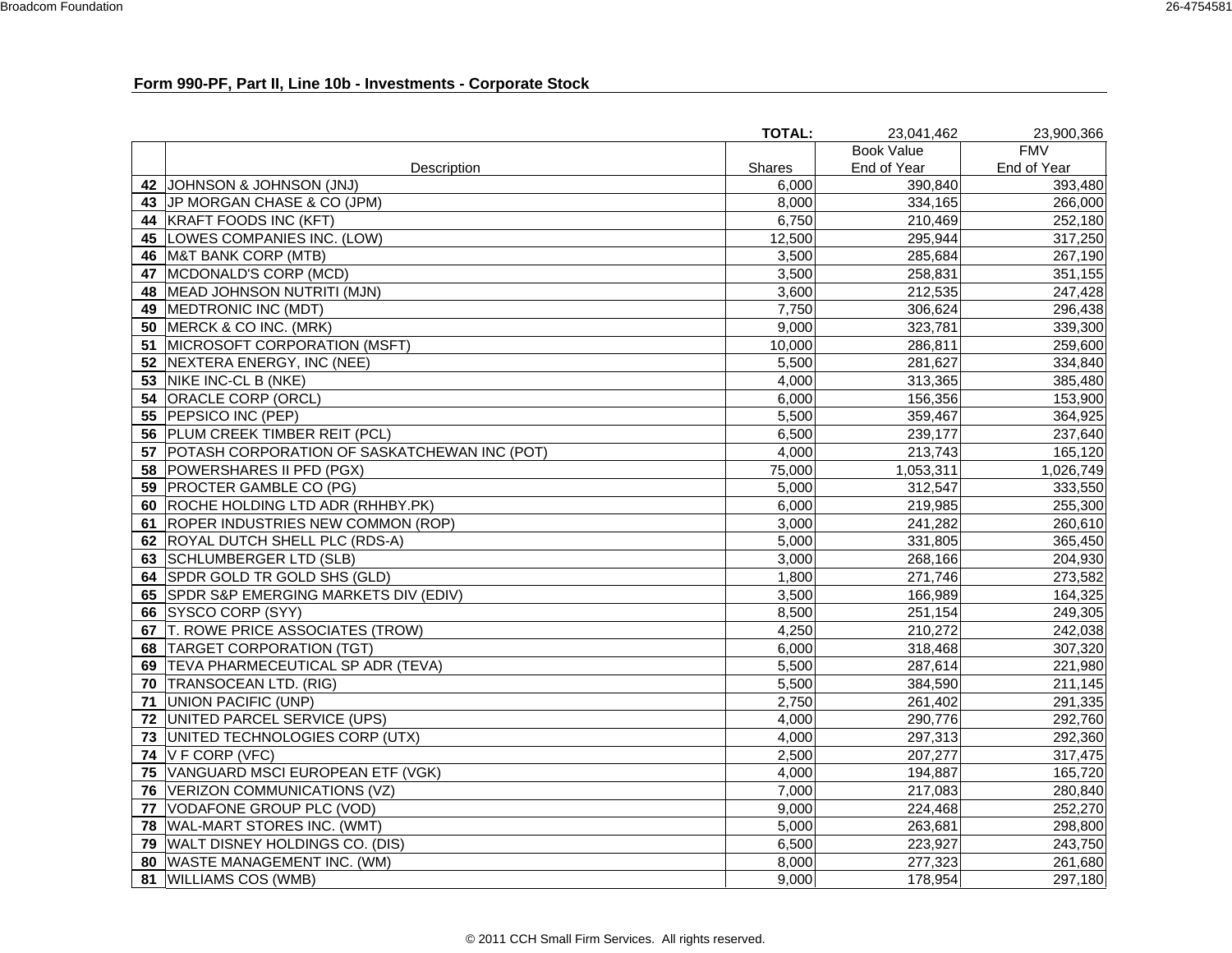### **Form 990-PF, Part II, Line 10c - Investments - Corporate Bonds**

|                |                                                                    | <b>TOTAL:</b> | 33.300.374  | 33,069,692            |
|----------------|--------------------------------------------------------------------|---------------|-------------|-----------------------|
|                |                                                                    |               | Book Value  | <b>FMV</b>            |
|                | Description                                                        | <b>Shares</b> | End of Year | End of Year           |
| 1              | 6.000% 1/15/12 (013817AF8)<br><b>ALCOA INC</b>                     | 405,000       | 406,192     | 405,397               |
| $\mathbf{2}$   | AMERICAN EXPRESS CR CORP MTNBE 5.125% 08/25/2014 (0258M0CZ0)       | 600.000       | 660,613     | $\overline{6}$ 44,592 |
| 3              | ANHEUSER-BUSCH INBEV WOR NT - 1.500% - 07/14/2014 (03523TBL1)      | 175,000       | 175,205     | 176,251               |
| 4              | ANNHEUSER-BUSCH INBEV WOR 4.125% 1/15/15 (03523TAM0)               | 600,000       | 631,876     | 646,896               |
| 5              | ARIZONA PUB SVC CO NT 6.500% 03/01/2012 (040555CD4)                | 500,000       | 513,250     | 504,330               |
| 6              | BANK OF CHINA NY CD 0.350% 01/30/2012 (06425HVS2)                  | 500,000       | 500,000     | 499,985               |
| $\overline{7}$ | BHP BILLITON - 5.125% - 03/29/2012 (055451AD0)                     | 750,000       | 762,705     | 758,273               |
| 8              | BP CAP MKTS P L C GTD SR 3.12500% 03/10/2012 (05565QBG2)           | 1,199,000     | 1,212,631   | 1,204,503             |
| 9              | CITIGROUP INC NOTES - 6.000% - 02/21/2012 (172967BJ9)              | 1,200,000     | 1,220,475   | 1,206,696             |
| 10             | COSTCO WHOLESALE CORP SR NTS 5.3% 3/15/12 (22160KAB1)              | 317,000       | 323,873     | 319,634               |
| 11             | CREDIT SUISSE FB - 6.500% - 01/15/2012 (22541LAC7)                 | 326,000       | 333,537     | 326,417               |
| 12             | DOMINION RESOURCE 5.700% 9/17/12 (257469AF3)                       | 975,000       | 1,031,513   | 1,007,458             |
|                | 13 ELI LILLY& CO NOTES 03.55000% 03/06/2012 (532457BD9)            | 750,000       | 762,308     | 753,915               |
| 14             | GATX CORP - 5.500% - 02/15/2012 (36804PAL0)                        | 500,000       | 510,160     | 501,345               |
| 15             | GE CAP CORP - 5.875% - 02/15/2012 (36962GXS8)                      | 460,000       | 470,870     | 462,769               |
| 16             | GE CAP CORP SR UNSERUES 5.625% 9/15/17 (36962G3H5)                 | 750,000       | 828,435     | 830,085               |
| 17             | GENERAL ELEC CAP CORP - 1.13825% - 05/09/2016 (36962G5D2)          | 800,000       | 793,080     | 754,432               |
|                | 18   GENERAL ELEC CO 5.25% DUE 12-06-2017 BEO (369604BC6)          | 250,000       | 280,404     | 286,940               |
| 19             | GENL MILLS INC MW 06.000% 02/15/12 (370334AS3)                     | 1,900,000     | 1,928,897   | 1,911,019             |
|                | 20 GEORGE WASHINGTON UNIVERSITY 2.155% 9/15/12 (372546AD3)         | 400,000       | 400,000     | 403,904               |
| 21             | GOLDMAN SACHS GROUP INC - 1.135% - 09/29/2014 (38143UAV3)          | 600,000       | 565,368     | 544,674               |
| 22             | GOLDMAN SACHS GROUP INC - 4.000% - 07/29/2020 (38143UWU1)          | 500.000       | 500,000     | 474,355               |
| 23             | GOLDMAN SACHS GROUP INC 5.3% DUE<br>02-14-2012 BEO (38141GEV2)     | 500,000       | 509,200     | 501,680               |
| 24             | GOLDMAN SACHS SR NT - 6.600% - 01/15/2012 (38141GBU7)              | 250,000       | 254,785     | 250,315               |
| 25             | HEWLETT PACKARD CO GLOBL BDS 5.25% 3/1/12 (428236AL7)              | 250,000       | 252,945     | 251,490               |
| 26             | HEWLETT PACKARD CO NT - 03.300% - 12/09/2016 (428236BU6)           | 650,000       | 648,635     | 663,715               |
|                | 27 HEWLETT-PACKARD CO - 4.250% - 02/24/2012 (428236AU7)            | 1,000,000     | 1,017,335   | 1,004,500             |
|                | 28 JEFFERIES GROUP INC - 7.750% - 03/15/2012 (472319AA0)           | 273,000       | 283,270     | 277,095               |
| 29             | JP MORGAN CHASE - 4.500% - 01/15/2012 (46625HCA6)                  | 500,000       | 505,560     | 500,535               |
| 30             | JPMORGAN CHASE & CO - 2.600% - 01/15/2016 (46625HHW3)              | 975,000       | 966,416     | 960,726               |
| 31             | JPMORGAN CHASE & CO SR NT 6.00000% 01/15/2018 (46625HGY0)          | 150,000       | 166,395     | 168,074               |
| 32             | KINDER MORGAN ENER PART DTD 3/14/2002 7.125% 3/15/2012 (494550AK2) | 800.000       | 814,128     | 809,144               |
| 33             | KINDER MORGAN ENER PARTNERS 6.0% 2/1/17 (494550AU0)                | 775,000       | 846,740     | 877,130               |
| 34             | METLIFE INC SR NT 6.75000% 06/01/2016 (59156RAU2)                  | 600,000       | 727,500     | 691,224               |
| 35             | MORGAN STANLEY - 6.000% - 01/24/2020 (61745E2D2)                   | 600,000       | 593,559     | 599,568               |
| 36             | MORGAN STANLEY 5.45% 1/9/17 (617446C23)                            | 900,000       | 897,514     | 866,484               |
| 37             | MORGAN STANLEY-5.65438%-01/09/2012 (61746BCX2)                     | 255,000       | 254,745     | 254,995               |
| 38             | ONEOK PARTNERS LP NOTES 5.900% 04/01/12 (68268NAA1)                | 475,000       | 481,042     | 480,239               |
| 39             | ORACLE CORP NOTES 05.75000% 04/15/2018 (68389XAC9)                 | 600,000       | 713,972     | 728,088               |
| 40             | RFMSI 2004-S6 3A2 4.5% 06/25/19 (76111XMC4)                        | 600,000       | 610,500     | 609,642               |
| 41             | SHELL INTERNATIONAL FIN - 4.300% - 09/22/2019 (822582AJ1)          | 750.000       | 793,072     | 870,263               |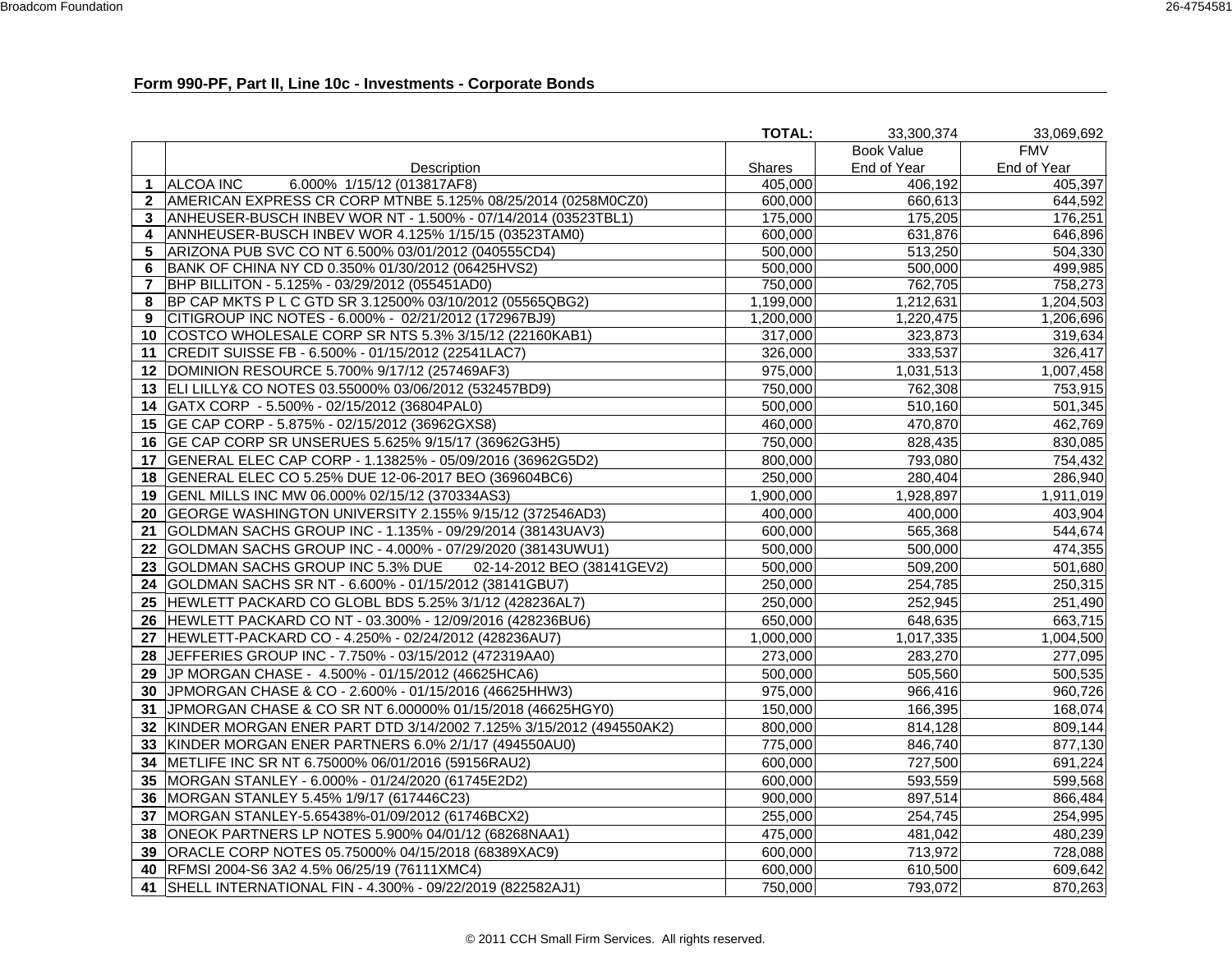### **Form 990-PF, Part II, Line 10c - Investments - Corporate Bonds**

|                                                                     | <b>TOTAL:</b> | 33,300,374        | 33,069,692  |
|---------------------------------------------------------------------|---------------|-------------------|-------------|
|                                                                     |               | <b>Book Value</b> | <b>FMV</b>  |
| Description                                                         | <b>Shares</b> | End of Year       | End of Year |
| 42 STARBUCKS CORP NOTE CALL 6.25% 08/15/2017 (855244AC3)            | 600,000       | 708,660           | 712,548     |
| 43   TEXAS INSTRS INC NT - 2.375% - 05/16/2016 (882508AR5)          | 500,000       | 499,465           | 520,605     |
| 44 TIME WARNER INC 5.875% 11/15/2016 (887317AC9)                    | 600,000       | 690,234           | 692,538     |
| 45   VALERO ENERGY - 6.875% - 04/15/2012 (91913YAD2)                | 897,000       | 923,827           | 911,585     |
| 46   VERIZON N J INC DEB A 5.875% 01/17/2012 (92344UAA3)            | 600,000       | 638,898           | 601,086     |
| 47   VERIZON WIRELESS CAP LLC- 5.250% - 02/01/2012SR NT (92344SAN0) | 995,000       | 1,001,730         | 998,433     |
| 48   WELLS FARGO & CO NEWSR NT 4.37500% 01/31/2013 (949746NY3)      | 600,000       | 634,854           | 620,100     |
| 49   WESTPAC BANKING CORP - 3.000% - 12/09/2015 (961214BP7)         | 1,000,000     | 1,030,290         | 1,004,860   |
| 50   WHIRLPOOL CORP CR SENS - 8.00% - 05/01/2012 (96332HCC1)        | 500,000       | 514,500           | 510,870     |
| 51  XEROX CORPORATION - 5.500% -05/15/2012 (984121BS1)              | 500,000       | 509,211           | 508,290     |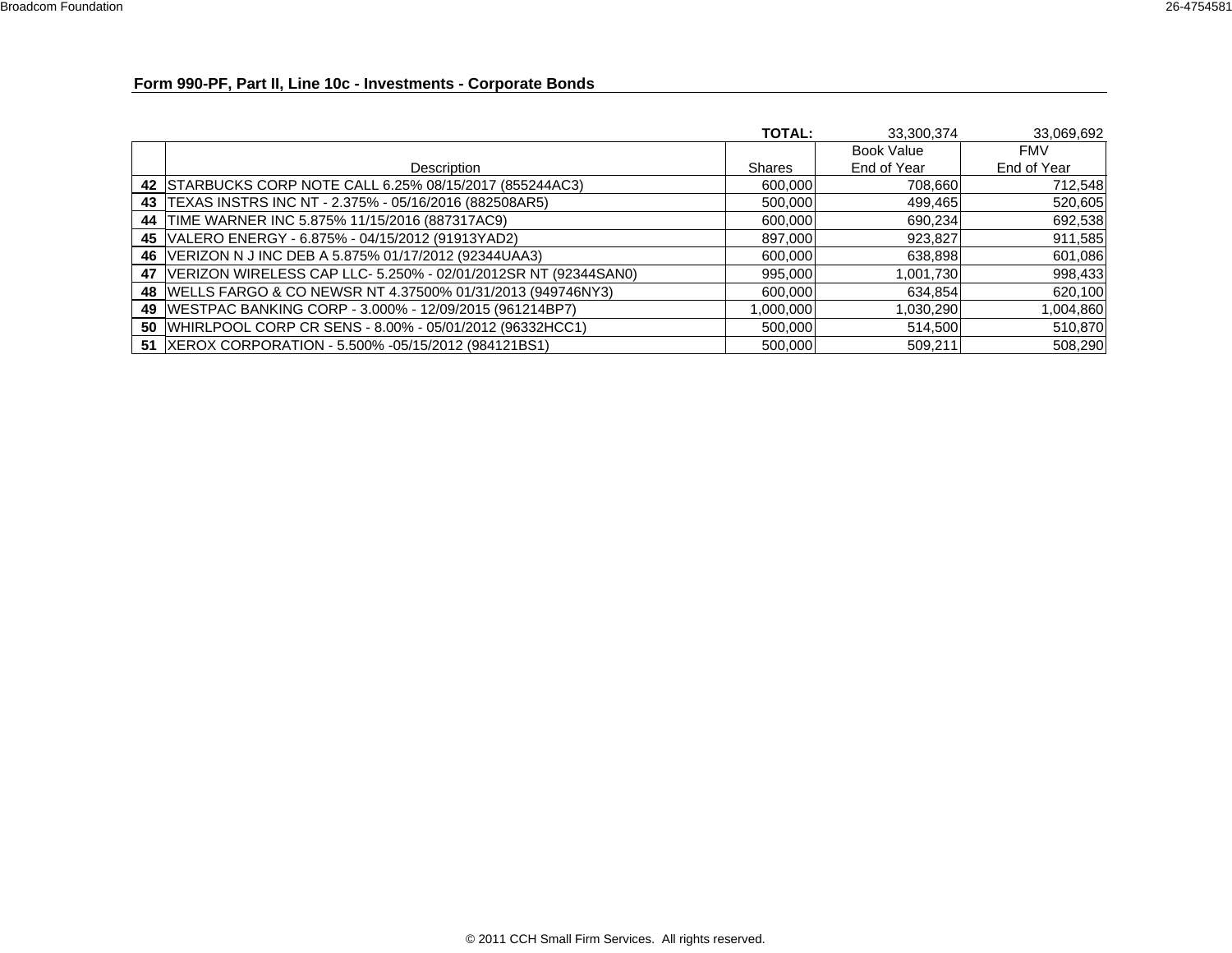# **Form 990-PF, Part VII-B, Line 5c - Expenditure Responsibility**

|                         |                                    |                          |         |             |                |          |        |                            | Amt.       |                            | Dates of            |                |
|-------------------------|------------------------------------|--------------------------|---------|-------------|----------------|----------|--------|----------------------------|------------|----------------------------|---------------------|----------------|
|                         | Grantee                            |                          |         | Zip         | Foreign        | Grant    | Grant  | Grant                      | Expended   | Any Diversion              | Reports             |                |
|                         | Name                               | Street                   | City    | State Code  | Country        | Date     | Amount | Purpose                    | by Grantee | by Grantee?                | by Grantee          | Verification   |
|                         | Universita degli Studi             | Corso Strada             | Pavia   | 27100       | Italy          | 12/22/10 |        | 25,000 Funding for the     |            | $0$ To the                 | 9/6/11              | None necessary |
|                         | di Pavia                           | Nuova 65                 |         |             |                |          |        | <b>High Efficiency</b>     |            | knowledge of               |                     |                |
|                         |                                    |                          |         |             |                |          |        | Power Amplifier            |            | the grantor, no            |                     |                |
|                         |                                    |                          |         |             |                |          |        | Research Project           |            | funds have                 |                     |                |
| $\mathbf{1}$            |                                    |                          |         |             |                |          |        |                            |            | been diverted.             |                     |                |
|                         | Universita degli Studi<br>di Pavia | Corso Strada<br>Nuova 65 | Pavia   | 27100 Italy |                | 12/19/11 |        | 25,000 Scientific Research |            | $0$ To the<br>knowledge of | 7/31/12<br>Expected | None necessary |
|                         |                                    |                          |         |             |                |          |        |                            |            | the grantor, no            | Submission          |                |
|                         |                                    |                          |         |             |                |          |        |                            |            | funds have                 | Date                |                |
| $\mathbf{2}$            |                                    |                          |         |             |                |          |        |                            |            | been diverted.             |                     |                |
|                         | <b>Heart and Stroke</b>            | 2300 Yonge St            | Toronto |             | M4P IE4 Canada | 9/9/11   |        | 2,500 To support the       |            | $0$ To the                 | 1/31/13             | None necessary |
|                         | Foundation of Ontario Suite 1300   |                          |         |             |                |          |        | Becel Heart and            |            | knowledge of               | Expected            |                |
|                         |                                    |                          |         |             |                |          |        | Stroke Ride for            |            | the grantor, no            | Submission          |                |
|                         |                                    |                          |         |             |                |          |        | <b>Heart Project</b>       |            | funds have                 | Date                |                |
| $\mathbf{3}$            |                                    |                          |         |             |                |          |        |                            |            | been diverted.             |                     |                |
|                         |                                    |                          |         |             |                |          |        |                            |            |                            |                     |                |
|                         |                                    |                          |         |             |                |          |        |                            |            |                            |                     |                |
|                         |                                    |                          |         |             |                |          |        |                            |            |                            |                     |                |
| $\overline{\mathbf{4}}$ |                                    |                          |         |             |                |          |        |                            |            |                            |                     |                |
|                         |                                    |                          |         |             |                |          |        |                            |            |                            |                     |                |
|                         |                                    |                          |         |             |                |          |        |                            |            |                            |                     |                |
|                         |                                    |                          |         |             |                |          |        |                            |            |                            |                     |                |
| $\sqrt{5}$              |                                    |                          |         |             |                |          |        |                            |            |                            |                     |                |
|                         |                                    |                          |         |             |                |          |        |                            |            |                            |                     |                |
|                         |                                    |                          |         |             |                |          |        |                            |            |                            |                     |                |
|                         |                                    |                          |         |             |                |          |        |                            |            |                            |                     |                |
| $\bf 6$                 |                                    |                          |         |             |                |          |        |                            |            |                            |                     |                |
|                         |                                    |                          |         |             |                |          |        |                            |            |                            |                     |                |
|                         |                                    |                          |         |             |                |          |        |                            |            |                            |                     |                |
|                         |                                    |                          |         |             |                |          |        |                            |            |                            |                     |                |
| $\overline{7}$          |                                    |                          |         |             |                |          |        |                            |            |                            |                     |                |
|                         |                                    |                          |         |             |                |          |        |                            |            |                            |                     |                |
|                         |                                    |                          |         |             |                |          |        |                            |            |                            |                     |                |
|                         |                                    |                          |         |             |                |          |        |                            |            |                            |                     |                |
| 8                       |                                    |                          |         |             |                |          |        |                            |            |                            |                     |                |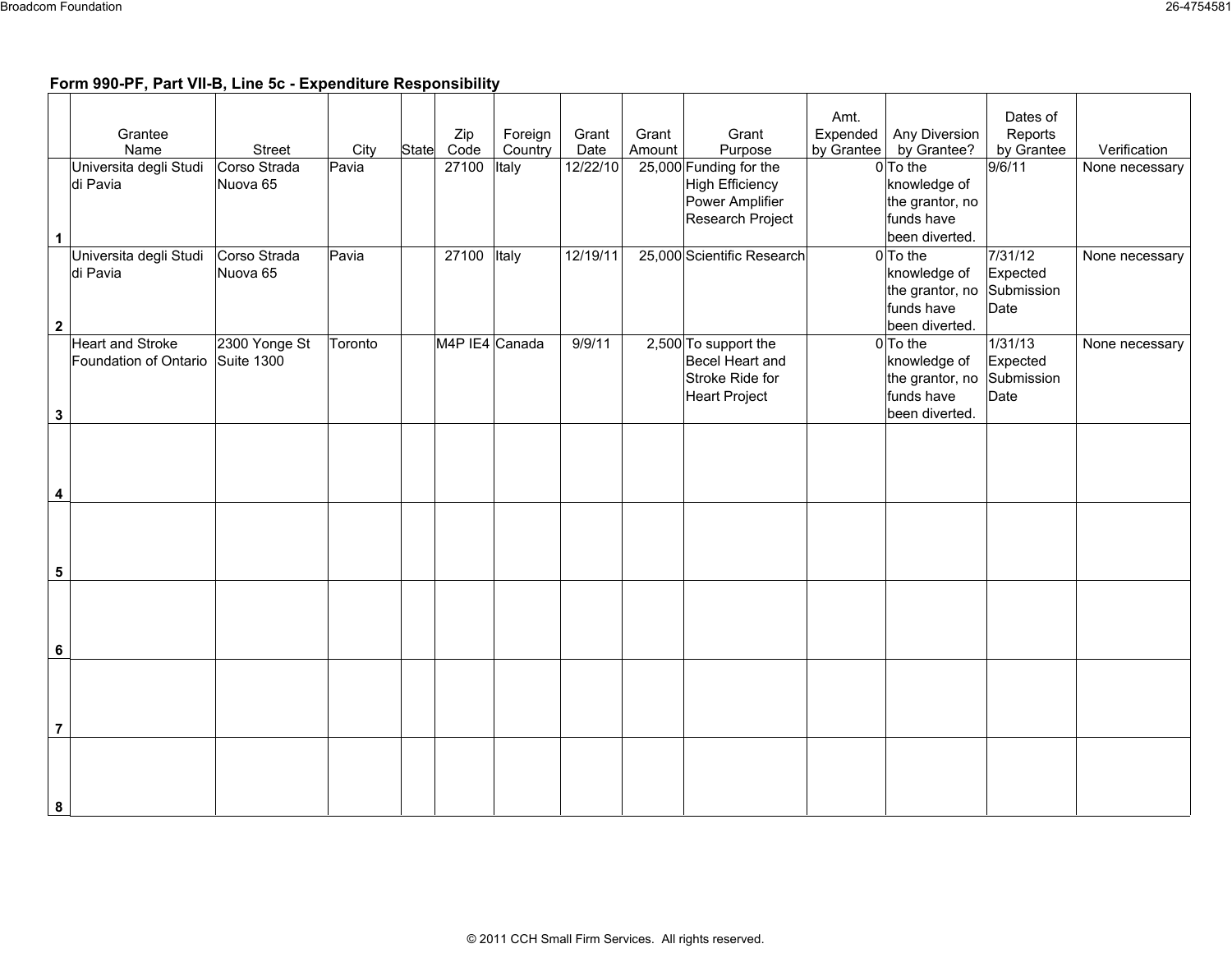# **Form 990-PF, Part VIII, Line 1 - Compensation of Officers, Directors, Trustees and Foundation Managers**

|    |                     |                                          |        |           |       |                      | <b>TOTAL:</b> | 0              | $\pmb{0}$       | $\pmb{0}$ |
|----|---------------------|------------------------------------------|--------|-----------|-------|----------------------|---------------|----------------|-----------------|-----------|
|    |                     |                                          |        |           | Zip   |                      | Avg           |                |                 | Expense   |
|    | Name                | Street                                   | City   | State     | Code  | Title                | Hrs           | Comp           | <b>Benefits</b> | Acct      |
|    | 1 Eric K Brandt     | 5300 California St<br>Suite 14067        | Irvine | CA        | 92617 | Director             | $\mathbf{1}$  | $\overline{0}$ | 0               | 0         |
|    | 2 Arthur Chong      | 5300 California St<br>Suite 14067        | Irvine | <b>CA</b> | 92617 | Director             | 1             | 0              | 0               | 0         |
|    | 3 Lauri Fischer     | 5300 California St<br>Suite 14067        | Irvine | CA        | 92617 | Secretary            | $\mathbf{1}$  | 0              | 0               | 0         |
|    | 4 Scott A McGregor  | 5300 California St<br>Suite 14067        | Irvine | <b>CA</b> | 92617 | President / Director | $\mathbf{1}$  | 0              | $\pmb{0}$       | 0         |
|    | 5 Gregg S Morrison  | 5300 California St<br>Suite 14067        | Irvine | CA        | 92617 | <b>CFO</b>           | 1             | 0              | 0               | 0         |
|    | 6 Henry Samueli     | 5300 California St<br>Suite 14067        | Irvine | <b>CA</b> | 92617 | Director             | $\mathbf{1}$  | $\pmb{0}$      | $\pmb{0}$       | 0         |
|    | 7 Terri L Timberman | 5300 California St<br><b>Suite 14067</b> | Irvine | <b>CA</b> | 92617 | Director             | $\mathbf{1}$  | 0              | 0               | 0         |
|    | 8 Maria Wronski     | 5300 California St<br>Suite 14067        | Irvine | <b>CA</b> | 92617 | Treasurer            | 1             | 0              | 0               | 0         |
| 9  |                     |                                          |        |           |       |                      |               |                |                 |           |
| 10 |                     |                                          |        |           |       |                      |               |                |                 |           |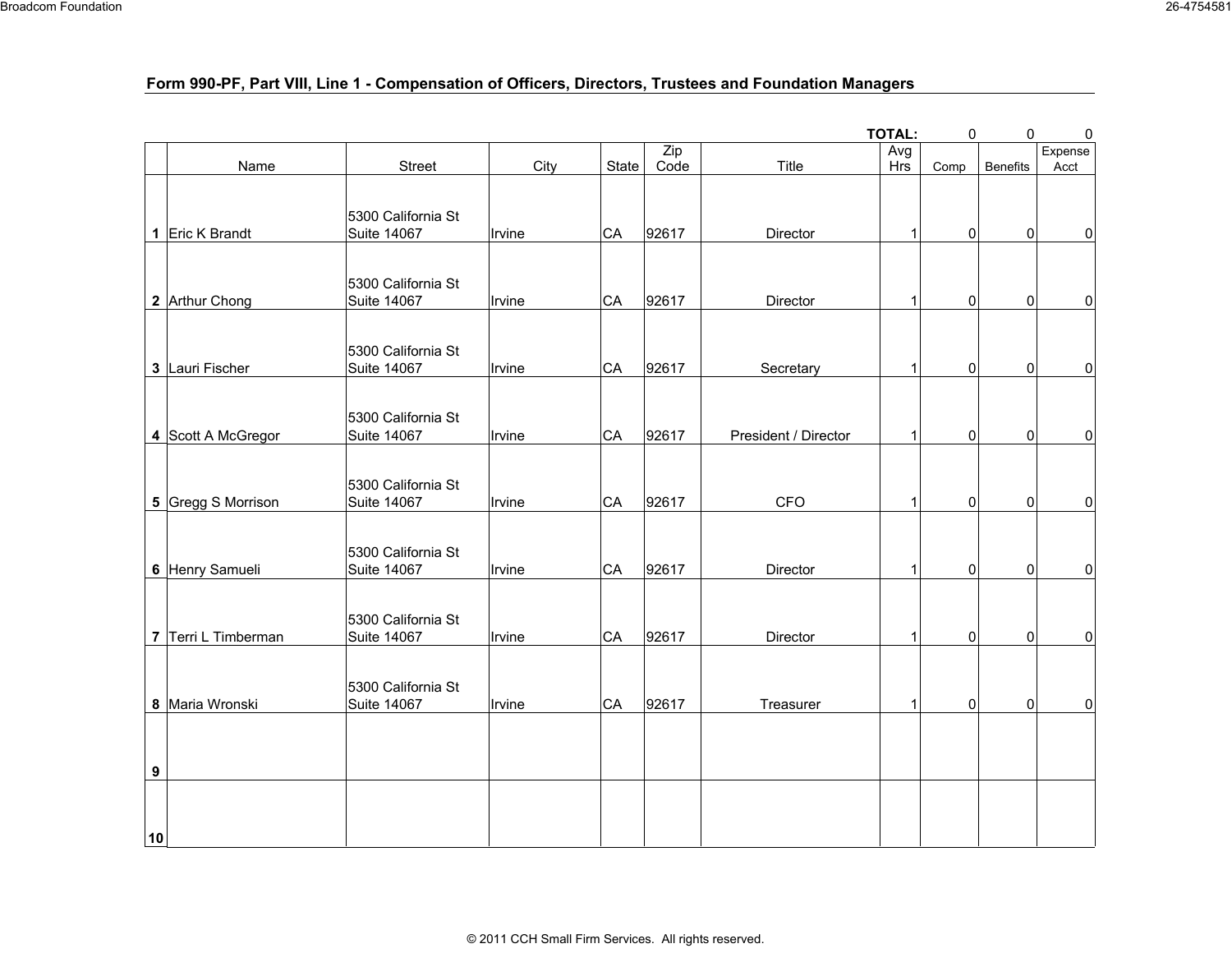|                                                                      | Form 990-PF, Part XV, Line 3a - Grants and Contributions Paid During the Year |              |                 |                        |               |        |
|----------------------------------------------------------------------|-------------------------------------------------------------------------------|--------------|-----------------|------------------------|---------------|--------|
| Recipient(s) paid during the year                                    |                                                                               |              |                 |                        |               |        |
| <b>Name</b>                                                          |                                                                               |              |                 |                        |               |        |
| <b>ENGINEERING CENTER EDUCATION TRUST</b>                            |                                                                               |              |                 |                        |               |        |
| <b>Street</b>                                                        |                                                                               |              |                 |                        |               |        |
| ONE WALNUT ST                                                        |                                                                               |              |                 |                        |               |        |
| <b>City</b>                                                          |                                                                               | <b>State</b> | <b>Zip Code</b> | <b>Foreign Country</b> |               |        |
| <b>BOSTON</b>                                                        |                                                                               | МA           | 02108           |                        |               |        |
| Relationship                                                         | <b>Foundation Status</b>                                                      |              |                 |                        |               |        |
| N/A                                                                  | 509(a)(1)                                                                     |              |                 |                        |               |        |
| <b>Purpose of grant/contribution</b>                                 |                                                                               |              |                 |                        | Amount        |        |
| The DIGITS Project                                                   |                                                                               |              |                 |                        |               | 3,500  |
| Name                                                                 |                                                                               |              |                 |                        |               |        |
| EXPLORA SCIENCE CENTER & CHILDRENS MUSEUM OF ALBUQUERQUE             |                                                                               |              |                 |                        |               |        |
| <b>Street</b>                                                        |                                                                               |              |                 |                        |               |        |
| 1701 MOUNTAIN RD NW                                                  |                                                                               |              |                 |                        |               |        |
| <b>City</b>                                                          |                                                                               | <b>State</b> | <b>Zip Code</b> | <b>Foreign Country</b> |               |        |
| ALBUQUERQUE                                                          |                                                                               | NM.          | 87104           |                        |               |        |
| Relationship                                                         | <b>Foundation Status</b>                                                      |              |                 |                        |               |        |
| N/A                                                                  | 509(a)(1)                                                                     |              |                 |                        |               |        |
| Purpose of grant/contribution                                        |                                                                               |              |                 |                        | Amount        |        |
| <b>Building Communities through Connectivity</b>                     |                                                                               |              |                 |                        |               | 17,517 |
|                                                                      |                                                                               |              |                 |                        |               |        |
| <b>Name</b>                                                          |                                                                               |              |                 |                        |               |        |
| GAINS PROGRAM - SANTA CLARA UNIFIED SCHOOL DISTRICT<br><b>Street</b> |                                                                               |              |                 |                        |               |        |
| 1889 LAWRENCE RD                                                     |                                                                               |              |                 |                        |               |        |
| City                                                                 |                                                                               | <b>State</b> | Zip Code        | <b>Foreign Country</b> |               |        |
| SANTA CLARA                                                          |                                                                               | СA           | 95052           |                        |               |        |
| Relationship                                                         | <b>Foundation Status</b>                                                      |              |                 |                        |               |        |
| N/A                                                                  | 509(a)(1)                                                                     |              |                 |                        |               |        |
| Purpose of grant/contribution                                        |                                                                               |              |                 |                        | Amount        |        |
| Girls Achieving In Non-traditional Subjects                          |                                                                               |              |                 |                        |               | 2,000  |
|                                                                      |                                                                               |              |                 |                        |               |        |
| Name                                                                 |                                                                               |              |                 |                        |               |        |
| GIRLS INCORPORATED OF ORANGE COUNTY                                  |                                                                               |              |                 |                        |               |        |
| <b>Street</b>                                                        |                                                                               |              |                 |                        |               |        |
| 1815 ANAHEIM AVE<br><b>City</b>                                      |                                                                               |              | State Zip Code  | <b>Foreign Country</b> |               |        |
|                                                                      |                                                                               |              |                 |                        |               |        |
|                                                                      |                                                                               |              |                 |                        |               |        |
| <b>COSTA MESA</b>                                                    |                                                                               | CА           | 92627           |                        |               |        |
| Relationship                                                         | <b>Foundation Status</b>                                                      |              |                 |                        |               |        |
| N/A                                                                  | 509(a)(1)                                                                     |              |                 |                        |               |        |
| <b>Purpose of grant/contribution</b>                                 |                                                                               |              |                 |                        | <b>Amount</b> |        |
| Eureka! Project                                                      |                                                                               |              |                 |                        |               | 2,000  |
| Name                                                                 |                                                                               |              |                 |                        |               |        |
| GREATER SAN DIEGO SCIENCE AND ENGINEERING FAIR INC                   |                                                                               |              |                 |                        |               |        |
| <b>Street</b>                                                        |                                                                               |              |                 |                        |               |        |
| PO BOX 22658                                                         |                                                                               |              |                 |                        |               |        |
| <b>City</b>                                                          |                                                                               | <b>State</b> | Zip Code        | <b>Foreign Country</b> |               |        |
| <b>SAN DIEGO</b>                                                     |                                                                               | CA           | 92192           |                        |               |        |
| Relationship                                                         | <b>Foundation Status</b>                                                      |              |                 |                        |               |        |
| N/A                                                                  | 509(a)(1)                                                                     |              |                 |                        |               |        |
| <b>Purpose of grant/contribution</b>                                 |                                                                               |              |                 |                        | <b>Amount</b> |        |
| Greater San Diego Science and Engineering Fair                       |                                                                               |              |                 |                        |               | 2,500  |
| Name                                                                 |                                                                               |              |                 |                        |               |        |
| HABITAT FOR HUMANITY OF ORANGE COUNTY                                |                                                                               |              |                 |                        |               |        |
| <b>Street</b>                                                        |                                                                               |              |                 |                        |               |        |
| 2200 S RITCHEY ST                                                    |                                                                               |              |                 |                        |               |        |
| <b>City</b>                                                          |                                                                               | <b>State</b> | <b>Zip Code</b> | <b>Foreign Country</b> |               |        |
| <b>SANTA ANA</b>                                                     |                                                                               | CA           | 92705           |                        |               |        |
| Relationship                                                         | <b>Foundation Status</b>                                                      |              |                 |                        |               |        |
| N/A<br>Purpose of grant/contribution                                 | 509(a)(1)                                                                     |              |                 |                        | <b>Amount</b> |        |

Corporate Team Build Project 2,500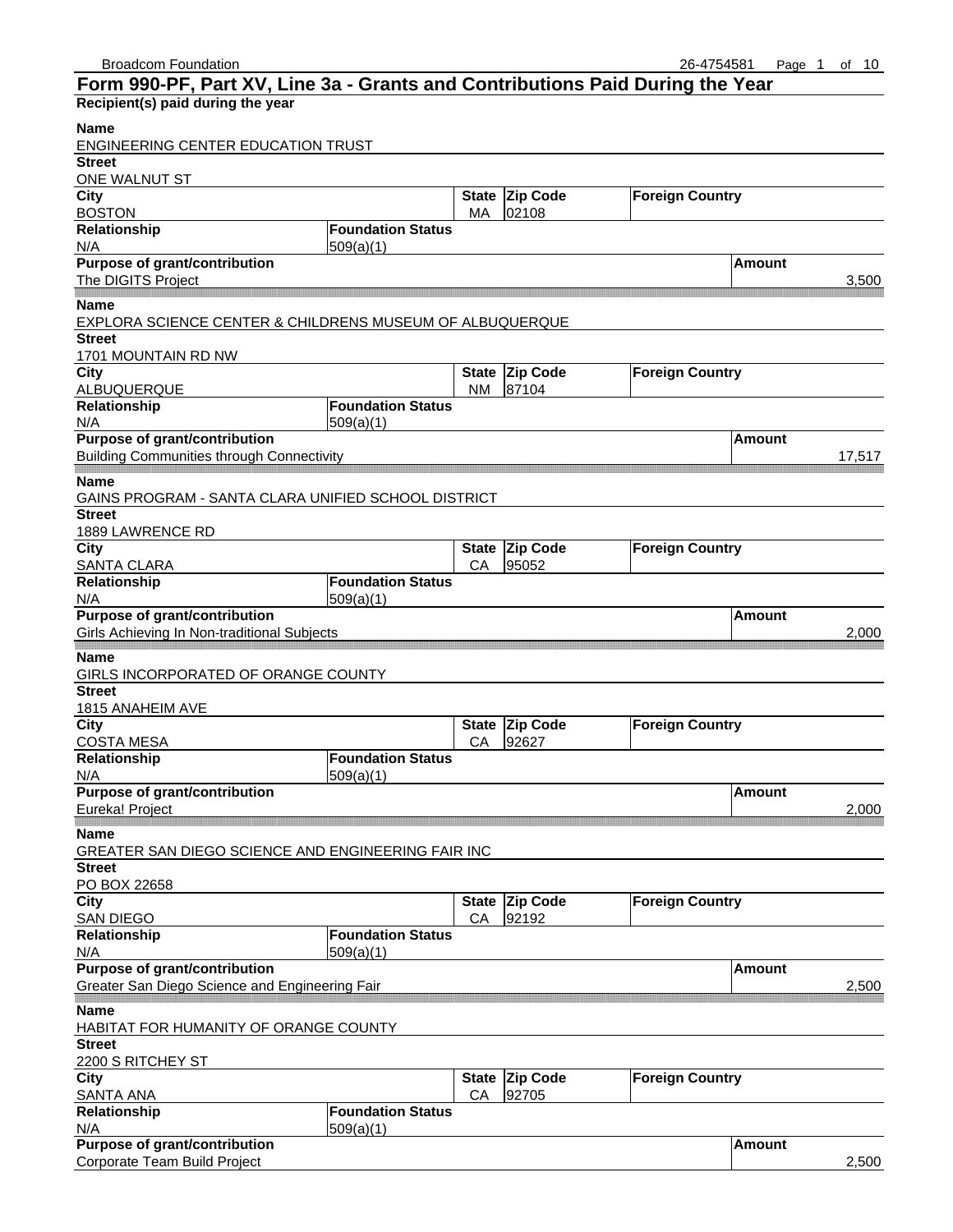| Form 990-PF, Part XV, Line 3a - Grants and Contributions Paid During the Year |                          |              |                 |                        |               |        |
|-------------------------------------------------------------------------------|--------------------------|--------------|-----------------|------------------------|---------------|--------|
| Recipient(s) paid during the year                                             |                          |              |                 |                        |               |        |
| Name                                                                          |                          |              |                 |                        |               |        |
| HABITAT FOR HUMANITY SILICON VALLEY                                           |                          |              |                 |                        |               |        |
| <b>Street</b>                                                                 |                          |              |                 |                        |               |        |
| 513 VALLEY WAY<br><b>City</b>                                                 |                          |              | State Zip Code  | <b>Foreign Country</b> |               |        |
| <b>MILPITAS</b>                                                               |                          | CA           | 95035           |                        |               |        |
| Relationship                                                                  | <b>Foundation Status</b> |              |                 |                        |               |        |
| N/A                                                                           | 509(a)(1)                |              |                 |                        |               |        |
| Purpose of grant/contribution                                                 |                          |              |                 |                        | <b>Amount</b> |        |
| Cleo Avenue Project 2011                                                      |                          |              |                 |                        |               | 10,000 |
| Name                                                                          |                          |              |                 |                        |               |        |
| HARVEY MUDD COLLEGE                                                           |                          |              |                 |                        |               |        |
| <b>Street</b>                                                                 |                          |              |                 |                        |               |        |
| 301 PLATT BLVD<br>City                                                        |                          | <b>State</b> | <b>Zip Code</b> | <b>Foreign Country</b> |               |        |
| <b>CLAREMONT</b>                                                              |                          | CA           | 91711           |                        |               |        |
| Relationship                                                                  | <b>Foundation Status</b> |              |                 |                        |               |        |
| N/A                                                                           | 509(a)(1)                |              |                 |                        |               |        |
| <b>Purpose of grant/contribution</b>                                          |                          |              |                 |                        | <b>Amount</b> |        |
| Harvey Mudd College Clinic Program                                            |                          |              |                 |                        |               | 25,000 |
| <b>Name</b>                                                                   |                          |              |                 |                        |               |        |
| HEART AND STROKE FOUNDATION OF ONTARIO                                        |                          |              |                 |                        |               |        |
| <b>Street</b>                                                                 |                          |              |                 |                        |               |        |
| 2300 YONGE ST, STE 1300                                                       |                          |              |                 |                        |               |        |
| City                                                                          |                          | <b>State</b> | <b>Zip Code</b> | <b>Foreign Country</b> |               |        |
| <b>TORONTO</b><br>Relationship                                                | <b>Foundation Status</b> |              | M4P IE4         | Canada                 |               |        |
| N/A                                                                           | Other                    |              |                 |                        |               |        |
| <b>Purpose of grant/contribution</b>                                          |                          |              |                 |                        | Amount        |        |
| <b>Expenditure Responsibility Grant</b>                                       |                          |              |                 |                        |               | 2,500  |
| Name                                                                          |                          |              |                 |                        |               |        |
| <b>HELP THEM GROW INC</b>                                                     |                          |              |                 |                        |               |        |
| <b>Street</b>                                                                 |                          |              |                 |                        |               |        |
| 1030 E EL CAMINO REAL NO 424                                                  |                          |              |                 |                        |               |        |
| <b>City</b>                                                                   |                          | <b>State</b> | Zip Code        | <b>Foreign Country</b> |               |        |
| SUNNYVALE                                                                     |                          | CA           | 94087           |                        |               |        |
| Relationship                                                                  | <b>Foundation Status</b> |              |                 |                        |               |        |
| N/A<br><b>Purpose of grant/contribution</b>                                   | 509(a)(1)                |              |                 |                        | <b>Amount</b> |        |
| Sikshana Project                                                              |                          |              |                 |                        |               | 5,000  |
|                                                                               |                          |              |                 |                        |               |        |
| Name                                                                          |                          |              |                 |                        |               |        |
| HOAG HOSPITAL FOUNDATION<br><b>Street</b>                                     |                          |              |                 |                        |               |        |
| 500 SUPERIOR AVE, STE 350                                                     |                          |              |                 |                        |               |        |
| <b>City</b>                                                                   |                          |              | State Zip Code  | <b>Foreign Country</b> |               |        |
| NEWPORT BEACH                                                                 |                          | CA           | 92663           |                        |               |        |
| Relationship                                                                  | <b>Foundation Status</b> |              |                 |                        |               |        |
| N/A                                                                           | 509(a)(1)                |              |                 |                        |               |        |
| Purpose of grant/contribution                                                 |                          |              |                 |                        | <b>Amount</b> |        |
| Choose Nursing Choose Hoag - Nursing Program                                  |                          |              |                 |                        |               | 15,000 |
| <b>Name</b>                                                                   |                          |              |                 |                        |               |        |
| INTERNATIONAL MEDICAL CORPS                                                   |                          |              |                 |                        |               |        |
| <b>Street</b>                                                                 |                          |              |                 |                        |               |        |
| 1919 SANTA MONICA BLVD STE 400<br><b>City</b>                                 |                          | <b>State</b> | <b>Zip Code</b> | <b>Foreign Country</b> |               |        |
| <b>SANTA MONICA</b>                                                           |                          | CA           | 90404           |                        |               |        |
| Relationship                                                                  | <b>Foundation Status</b> |              |                 |                        |               |        |
| N/A                                                                           | 509(a)(1)                |              |                 |                        |               |        |
| <b>Purpose of grant/contribution</b>                                          |                          |              |                 |                        | <b>Amount</b> |        |

Respond to Emergencies - Japan Satellite Phone Support 50,000 newsletch and the state of the state 50,000 newsletch and the state  $50,000$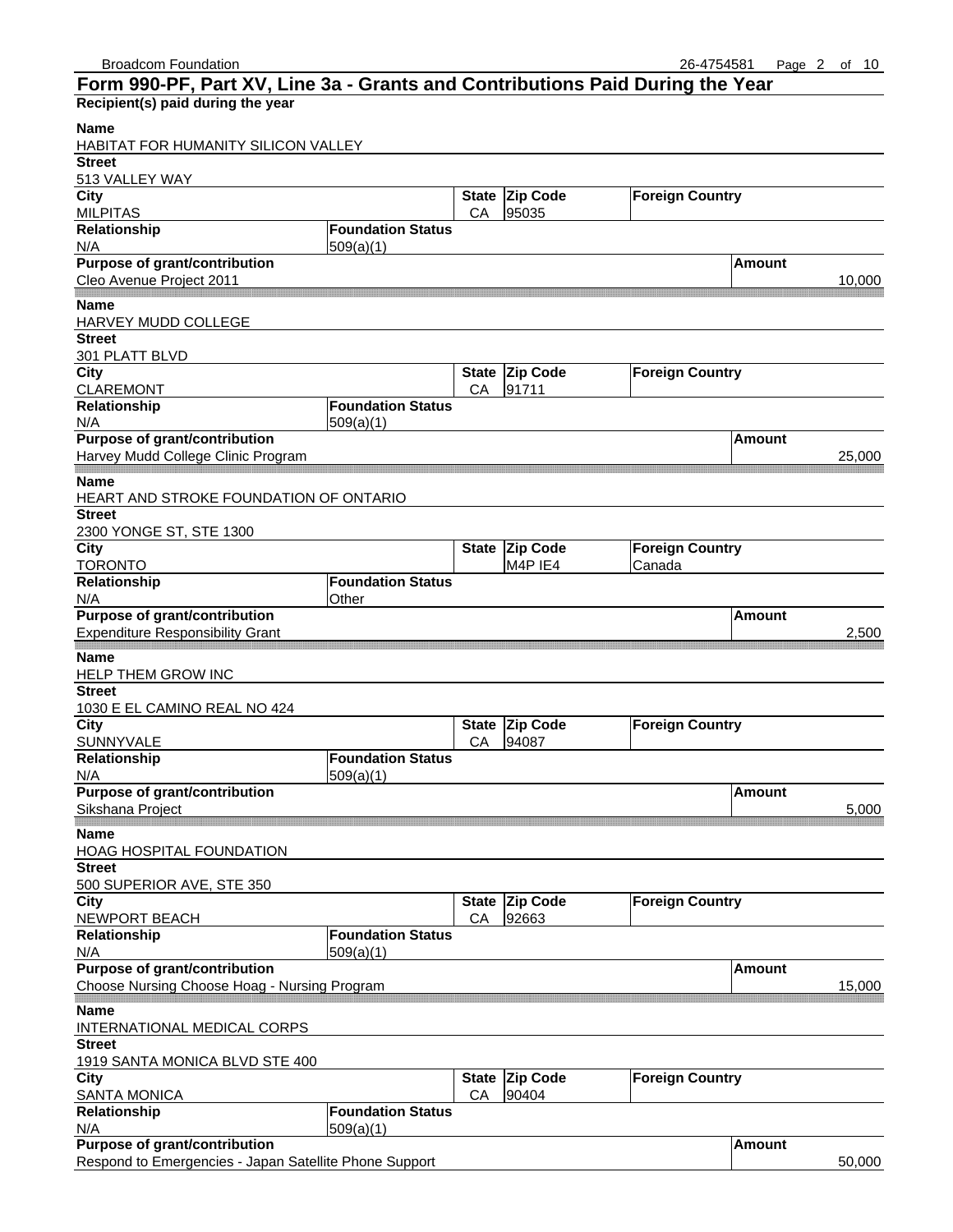| Form 990-PF, Part XV, Line 3a - Grants and Contributions Paid During the Year |                          |                    |                          |                        |               |        |
|-------------------------------------------------------------------------------|--------------------------|--------------------|--------------------------|------------------------|---------------|--------|
| Recipient(s) paid during the year                                             |                          |                    |                          |                        |               |        |
| <b>Name</b><br>IRVINE PUBLIC SCHOOLS FOUNDATION                               |                          |                    |                          |                        |               |        |
| <b>Street</b>                                                                 |                          |                    |                          |                        |               |        |
| 18552 MACARTHUR BLVD STE 200                                                  |                          |                    |                          |                        |               |        |
| <b>City</b><br><b>IRVINE</b>                                                  |                          | <b>State</b><br>CA | <b>Zip Code</b><br>92612 | <b>Foreign Country</b> |               |        |
| Relationship                                                                  | <b>Foundation Status</b> |                    |                          |                        |               |        |
| N/A                                                                           | 509(a)(1)                |                    |                          |                        |               |        |
| <b>Purpose of grant/contribution</b>                                          |                          |                    |                          |                        | Amount        |        |
| IUSD Science Fair & Science Career Conference                                 |                          |                    |                          |                        |               | 10,200 |
| <b>Name</b>                                                                   |                          |                    |                          |                        |               |        |
| <b>MASSACHUSETTS INSTITUTE OF TECH</b>                                        |                          |                    |                          |                        |               |        |
| <b>Street</b>                                                                 |                          |                    |                          |                        |               |        |
| 77 MASSACHUSETTS AVE NE49-3142                                                |                          |                    |                          |                        |               |        |
| City                                                                          |                          | <b>State</b>       | <b>Zip Code</b>          | <b>Foreign Country</b> |               |        |
| <b>CAMBRIDGE</b>                                                              |                          | МA                 | 02139                    |                        |               |        |
| Relationship                                                                  | <b>Foundation Status</b> |                    |                          |                        |               |        |
| N/A                                                                           | 509(a)(1)                |                    |                          |                        |               |        |
| Purpose of grant/contribution                                                 |                          |                    |                          |                        | Amount        |        |
| Analog/Digital Circuits Project                                               |                          |                    |                          |                        |               | 30,000 |
|                                                                               |                          |                    |                          |                        |               |        |
| Name                                                                          |                          |                    |                          |                        |               |        |
| MASSACHUSETTS STATE SCIENCE & ENGINEERING FAIR INC                            |                          |                    |                          |                        |               |        |
| <b>Street</b>                                                                 |                          |                    |                          |                        |               |        |
| 955 MASSACHUSETTS AVE                                                         |                          |                    |                          |                        |               |        |
| <b>City</b>                                                                   |                          | <b>State</b>       | <b>Zip Code</b>          | <b>Foreign Country</b> |               |        |
| CAMBRIDGE                                                                     | <b>Foundation Status</b> | МA                 | 02139                    |                        |               |        |
| Relationship                                                                  |                          |                    |                          |                        |               |        |
| N/A<br><b>Purpose of grant/contribution</b>                                   | 509(a)(1)                |                    |                          |                        | Amount        |        |
|                                                                               |                          |                    |                          |                        |               |        |
| Massachusetts State Science & Engineering Fair, Inc.                          |                          |                    |                          |                        |               | 3,000  |
| Name                                                                          |                          |                    |                          |                        |               |        |
| MUSEUM OF SCIENCE                                                             |                          |                    |                          |                        |               |        |
| <b>Street</b>                                                                 |                          |                    |                          |                        |               |        |
| <b>1 SCIENCE PARK</b>                                                         |                          |                    |                          |                        |               |        |
| <b>City</b>                                                                   |                          |                    | State Zip Code           | <b>Foreign Country</b> |               |        |
| <b>BOSTON</b>                                                                 |                          | МA                 | 02114                    |                        |               |        |
| Relationship                                                                  | <b>Foundation Status</b> |                    |                          |                        |               |        |
| N/A                                                                           | 509(a)(1)                |                    |                          |                        |               |        |
| <b>Purpose of grant/contribution</b>                                          |                          |                    |                          |                        | Amount        |        |
| Middle School Mentoring for Science Fair                                      |                          |                    |                          |                        |               | 30,000 |
| <b>Name</b>                                                                   |                          |                    |                          |                        |               |        |
| NORTH MUSEUM CORPORATION                                                      |                          |                    |                          |                        |               |        |
| <b>Street</b>                                                                 |                          |                    |                          |                        |               |        |
| 400 COLLEGE AVE                                                               |                          |                    |                          |                        |               |        |
| City                                                                          |                          | <b>State</b>       | <b>Zip Code</b>          | <b>Foreign Country</b> |               |        |
| LANCASTER                                                                     |                          | PA                 | 17603                    |                        |               |        |
| Relationship                                                                  | <b>Foundation Status</b> |                    |                          |                        |               |        |
| N/A                                                                           | 509(a)(1)                |                    |                          |                        |               |        |
| Purpose of grant/contribution                                                 |                          |                    |                          |                        | <b>Amount</b> |        |
| 2011 North Museum Science and Engineering Fair                                |                          |                    |                          |                        |               | 2,500  |
| Name                                                                          |                          |                    |                          |                        |               |        |
| ORANGE COUNTY SCIENCE AND ENGINEERING FAIR INC                                |                          |                    |                          |                        |               |        |
| <b>Street</b>                                                                 |                          |                    |                          |                        |               |        |
| PO BOX 1361                                                                   |                          |                    |                          |                        |               |        |
| <b>City</b>                                                                   |                          | <b>State</b>       | <b>Zip Code</b>          | <b>Foreign Country</b> |               |        |
| <b>HUNTINGTN BCH</b>                                                          |                          | CA                 | 92647                    |                        |               |        |
| Relationship                                                                  | <b>Foundation Status</b> |                    |                          |                        |               |        |
| N/A                                                                           | 509(a)(1)                |                    |                          |                        |               |        |
| Purpose of grant/contribution                                                 |                          |                    |                          |                        | Amount        |        |
| Broadcom MASTERS Summer Science Fair Institute                                |                          |                    |                          |                        |               | 25,000 |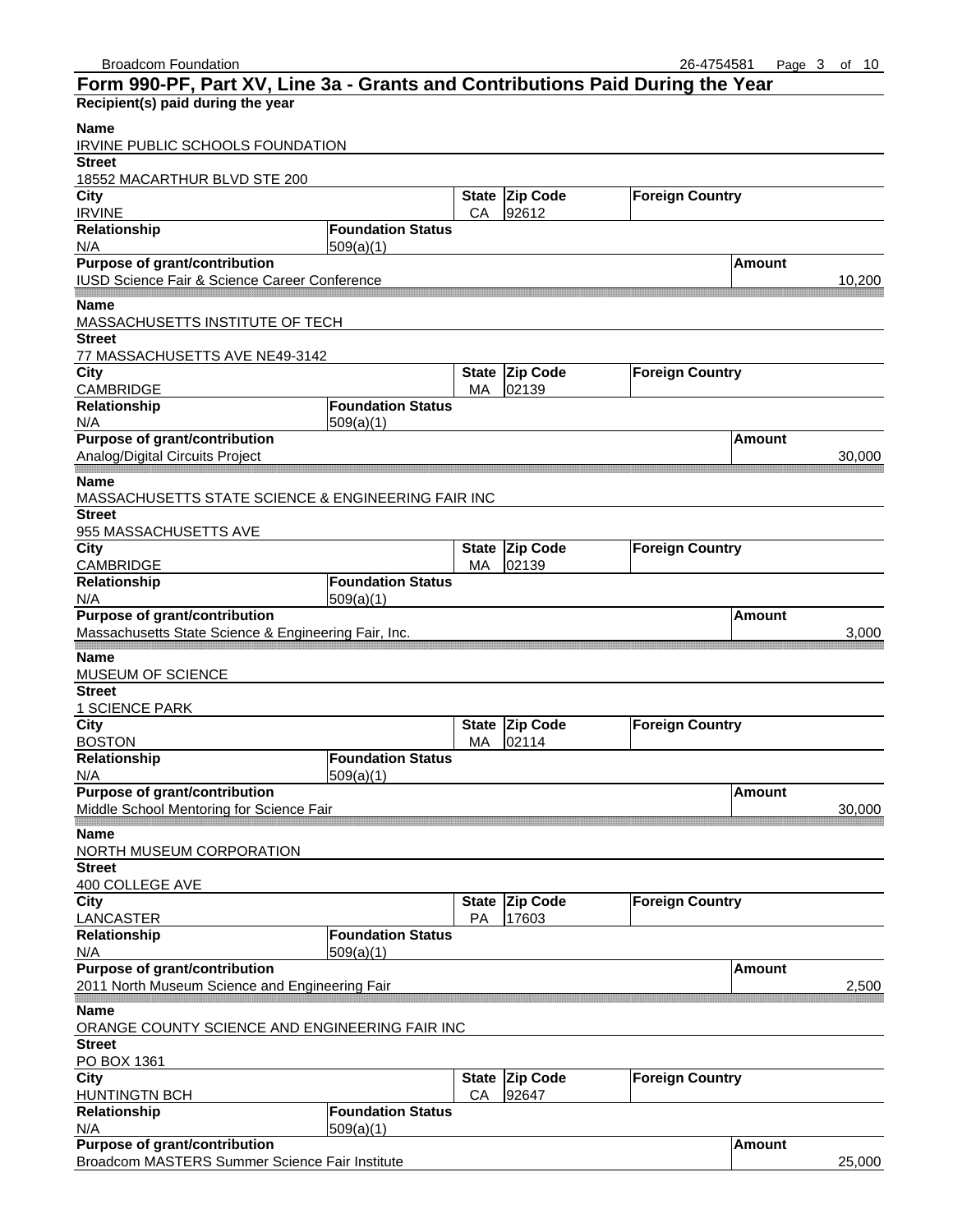| Form 990-PF, Part XV, Line 3a - Grants and Contributions Paid During the Year   |                          |              |                 |                        |               |        |
|---------------------------------------------------------------------------------|--------------------------|--------------|-----------------|------------------------|---------------|--------|
| Recipient(s) paid during the year                                               |                          |              |                 |                        |               |        |
| <b>Name</b>                                                                     |                          |              |                 |                        |               |        |
| ORANGE COUNTY SCIENCE AND ENGINEERING FAIR INC                                  |                          |              |                 |                        |               |        |
| <b>Street</b>                                                                   |                          |              |                 |                        |               |        |
| PO BOX 1361                                                                     |                          |              |                 |                        |               |        |
| $\overline{C}$ ity                                                              |                          |              | State Zip Code  | <b>Foreign Country</b> |               |        |
| <b>HUNTINGTN BCH</b>                                                            |                          | CA           | 92647           |                        |               |        |
| Relationship                                                                    | <b>Foundation Status</b> |              |                 |                        |               |        |
| N/A                                                                             | 509(a)(1)                |              |                 |                        |               |        |
| <b>Purpose of grant/contribution</b>                                            |                          |              |                 |                        | <b>Amount</b> |        |
| Orange County Science and Engineering Fair                                      |                          |              |                 |                        |               | 2,500  |
| <b>Name</b>                                                                     |                          |              |                 |                        |               |        |
| OREGON STATE UNIVERSITY FOUNDATION                                              |                          |              |                 |                        |               |        |
| <b>Street</b>                                                                   |                          |              |                 |                        |               |        |
| 850 SW 35TH ST                                                                  |                          |              |                 |                        |               |        |
| <b>City</b>                                                                     |                          |              | State Zip Code  | <b>Foreign Country</b> |               |        |
| <b>CORVALLIS</b>                                                                |                          | <b>OR</b>    | 97333           |                        |               |        |
| Relationship                                                                    | <b>Foundation Status</b> |              |                 |                        |               |        |
| N/A                                                                             | 509(a)(1)                |              |                 |                        |               |        |
| Purpose of grant/contribution                                                   |                          |              |                 |                        | <b>Amount</b> |        |
| High Performance Analog/Mixed-signal IC Design Project                          |                          |              |                 |                        |               | 25,000 |
| Name                                                                            |                          |              |                 |                        |               |        |
| OREGON STATE UNIVERSITY FOUNDATION                                              |                          |              |                 |                        |               |        |
| <b>Street</b>                                                                   |                          |              |                 |                        |               |        |
| 850 SW 35TH ST                                                                  |                          |              |                 |                        |               |        |
| City                                                                            |                          | <b>State</b> | Zip Code        | <b>Foreign Country</b> |               |        |
| <b>CORVALLIS</b>                                                                |                          | <b>OR</b>    | 97333           |                        |               |        |
| Relationship                                                                    | <b>Foundation Status</b> |              |                 |                        |               |        |
| N/A                                                                             | 509(a)(1)                |              |                 |                        |               |        |
| <b>Purpose of grant/contribution</b>                                            |                          |              |                 |                        | Amount        |        |
| Micro-Power Data Converters Project                                             |                          |              |                 |                        |               | 25,000 |
|                                                                                 |                          |              |                 |                        |               |        |
| <b>Name</b>                                                                     |                          |              |                 |                        |               |        |
| REGENTS OF THE UNIVERSITY OF CALIFORNIA - UC DAVIS                              |                          |              |                 |                        |               |        |
| <b>Street</b>                                                                   |                          |              |                 |                        |               |        |
| 1 SHIELDS AVE<br><b>City</b>                                                    |                          | <b>State</b> | Zip Code        | <b>Foreign Country</b> |               |        |
| <b>DAVIS</b>                                                                    |                          | CA           | 95616           |                        |               |        |
| Relationship                                                                    | <b>Foundation Status</b> |              |                 |                        |               |        |
| N/A                                                                             | 509(a)(1)                |              |                 |                        |               |        |
| Purpose of grant/contribution                                                   |                          |              |                 |                        | <b>Amount</b> |        |
| Analog Circuits for Digital Communications Project                              |                          |              |                 |                        |               | 25,000 |
|                                                                                 |                          |              |                 |                        |               |        |
| <b>Name</b>                                                                     |                          |              |                 |                        |               |        |
| REGENTS OF THE UNIVERSITY OF CALIFORNIA - UC DAVIS                              |                          |              |                 |                        |               |        |
| <b>Street</b>                                                                   |                          |              |                 |                        |               |        |
| 1 SHIELDS AVE                                                                   |                          |              |                 |                        |               |        |
| City                                                                            |                          | <b>State</b> | <b>Zip Code</b> | <b>Foreign Country</b> |               |        |
| <b>DAVIS</b>                                                                    |                          | СA           | 95616           |                        |               |        |
| Relationship                                                                    | <b>Foundation Status</b> |              |                 |                        |               |        |
| N/A<br>Purpose of grant/contribution                                            | 509(a)(1)                |              |                 |                        | <b>Amount</b> |        |
| Error Sources and Correction Techniques for High-S Project                      |                          |              |                 |                        |               |        |
|                                                                                 |                          |              |                 |                        |               | 25,000 |
| Name                                                                            |                          |              |                 |                        |               |        |
| REGENTS OF THE UNIVERSITY OF CALIFORNIA AT BERKELEY                             |                          |              |                 |                        |               |        |
| <b>Street</b>                                                                   |                          |              |                 |                        |               |        |
| 171 UNIVERSITY HALL MC1104                                                      |                          |              |                 |                        |               |        |
| City                                                                            |                          | <b>State</b> | <b>Zip Code</b> | <b>Foreign Country</b> |               |        |
| <b>BERKELEY</b>                                                                 |                          | CA           | 94720           |                        |               |        |
| Relationship                                                                    | <b>Foundation Status</b> |              |                 |                        |               |        |
| N/A                                                                             | 509(a)(1)                |              |                 |                        |               |        |
| Purpose of grant/contribution                                                   |                          |              |                 |                        | <b>Amount</b> |        |
| Professor Ali Niknejad's CMOS Transceivers for Next Generation Wireless Project |                          |              |                 |                        |               | 25,000 |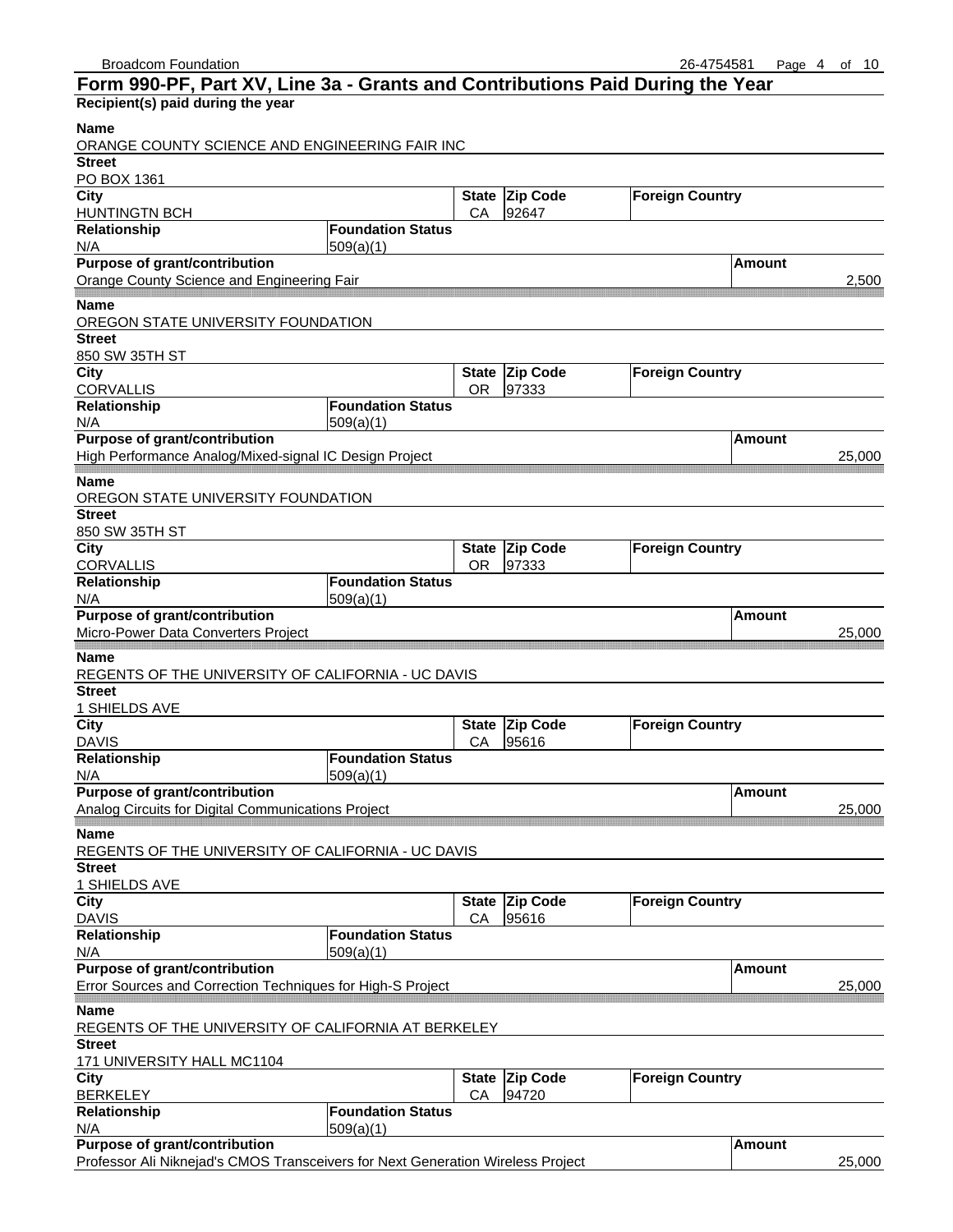| Form 990-PF, Part XV, Line 3a - Grants and Contributions Paid During the Year |                          |                    |                          |                        |               |        |
|-------------------------------------------------------------------------------|--------------------------|--------------------|--------------------------|------------------------|---------------|--------|
| Recipient(s) paid during the year                                             |                          |                    |                          |                        |               |        |
| <b>Name</b><br>REGENTS OF THE UNIVERSITY OF CALIFORNIA AT SAN DIEGO           |                          |                    |                          |                        |               |        |
| <b>Street</b>                                                                 |                          |                    |                          |                        |               |        |
| 9500 GILMAN DR, MAIL CODE 0407                                                |                          |                    |                          |                        |               |        |
| <b>City</b><br>LA JOLLA                                                       |                          | <b>State</b><br>CA | <b>Zip Code</b><br>92093 | <b>Foreign Country</b> |               |        |
| Relationship                                                                  | <b>Foundation Status</b> |                    |                          |                        |               |        |
| N/A                                                                           | 509(a)(1)                |                    |                          |                        |               |        |
| <b>Purpose of grant/contribution</b>                                          |                          |                    |                          |                        | <b>Amount</b> |        |
| <b>Cognitive Wireless System Development</b>                                  |                          |                    |                          |                        |               | 25,000 |
| Name                                                                          |                          |                    |                          |                        |               |        |
| REGENTS OF THE UNIVERSITY OF CALIFORNIA AT SAN DIEGO                          |                          |                    |                          |                        |               |        |
| <b>Street</b>                                                                 |                          |                    |                          |                        |               |        |
| 9500 GILMAN DR, MAIL CODE 0407                                                |                          |                    |                          |                        |               |        |
| City                                                                          |                          | <b>State</b>       | Zip Code                 | <b>Foreign Country</b> |               |        |
| LA JOLLA                                                                      |                          | CA                 | 92093                    |                        |               |        |
| Relationship                                                                  | <b>Foundation Status</b> |                    |                          |                        |               |        |
| N/A                                                                           | 509(a)(1)                |                    |                          |                        |               |        |
| Purpose of grant/contribution                                                 |                          |                    |                          |                        | Amount        |        |
| Information Theory Project                                                    |                          |                    |                          |                        |               | 25,000 |
| Name                                                                          |                          |                    |                          |                        |               |        |
| REGENTS OF THE UNIVERSITY OF CALIFORNIA AT SAN DIEGO                          |                          |                    |                          |                        |               |        |
| <b>Street</b>                                                                 |                          |                    |                          |                        |               |        |
| 9500 GILMAN DR, MAIL CODE 0407                                                |                          |                    |                          |                        |               |        |
| City                                                                          |                          | <b>State</b>       | <b>Zip Code</b>          | <b>Foreign Country</b> |               |        |
| LA JOLLA                                                                      |                          | CА                 | 92093                    |                        |               |        |
| Relationship                                                                  | <b>Foundation Status</b> |                    |                          |                        |               |        |
| N/A                                                                           | 509(a)(1)                |                    |                          |                        |               |        |
| <b>Purpose of grant/contribution</b>                                          |                          |                    |                          |                        | <b>Amount</b> |        |
| Mixed-Signal Integrated Circuits Research                                     |                          |                    |                          |                        |               | 25,000 |
| Name                                                                          |                          |                    |                          |                        |               |        |
| REGENTS OF THE UNIVERSITY OF MICHIGAN                                         |                          |                    |                          |                        |               |        |
| <b>Street</b>                                                                 |                          |                    |                          |                        |               |        |
| 3003 S STATE ST G395                                                          |                          |                    |                          |                        |               |        |
| City                                                                          |                          |                    | State Zip Code           | <b>Foreign Country</b> |               |        |
| <b>ANN ARBOR</b>                                                              |                          | MI                 | 48109                    |                        |               |        |
| <b>Relationship</b>                                                           | <b>Foundation Status</b> |                    |                          |                        |               |        |
| N/A                                                                           | 509(a)(1)                |                    |                          |                        |               |        |
| <b>Purpose of grant/contribution</b>                                          |                          |                    |                          |                        | Amount        |        |
| <b>Energy Efficient Signal Processing Systems Project</b>                     |                          |                    |                          |                        |               | 25,000 |
| <b>Name</b>                                                                   |                          |                    |                          |                        |               |        |
| REGENTS UNIVERSITY OF CALIFORNIA LOS ANGELES                                  |                          |                    |                          |                        |               |        |
| <b>Street</b>                                                                 |                          |                    |                          |                        |               |        |
| 10920 WILSHIRE BLVD STE 620                                                   |                          |                    |                          |                        |               |        |
| City                                                                          |                          | <b>State</b>       | <b>Zip Code</b>          | <b>Foreign Country</b> |               |        |
| <b>LOS ANGELES</b>                                                            |                          | CA                 | 90024                    |                        |               |        |
| Relationship                                                                  | <b>Foundation Status</b> |                    |                          |                        |               |        |
| N/A                                                                           | 509(a)(1)                |                    |                          |                        |               |        |
| Purpose of grant/contribution                                                 |                          |                    |                          |                        | <b>Amount</b> |        |
| STEM Education for Children in the Military                                   |                          |                    |                          |                        |               | 15,000 |
|                                                                               |                          |                    |                          |                        |               |        |
| Name                                                                          |                          |                    |                          |                        |               |        |
| REGENTS UNIVERSITY OF CALIFORNIA LOS ANGELES<br><b>Street</b>                 |                          |                    |                          |                        |               |        |
|                                                                               |                          |                    |                          |                        |               |        |
| UCLA HENRY SAMUELI SCHOOL OF ENGINEERING & APPLIED SCIENCE<br>City            |                          |                    | State Zip Code           | <b>Foreign Country</b> |               |        |
| <b>LOS ANGELES</b>                                                            |                          | CA                 | 90095                    |                        |               |        |
| Relationship                                                                  | <b>Foundation Status</b> |                    |                          |                        |               |        |
| N/A                                                                           | 509(a)(1)                |                    |                          |                        |               |        |
| Purpose of grant/contribution                                                 |                          |                    |                          |                        | <b>Amount</b> |        |
| Code Design and Analysis to Approach Capacity Project                         |                          |                    |                          |                        |               | 25,000 |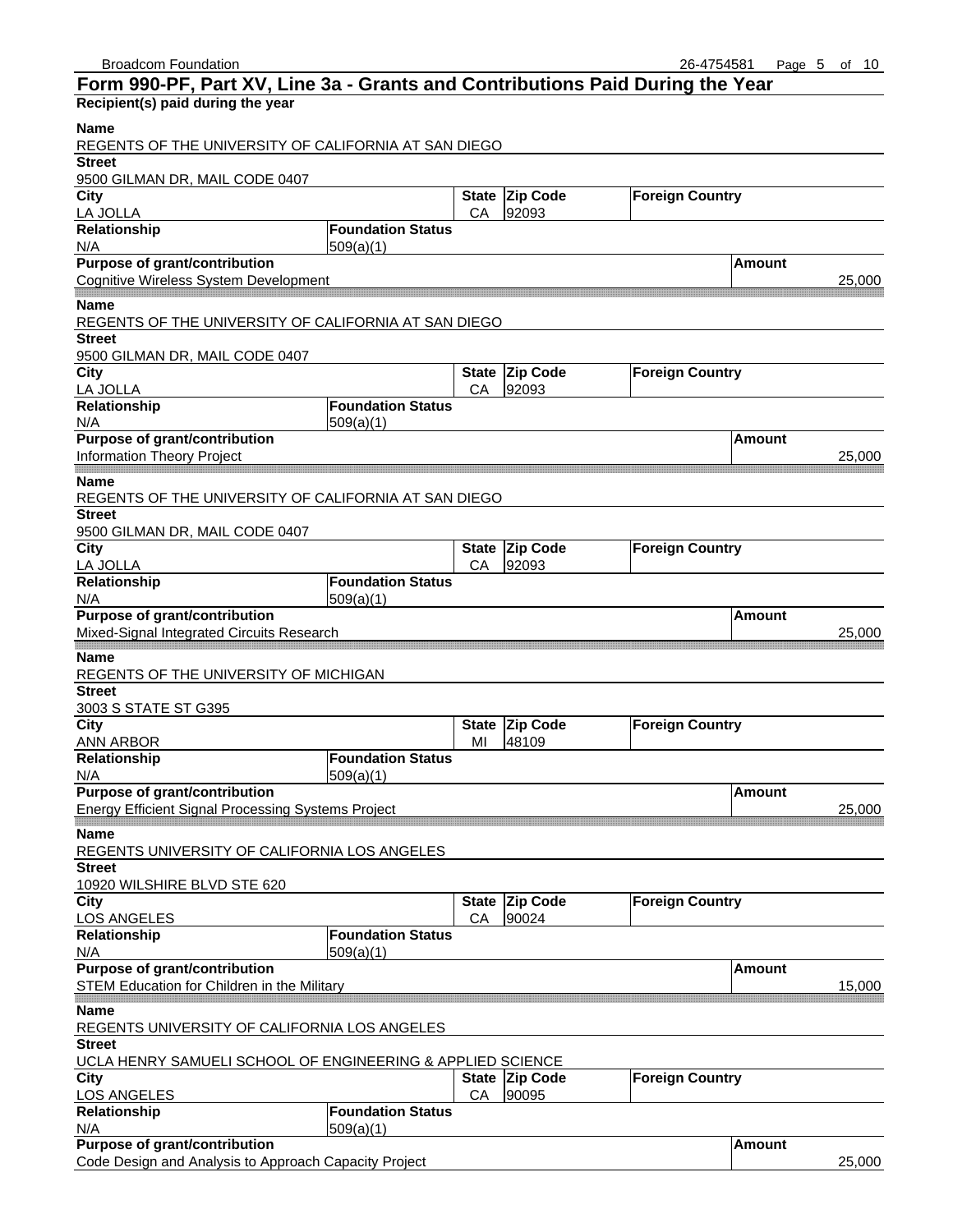| Form 990-PF, Part XV, Line 3a - Grants and Contributions Paid During the Year |                          |    |                         |                        |               |        |
|-------------------------------------------------------------------------------|--------------------------|----|-------------------------|------------------------|---------------|--------|
| Recipient(s) paid during the year                                             |                          |    |                         |                        |               |        |
| <b>Name</b><br>REGENTS UNIVERSITY OF CALIFORNIA LOS ANGELES                   |                          |    |                         |                        |               |        |
| <b>Street</b>                                                                 |                          |    |                         |                        |               |        |
| UCLA HENRY SAMUELI SCHOOL OF ENGINEERING & APPLIED SCIENCE                    |                          |    |                         |                        |               |        |
| City<br><b>LOS ANGELES</b>                                                    |                          | СA | State Zip Code<br>90095 | <b>Foreign Country</b> |               |        |
| Relationship                                                                  | <b>Foundation Status</b> |    |                         |                        |               |        |
| N/A                                                                           | 509(a)(1)                |    |                         |                        |               |        |
| <b>Purpose of grant/contribution</b>                                          |                          |    |                         |                        | Amount        |        |
| Dejan Markovic's Research                                                     |                          |    |                         |                        |               | 25,000 |
| Name                                                                          |                          |    |                         |                        |               |        |
| REGENTS UNIVERSITY OF CALIFORNIA LOS ANGELES                                  |                          |    |                         |                        |               |        |
| <b>Street</b>                                                                 |                          |    |                         |                        |               |        |
| UCLA HENRY SAMUELI SCHOOL OF ENGINEERING & APPLIED SCIENCE                    |                          |    |                         |                        |               |        |
| City                                                                          |                          |    | State Zip Code          | <b>Foreign Country</b> |               |        |
| <b>LOS ANGELES</b>                                                            |                          | СA | 90095                   |                        |               |        |
| Relationship                                                                  | <b>Foundation Status</b> |    |                         |                        |               |        |
| N/A                                                                           | 509(a)(1)                |    |                         |                        |               |        |
| Purpose of grant/contribution                                                 |                          |    |                         |                        | Amount        |        |
| Domain-Specific Computing Project                                             |                          |    |                         |                        |               | 35,000 |
| Name                                                                          |                          |    |                         |                        |               |        |
| REGENTS UNIVERSITY OF CALIFORNIA LOS ANGELES                                  |                          |    |                         |                        |               |        |
| <b>Street</b>                                                                 |                          |    |                         |                        |               |        |
| UCLA HENRY SAMUELI SCHOOL OF ENGINEERING & APPLIED SCIENCE                    |                          |    |                         |                        |               |        |
| City                                                                          |                          |    | State Zip Code          | <b>Foreign Country</b> |               |        |
| <b>LOS ANGELES</b>                                                            |                          | СA | 90095                   |                        |               |        |
| Relationship                                                                  | <b>Foundation Status</b> |    |                         |                        |               |        |
| N/A                                                                           | 509(a)(1)                |    |                         |                        |               |        |
| <b>Purpose of grant/contribution</b>                                          |                          |    |                         |                        | Amount        |        |
| <b>Energy Efficient Link Adaptation Project</b>                               |                          |    |                         |                        |               | 25,000 |
| Name                                                                          |                          |    |                         |                        |               |        |
| REGENTS UNIVERSITY OF CALIFORNIA LOS ANGELES                                  |                          |    |                         |                        |               |        |
| <b>Street</b>                                                                 |                          |    |                         |                        |               |        |
| UCLA HENRY SAMUELI SCHOOL OF ENGINEERING & APPLIED SCIENCE                    |                          |    |                         |                        |               |        |
| City                                                                          |                          |    | State Zip Code          | <b>Foreign Country</b> |               |        |
| <b>LOS ANGELES</b>                                                            |                          | СA | 90095                   |                        |               |        |
| <b>Relationship</b>                                                           | <b>Foundation Status</b> |    |                         |                        |               |        |
| N/A                                                                           | 509(a)(1)                |    |                         |                        |               |        |
| <b>Purpose of grant/contribution</b>                                          |                          |    |                         |                        | <b>Amount</b> |        |
| Medical Technology & Communication Project                                    |                          |    |                         |                        |               | 25.000 |
| <b>Name</b>                                                                   |                          |    |                         |                        |               |        |
| REGENTS UNIVERSITY OF CALIFORNIA LOS ANGELES                                  |                          |    |                         |                        |               |        |
| <b>Street</b>                                                                 |                          |    |                         |                        |               |        |
| UCLA HENRY SAMUELI SCHOOL OF ENGINEERING & APPLIED SCIENCE                    |                          |    |                         |                        |               |        |
| City                                                                          |                          |    | State Zip Code          | <b>Foreign Country</b> |               |        |
| LOS ANGELES                                                                   |                          | CA | 90095                   |                        |               |        |
| Relationship                                                                  | <b>Foundation Status</b> |    |                         |                        |               |        |
| N/A                                                                           | 509(a)(1)                |    |                         |                        |               |        |
| <b>Purpose of grant/contribution</b>                                          |                          |    |                         |                        | <b>Amount</b> |        |
| Mixed-Signal CMOS Circuits Project                                            |                          |    |                         |                        |               | 25,000 |
|                                                                               |                          |    |                         |                        |               |        |
| Name<br>REGENTS UNIVERSITY OF CALIFORNIA LOS ANGELES                          |                          |    |                         |                        |               |        |
| <b>Street</b>                                                                 |                          |    |                         |                        |               |        |
| UCLA HENRY SAMUELI SCHOOL OF ENGINEERING & APPLIED SCIENCE                    |                          |    |                         |                        |               |        |
| <b>City</b>                                                                   |                          |    | State Zip Code          | <b>Foreign Country</b> |               |        |
| LOS ANGELES                                                                   |                          | CA | 90095                   |                        |               |        |
| Relationship                                                                  | <b>Foundation Status</b> |    |                         |                        |               |        |
| N/A                                                                           | 509(a)(1)                |    |                         |                        |               |        |
| Purpose of grant/contribution                                                 |                          |    |                         |                        | <b>Amount</b> |        |
| Support the High Speed Electronics Lab on 3D Radar                            |                          |    |                         |                        |               | 25,000 |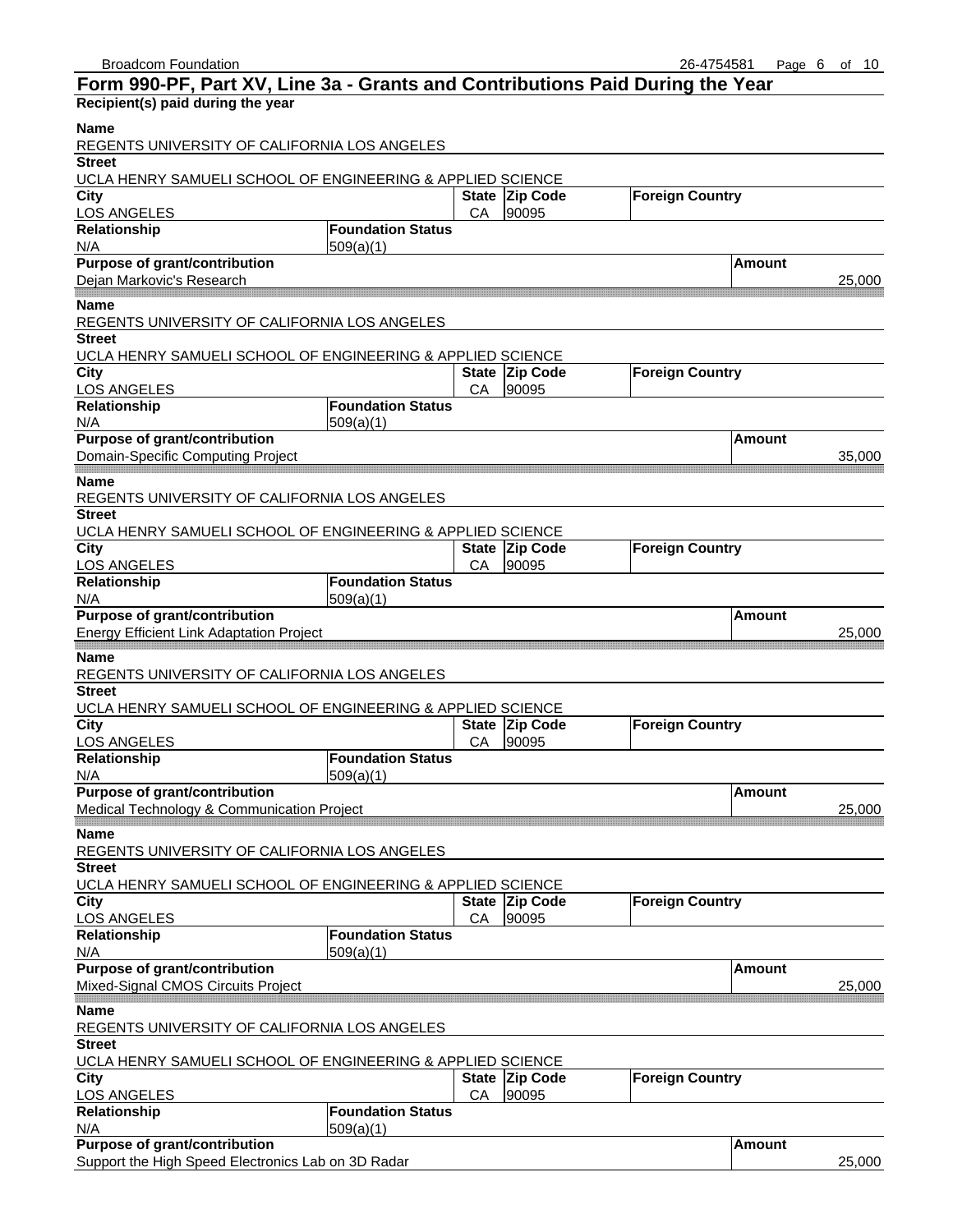#### Broadcom Foundation 26-4754581 Page 7 of 10 **Form 990-PF, Part XV, Line 3a - Grants and Contributions Paid During the Year Recipient(s) paid during the year Name** SANTA CLARA VALLEY SCIENCE FAIR ASN **Street** PO BOX 307 **State Zip Code Foreign Country** LOS ALTOS **CA 94023 Relationship Foundation Status**  $N/A$  509(a)(1) **Purpose of grant/contribution Amount Amount Amount Amount** Synopsys Science and Technology Championship 5,000 5,000 5,000 5,000 5,000 5,000 5,000 5,000 5,000 5,000 5,000 5,000 5,000 5,000 5,000 5,000 5,000 5,000 5,000 5,000 5,000 5,000 5,000 5,000 5,000 5,000 5,000 5,000 5,000 5,0 amamamamam ,,,,,,,,,,,,,,,,,,,,,,, **Name** SOCIETY FOR SCIENCE & THE PUBLIC **Street** 1719 N ST NW **City City City State Zip Code Foreign Country** WASHINGTON DC 20036 **Relationship Foundation Status**  $N/A$  509(a)(2) **Purpose of grant/contribution Amount Amount** International MASTERS Program 250,000 **Name** SOCIETY FOR SCIENCE & THE PUBLIC **Street** 1719 N ST NW **City Code** Foreign Country WASHINGTON <br>
Relationship 
Foundation Status

DC 20036 **Foundation Status**  $N/A$  509(a)(2) **Purpose of grant/contribution Amount Amount Amount Amount** STEM Project 1,000,000 and 1,000,000 and 1,000,000 and 1,000,000 and 1,000,000 and 1,000,000 and 1,000,000 and 1,000,000 and 1,000,000 and 1,000,000 and 1,000,000 and 1,000,000 and 1,000,000 and 1,000,000 and 1,000,000 and **Name** SOCIETY OF WOMEN ENGINEERS **Street** 1368 PARK DR **City** City **City** City **City** Code **Foreign Country** MOUNTAIN VIEW **CA 94040**<br>Relationship **CA 94040 Foundation Status** N/A 509(a)(1) **Purpose of grant/contribution Amount Amount Amount Amount** SWE SCV GetSET 2010 Project 2,500 **Name** STANFORD UNIVERSITY **Street** 326 GALVEZ ST **City State Zip Code** Foreign Country STANFORD CA 94305 **Relationship Foundation Status**  $N/A$  509(a)(1)

|                                                  | $- - - - - - -$          |    |                |                        |         |        |
|--------------------------------------------------|--------------------------|----|----------------|------------------------|---------|--------|
| <b>Purpose of grant/contribution</b>             |                          |    |                |                        | lAmount |        |
| <b>Digital Communications Techniques Project</b> |                          |    |                |                        |         | 25,000 |
| <b>Name</b>                                      |                          |    |                |                        |         |        |
| STANFORD UNIVERSITY - SCHOOL OF ENGINEERING      |                          |    |                |                        |         |        |
| <b>Street</b>                                    |                          |    |                |                        |         |        |
| HUANG ENGINEERING CENTER STE 131 MAIL CODE 4027  |                          |    |                |                        |         |        |
| City                                             |                          |    | State Zip Code | <b>Foreign Country</b> |         |        |
| <b>STANFORD</b>                                  |                          | CА | 94305          |                        |         |        |
| Relationship                                     | <b>Foundation Status</b> |    |                |                        |         |        |
| N/A                                              | 509(a)(1)                |    |                |                        |         |        |
| <b>Purpose of grant/contribution</b>             |                          |    |                |                        | Amount  |        |
| OpenFlow and Software Defined Networks Project   |                          |    |                |                        |         | 35,000 |
|                                                  |                          |    |                |                        |         |        |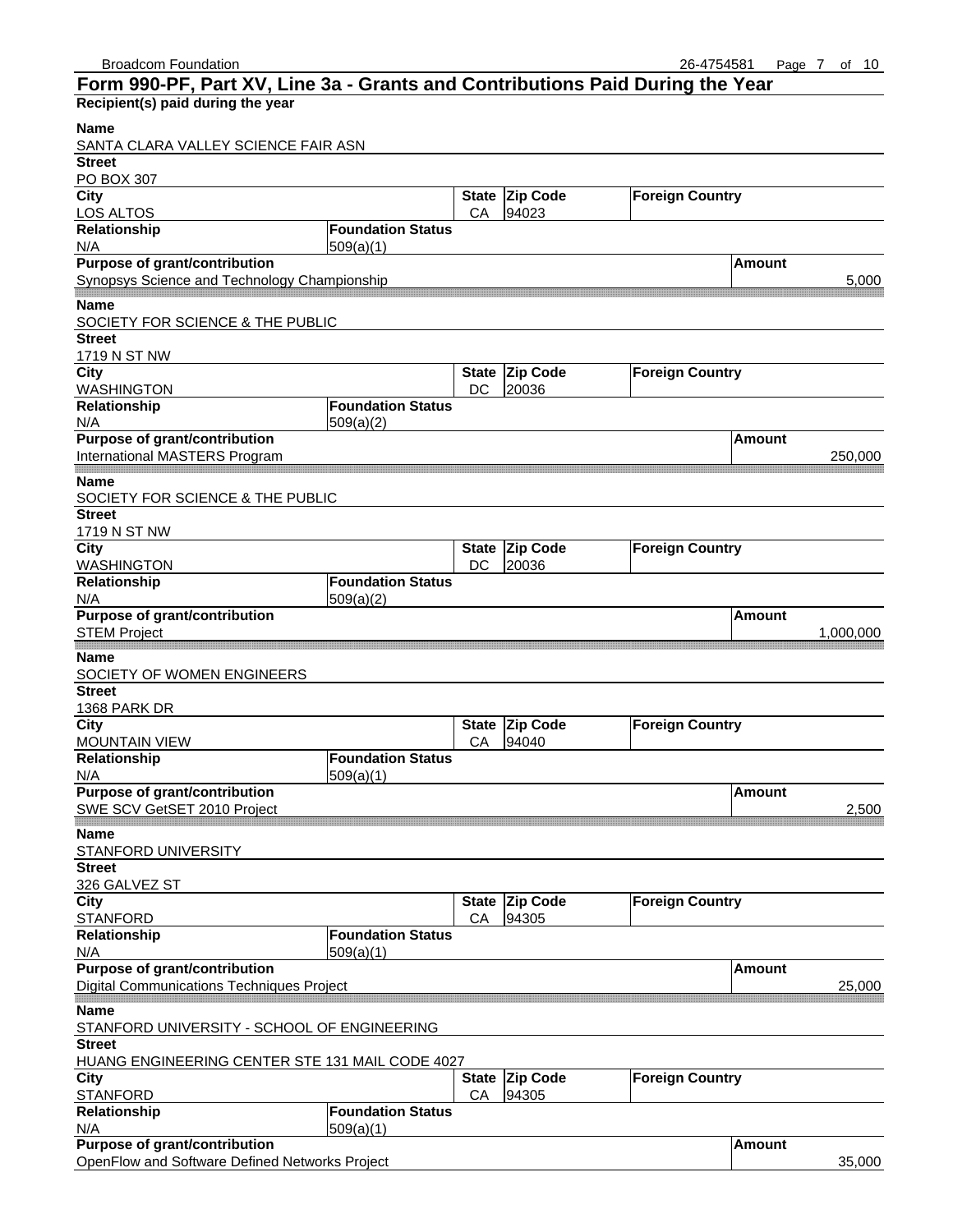| Form 990-PF, Part XV, Line 3a - Grants and Contributions Paid During the Year      |                          |                    |                          |                        |               |        |
|------------------------------------------------------------------------------------|--------------------------|--------------------|--------------------------|------------------------|---------------|--------|
| Recipient(s) paid during the year                                                  |                          |                    |                          |                        |               |        |
| Name<br>STANFORD UNIVERSITY - SCHOOL OF ENGINEERING                                |                          |                    |                          |                        |               |        |
| <b>Street</b>                                                                      |                          |                    |                          |                        |               |        |
| HUANG ENGINEERING CENTER STE 131 MAIL CODE 4027                                    |                          |                    |                          |                        |               |        |
| <b>City</b><br><b>STANFORD</b>                                                     |                          | <b>State</b><br>CA | <b>Zip Code</b><br>94305 | <b>Foreign Country</b> |               |        |
| Relationship                                                                       | <b>Foundation Status</b> |                    |                          |                        |               |        |
| N/A                                                                                | 509(a)(1)                |                    |                          |                        |               |        |
| <b>Purpose of grant/contribution</b>                                               |                          |                    |                          |                        | Amount        |        |
| Wideband Filters Using Digital Nonlinearity Tuning Project                         |                          |                    |                          |                        |               | 25,000 |
| Name                                                                               |                          |                    |                          |                        |               |        |
| <b>TEXAS A&amp;M FOUNDATION</b>                                                    |                          |                    |                          |                        |               |        |
| <b>Street</b>                                                                      |                          |                    |                          |                        |               |        |
| 401 GEORGE BUSH DR                                                                 |                          |                    |                          |                        |               |        |
| City                                                                               |                          | <b>State</b>       | <b>Zip Code</b>          | <b>Foreign Country</b> |               |        |
| <b>COLLEGE STATION</b>                                                             |                          | ТX                 | 77840                    |                        |               |        |
| Relationship                                                                       | <b>Foundation Status</b> |                    |                          |                        |               |        |
| N/A                                                                                | 509(a)(1)                |                    |                          |                        |               |        |
| Purpose of grant/contribution                                                      |                          |                    |                          |                        | Amount        |        |
| An Ultra Low Power 12-bit ADC Suitable for Implant Project                         |                          |                    |                          |                        |               | 25,000 |
| Name                                                                               |                          |                    |                          |                        |               |        |
| <b>TEXAS A&amp;M FOUNDATION</b>                                                    |                          |                    |                          |                        |               |        |
| <b>Street</b>                                                                      |                          |                    |                          |                        |               |        |
| 401 GEORGE BUSH DR                                                                 |                          |                    |                          |                        |               |        |
| City                                                                               |                          | <b>State</b>       | <b>Zip Code</b>          | <b>Foreign Country</b> |               |        |
| <b>COLLEGE STATION</b>                                                             |                          | ТX                 | 77840                    |                        |               |        |
| Relationship                                                                       | <b>Foundation Status</b> |                    |                          |                        |               |        |
| N/A                                                                                | 509(a)(1)                |                    |                          |                        |               |        |
| <b>Purpose of grant/contribution</b>                                               |                          |                    |                          |                        | Amount        |        |
| IC Design Techniques for High -Speed Project                                       |                          |                    |                          |                        |               | 25,000 |
| Name                                                                               |                          |                    |                          |                        |               |        |
| THE BREAKTHROUGH COLLABORATIVE INC                                                 |                          |                    |                          |                        |               |        |
| <b>Street</b>                                                                      |                          |                    |                          |                        |               |        |
| 545 SANSOME ST, STE 700                                                            |                          |                    |                          |                        |               |        |
| City                                                                               |                          |                    | State Zip Code           | <b>Foreign Country</b> |               |        |
| <b>SAN FRANCISCO</b>                                                               |                          | СA                 | 94111                    |                        |               |        |
| <b>Relationship</b>                                                                | <b>Foundation Status</b> |                    |                          |                        |               |        |
| N/A                                                                                | 509(a)(1)                |                    |                          |                        |               |        |
| <b>Purpose of grant/contribution</b>                                               |                          |                    |                          |                        | <b>Amount</b> |        |
| <b>Breakthrough STEM Initiative</b>                                                |                          |                    |                          |                        |               | 2.500  |
| <b>Name</b>                                                                        |                          |                    |                          |                        |               |        |
| THE FU FOUNDATION SCHOOL OF ENGINEERING AND APPLIED SCIENCE AT COLUMBIA UNIVERSITY |                          |                    |                          |                        |               |        |
| <b>Street</b>                                                                      |                          |                    |                          |                        |               |        |
| 622 W 113TH ST MC4523                                                              |                          |                    |                          |                        |               |        |
| City                                                                               |                          | <b>State</b>       | <b>Zip Code</b>          | <b>Foreign Country</b> |               |        |
| <b>NEW YORK</b>                                                                    |                          | <b>NY</b>          | 10025                    |                        |               |        |
| Relationship                                                                       | <b>Foundation Status</b> |                    |                          |                        |               |        |
| N/A                                                                                | 509(a)(1)                |                    |                          |                        |               |        |
| <b>Purpose of grant/contribution</b>                                               |                          |                    |                          |                        | <b>Amount</b> |        |
| Peter Kinget's Research: Analog Interfaces in Nanoscale CMOS                       |                          |                    |                          |                        |               | 25,000 |
| <b>Name</b>                                                                        |                          |                    |                          |                        |               |        |
| THE UCLA FOUNDATION                                                                |                          |                    |                          |                        |               |        |
| <b>Street</b>                                                                      |                          |                    |                          |                        |               |        |
| 10920 WILSHIRE BLVD STE 900                                                        |                          |                    |                          |                        |               |        |
| City                                                                               |                          | <b>State</b>       | Zip Code                 | <b>Foreign Country</b> |               |        |
| <b>LOS ANGELES</b>                                                                 |                          | CA                 | 90024                    |                        |               |        |
| Relationship                                                                       | <b>Foundation Status</b> |                    |                          |                        |               |        |
| N/A                                                                                | 509(a)(1)                |                    |                          |                        |               |        |
| Purpose of grant/contribution                                                      |                          |                    |                          |                        | <b>Amount</b> |        |
| High-Performance Digital Signal Processing Project                                 |                          |                    |                          |                        |               | 25,000 |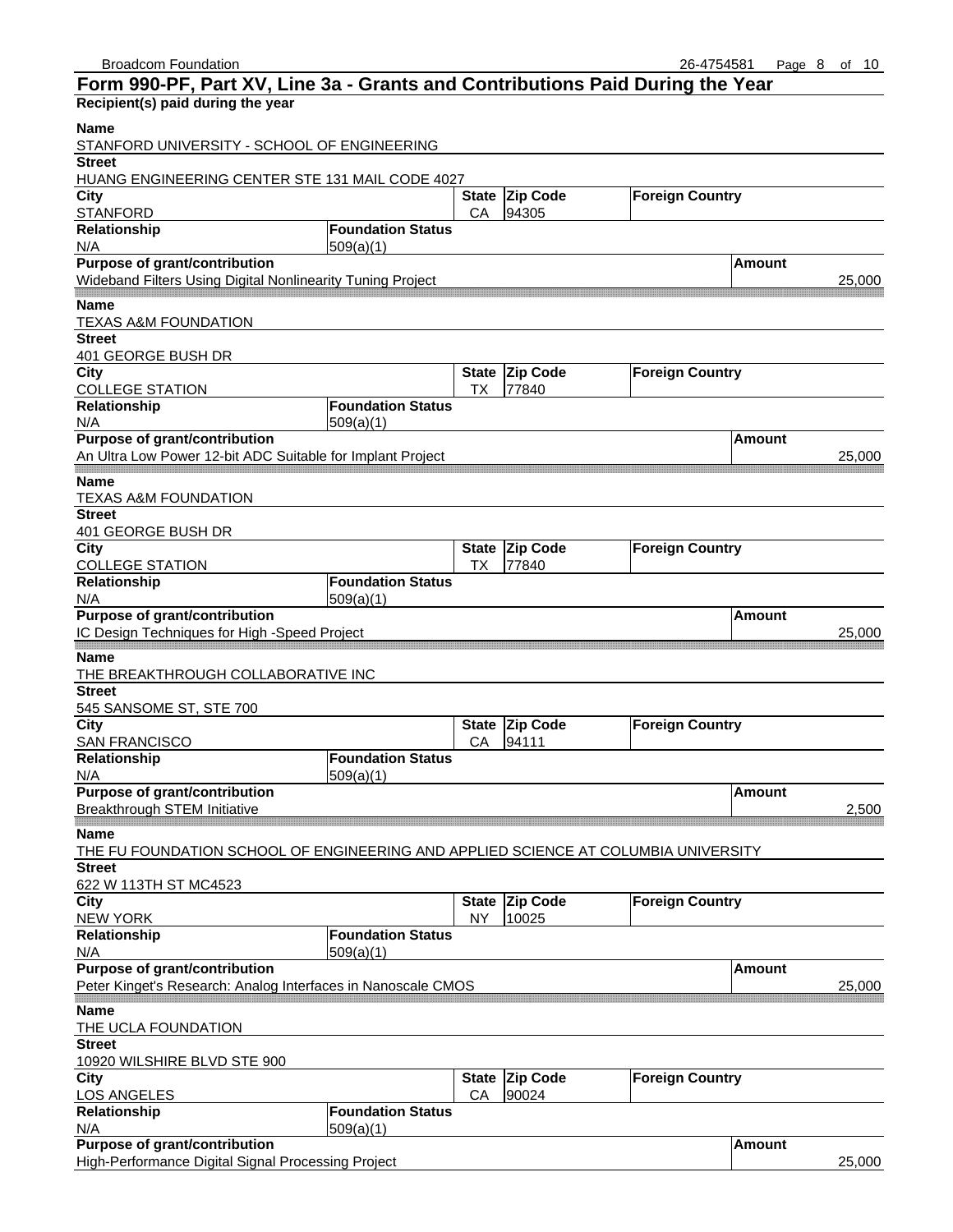| Form 990-PF, Part XV, Line 3a - Grants and Contributions Paid During the Year |                          |                    |                          |                        |               |        |
|-------------------------------------------------------------------------------|--------------------------|--------------------|--------------------------|------------------------|---------------|--------|
| Recipient(s) paid during the year                                             |                          |                    |                          |                        |               |        |
| <b>Name</b><br>TOWER FOUNDATION OF SAN JOSE STATE UNIVERSITY                  |                          |                    |                          |                        |               |        |
| <b>Street</b>                                                                 |                          |                    |                          |                        |               |        |
| 1 WASHINGTON SQ                                                               |                          |                    |                          |                        |               |        |
| <b>City</b><br><b>SAN JOSE</b>                                                |                          | <b>State</b><br>CA | <b>Zip Code</b><br>95192 | <b>Foreign Country</b> |               |        |
| Relationship                                                                  | <b>Foundation Status</b> |                    |                          |                        |               |        |
| N/A                                                                           | 509(a)(1)                |                    |                          |                        |               |        |
| <b>Purpose of grant/contribution</b>                                          |                          |                    |                          |                        | Amount        |        |
| <b>MESA Schools Program</b>                                                   |                          |                    |                          |                        |               | 3,000  |
| <b>Name</b>                                                                   |                          |                    |                          |                        |               |        |
| UNIVERSITA DEGLI STUDI DI PAVIA                                               |                          |                    |                          |                        |               |        |
| <b>Street</b>                                                                 |                          |                    |                          |                        |               |        |
| CORSO STRADA NUOVA, 65<br><b>City</b>                                         |                          | <b>State</b>       | <b>Zip Code</b>          | <b>Foreign Country</b> |               |        |
| <b>PAVIA</b>                                                                  |                          |                    | 27100                    | Italy                  |               |        |
| Relationship                                                                  | <b>Foundation Status</b> |                    |                          |                        |               |        |
| N/A                                                                           | Other                    |                    |                          |                        |               |        |
| Purpose of grant/contribution                                                 |                          |                    |                          |                        | Amount        |        |
| <b>Expenditure Responsibility Grant</b>                                       |                          |                    |                          |                        |               | 25,000 |
| <b>Name</b>                                                                   |                          |                    |                          |                        |               |        |
| UNIVERSITY OF CALIFORNIA IRVINE FOUNDATION                                    |                          |                    |                          |                        |               |        |
| <b>Street</b>                                                                 |                          |                    |                          |                        |               |        |
| 4199 CAMPUS DR STE 400                                                        |                          |                    |                          |                        |               |        |
| <b>City</b>                                                                   |                          | <b>State</b>       | <b>Zip Code</b>          | <b>Foreign Country</b> |               |        |
| <b>IRVINE</b>                                                                 |                          | CA                 | 92612                    |                        |               |        |
| Relationship                                                                  | <b>Foundation Status</b> |                    |                          |                        |               |        |
| N/A                                                                           | 509(a)(2)                |                    |                          |                        |               |        |
| <b>Purpose of grant/contribution</b>                                          |                          |                    |                          |                        | <b>Amount</b> |        |
| Design of High-Speed Blocks for Broadband Comm.                               |                          |                    |                          |                        |               | 25,000 |
| <b>Name</b>                                                                   |                          |                    |                          |                        |               |        |
| UNIVERSITY OF CALIFORNIA IRVINE FOUNDATION                                    |                          |                    |                          |                        |               |        |
| <b>Street</b>                                                                 |                          |                    |                          |                        |               |        |
| 4199 CAMPUS DR STE 400<br><b>City</b>                                         |                          |                    | State Zip Code           | <b>Foreign Country</b> |               |        |
| <b>IRVINE</b>                                                                 |                          | СA                 | 92612                    |                        |               |        |
| Relationship                                                                  | <b>Foundation Status</b> |                    |                          |                        |               |        |
| N/A                                                                           | 509(a)(2)                |                    |                          |                        |               |        |
| <b>Purpose of grant/contribution</b>                                          |                          |                    |                          |                        | <b>Amount</b> |        |
| Interference Management in Wireless Networks                                  |                          |                    |                          |                        |               | 25,000 |
| <b>Name</b>                                                                   |                          |                    |                          |                        |               |        |
| UNIVERSITY OF CALIFORNIA IRVINE FOUNDATION                                    |                          |                    |                          |                        |               |        |
| <b>Street</b>                                                                 |                          |                    |                          |                        |               |        |
| 4199 CAMPUS DR STE 400                                                        |                          |                    |                          |                        |               |        |
| City                                                                          |                          |                    | State Zip Code           | <b>Foreign Country</b> |               |        |
| <b>IRVINE</b>                                                                 |                          | CA                 | 92612                    |                        |               |        |
| Relationship                                                                  | <b>Foundation Status</b> |                    |                          |                        |               |        |
| N/A<br>Purpose of grant/contribution                                          | 509(a)(2)                |                    |                          |                        | <b>Amount</b> |        |
| Multiuser MIMO--Exploring Interference Alignment                              |                          |                    |                          |                        |               | 25,000 |
|                                                                               |                          |                    |                          |                        |               |        |
| <b>Name</b>                                                                   |                          |                    |                          |                        |               |        |
| UNIVERSITY OF CALIFORNIA IRVINE FOUNDATION<br><b>Street</b>                   |                          |                    |                          |                        |               |        |
| 4199 CAMPUS DR STE 400                                                        |                          |                    |                          |                        |               |        |
| <b>City</b>                                                                   |                          | <b>State</b>       | <b>Zip Code</b>          | <b>Foreign Country</b> |               |        |
| <b>IRVINE</b>                                                                 |                          | CA                 | 92612                    |                        |               |        |
| Relationship                                                                  | <b>Foundation Status</b> |                    |                          |                        |               |        |
| N/A                                                                           | 509(a)(2)                |                    |                          |                        |               |        |
| <b>Purpose of grant/contribution</b>                                          |                          |                    |                          |                        | <b>Amount</b> |        |
| Saturday Academy of Math for AUHSD-Ball Junior HS                             |                          |                    |                          |                        |               | 25,000 |